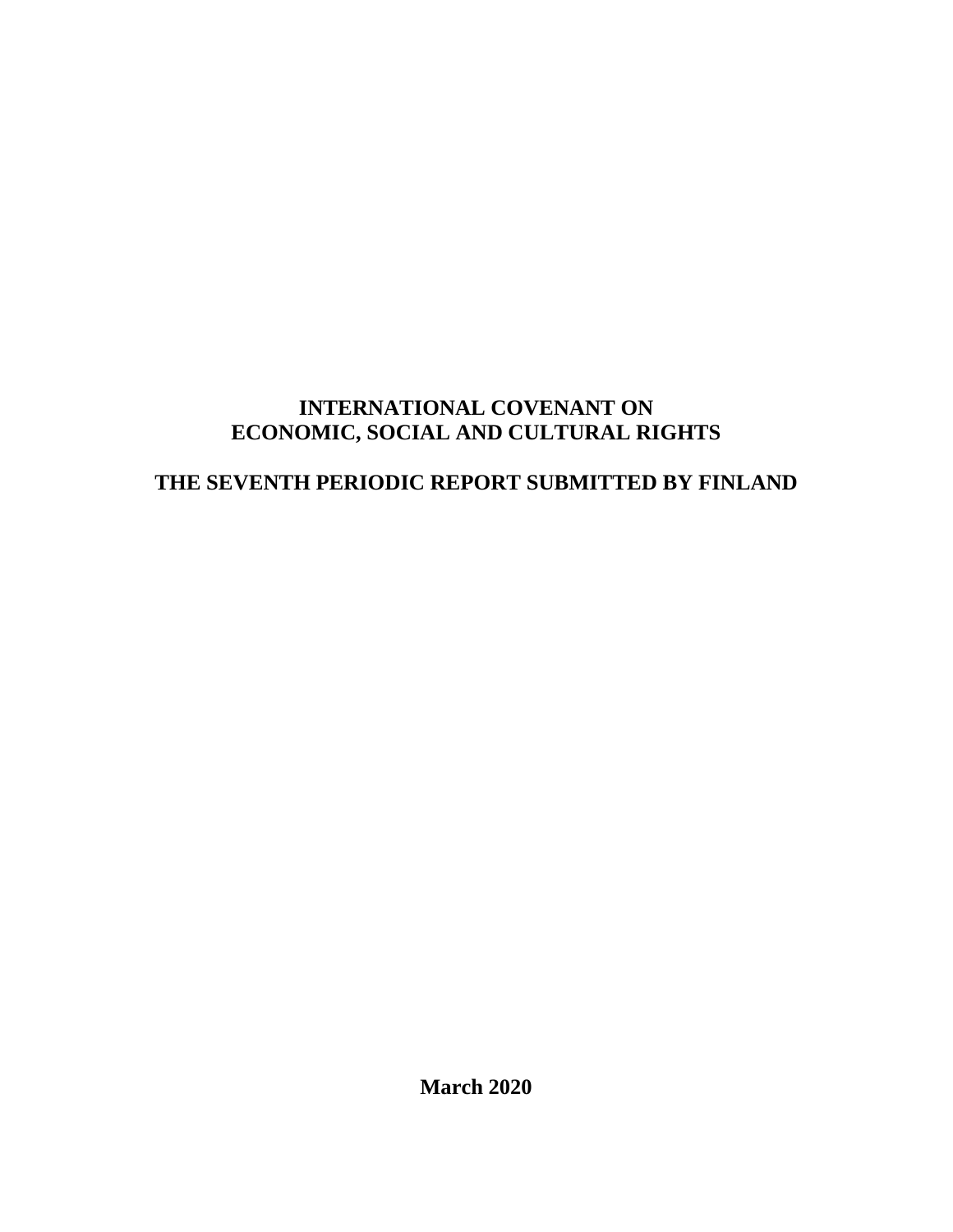#### **Introduction**

1. This report is submitted under articles 16 and 17 of the International Covenant on Economic, Social and Cultural Rights ratified by the Government of Finland on 19 August 1975. The report covers the period from December 2014 to March 2020. For the report opinions were requested from authorities, the Supreme Overseers of Legality, specialised Ombudsmen, the Government of Åland, advisory boards, churches and non-governmental organisations.

2. Due to the COVID-19 infectious disease pandemic, the Government, jointly with the President of the Republic, declared on 16 March 2020 emergency conditions referred to in section 3, paragraphs 3 and 5 of the Emergency Powers Act (1552/2011) in Finland. Because the situation cannot be managed with the regular powers of public authorities, the Government is entitled to exercise powers under the Emergency Powers Act. The purpose of the Act is to protect the population, to secure its livelihood and the national economy, to maintain legal order and fundamental and human rights, and to safeguard the territorial integrity and independence of the state in emergency conditions.

3. Parliament passed Decrees on the use of powers under the Emergency Powers Act on 18 March and 27 March. One of them lays down provisions on the functioning of healthcare and social welfare units, on healthcare and social welfare services and health protection, on derogations from the terms and conditions of employment relationships, on restricting the right concerning dismissal, on the obligation to work, and on the provision or suspension of instruction and education. The other Decree provides that the sale of medicines, goods and services used in healthcare services may be restricted in the whole country. Both Decrees will remain in force until 13 May 2020. Finland also applies exceptional, fixed-term restrictions on the right of peaceful assembly and the right to liberty of movement.

4. The Chancellor of Justice has paid particular attention to the realization of ESC rights and, in particular, the need to ensure that matters relating to income security are dealt with without delay as the number of clients and cases to be dealt with rapidly increases as a result of the COVID-19 pandemic.

5. Further information on the Emergency Powers Act is provided in the Government's seventh periodic report on the implementation of the International Covenant on Civil and Political Rights.

### **A. Issues of particular relevance**

### **Q2.**

6. Finland adopted, as the fourth country in the world, a National Action Plan for the implementation of the UN Guiding Principles on Business and Human Rights in 2014. According to the Action Plan, Finland has sought to build awareness of business and human rights by, for example, producing guides and reports, providing training and creating dialogue between different stakeholders.

7. Finland has also implemented related regulation of the European Union (EU) on disclosure of non-financial information and import of conflict minerals. According to the Programme of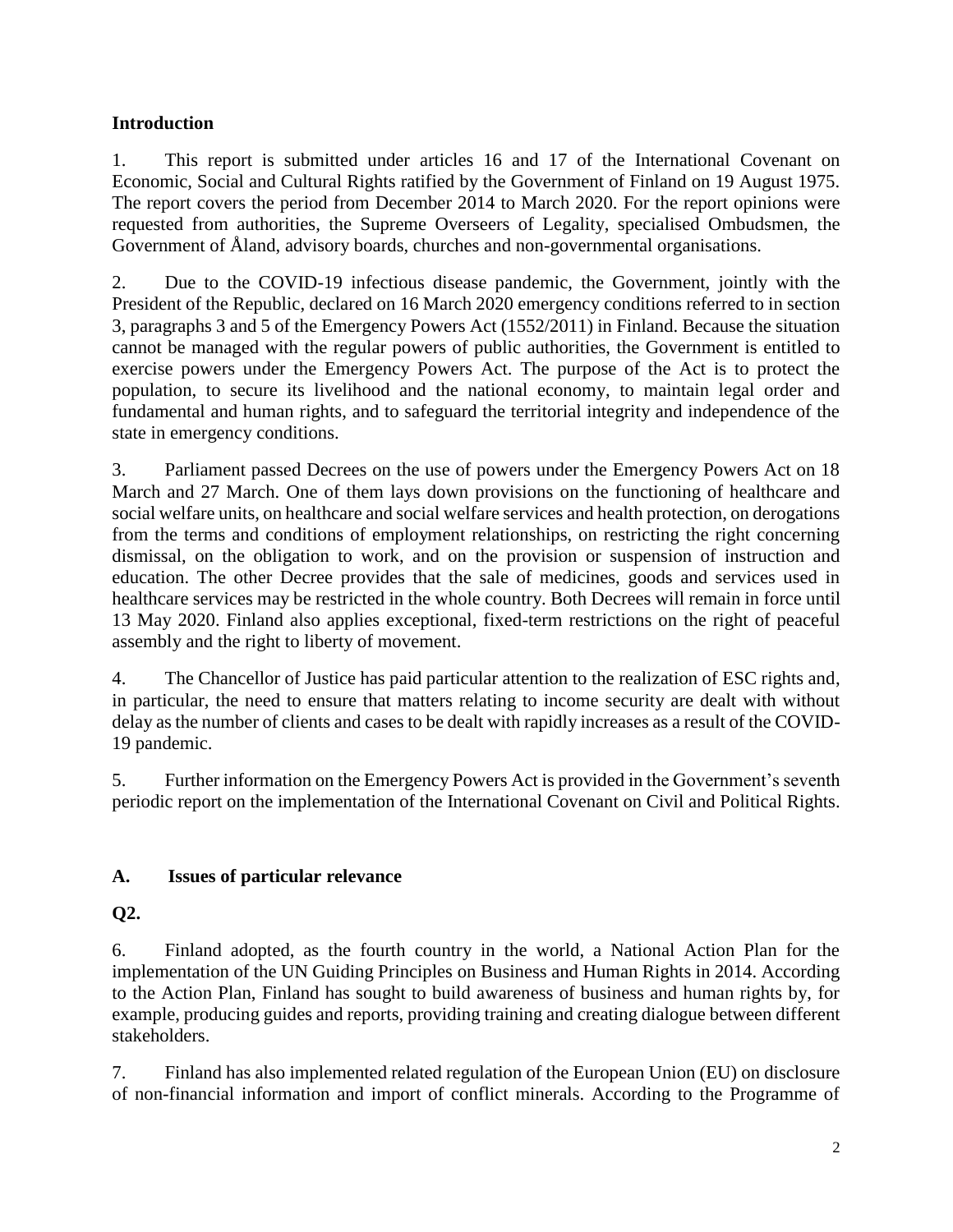Prime Minister Sanna Marin's Government (December 2019-), the Ministry of Economic Affairs and Employment will obtain a report on the businesses' due diligence obligation. A corresponding obligation is promoted on the EU level.

8. The central organisations of wage earners, for example, advocate adoption of a national act on corporate responsibility. According to the opinion of the Federation of Finnish Enterprises, regulation should be developed in an internationally consistent way so as to ensure equality between companies and neutral competition.

9. Legal aid is provided to persons with a municipality of residence in Finland and to persons domiciled or habitually resident in another Member State of the EU or the European Economic Area (EEA) or if the matter is to be heard before a Finnish court or if there are special reasons for legal aid to be provided. Legal advice, as a part of legal aid, shall be provided regardless of the prerequisites laid down above, if the conditions laid down in the Convention on International Access to Justice are met.

10. Legal aid is provided on application, for free or against a deductible, on the basis of the economic situation of the applicant. Applicants are provided legal aid notwithstanding any restrictions arising from their available means, if they prove that they cannot pay the cost of proceedings, because the cost of living is higher in the EU or EEA Member State of their domicile or habitual residence than in Finland. In a matter concerning the recognition or enforcement of a court decision in Finland which has been given in a state that is a Contracting Party to the Convention on International Access to Justice, the applicant shall be entitled to legal aid free of charge if he or she has received legal aid or been granted an exemption from the payment of expenses or fees in the process where the decision was given.

### **Q3.**

11. The Constitution of Finland guarantees the right of the Sámi as an indigenous people to maintain and develop their own language and culture. The Sámi have linguistic and cultural autonomy in the Sámi Homeland. The Act on the Sámi Parliament (974/1995) lays down provisions on autonomy. In matters pertaining to its tasks, the Sámi Parliament shall represent the Sámi in national and international connections.

12. According to section 9 of the Act on the Sámi Parliament, the authorities shall negotiate with the Sámi Parliament in all far-reaching and important measures which may directly and in a specific way affect the status of the Sámi as an indigenous people and which concern, for example, community planning, state lands, conservation areas and wilderness areas or mining in the Sámi Homeland. Several other acts governing land use contain further provisions on the consideration of the rights of the Sámi as an indigenous people in different processes.

13. In order to fulfil its obligation to negotiate, the relevant authority shall provide the Sámi Parliament with the opportunity to be heard and discuss matters. In 2017, the Ministry of Justice prepared, together with the Sámi Parliament, a memorandum gathering best practices on the implementation of the obligation to negotiate. In some situations the authorities have considered that an ordinary consultation adequately fulfils the obligation to negotiate. However, in this case the purpose of the obligation to negotiate, i.e. a genuine dialogue, is not realised. The purpose of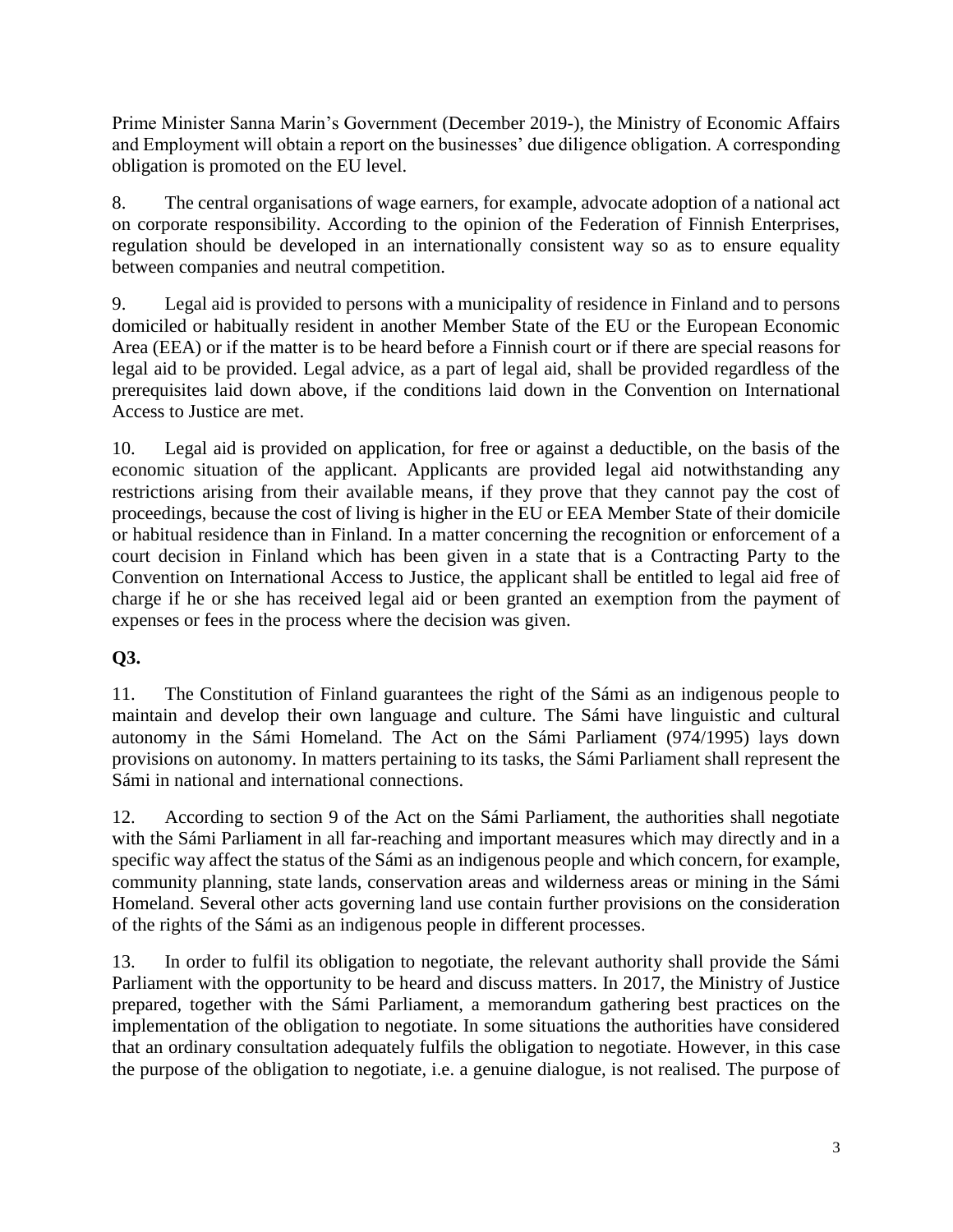the memorandum was to clarify the matter and provide practical examples of the implementation of the obligation to negotiate.

14. According to the Programme of Prime Minister Sanna Marin's Government, the work on reforming the Act on the Sámi Parliament will be continued.

15. The Ministry of Agriculture and Forestry has applied the obligation to negotiate under the Act on the Sámi Parliament by providing the Sámi Parliament with an opportunity of participating in the preparation of matters already at an early stage by, for example, selecting a representative of the Sámi Parliament for preparatory working groups. The working groups have discussed proposals made by the Sámi Parliament and, if necessary, consulted experts on Sámi affairs. The Ministry of Agriculture and Forestry seeks to achieve consensus with the Sámi Parliament already before the actual negotiations. This was the case when the maximum allowed number of reindeer was confirmed under the Reindeer Husbandry Act (848/1990). Determining the number of reindeer was prepared in a working group whose term expired in December 2019.

16. Finnish environmental legislation has adopted the principle of prohibition of weakening of rights or alternatively the duty to protect the rights of the Sámi. For example in relation to mining, the impact assessment is carried out in cooperation with the Sámi Parliament and local reindeer cooperatives. In addition, Finland has developed Akwé:Kon Guidelines in connection with the Biodiversity Convention, which has been used in particular in the governance of nature parks and wilderness areas. It would be possible to use the Guidelines in the environmental impact assessment and in relation to land use in general.

17. Finland has acknowledged the climate vulnerability of indigenous peoples. The Government provides funding for a project SAAMI – Adaptation of Saami people to the climate change in order to obtain adequate scientific information for decision-making. Key results of the research project were presented this year. Finland is planning to start to prepare its new adaptation plan in accordance with the Climate Change Act, where the results of the SAAMI project will be taken into account. Furthermore, effective international and national climate policy decreasing emissions will ensure actions protecting the Arctic climate: snow, ice and nature.

18. During the Finnish Chairmanship of the Arctic Council (2017-2019), the Sámi Parliament acknowledged that Finland has ensured well the dialogue and cooperation with indigenous peoples, including the Sámi Parliament, in relation to the use of their traditional knowledge and climate change. The Government of Finland is committed to continue strengthening the Arctic Council in relation to climate change and protection of the rights of the indigenous peoples. In addition, the Sámi people are represented, for example, in the National Commission for Sustainable Development and in the Finnish delegation to the UN climate change negotiations.

19. The Sámi Parliament points out that the rights of the Sámi as an indigenous people have not been adequately promoted and protected for the Sámi to be able to own and use their lands, areas and natural resources or to freely determine over their use. According to the Sámi Parliament, legislative development has partly even impaired the rights of the Sámi and significant legislative reforms for improving the situation have not been completed successfully because, for example, the negotiations under the Act on the Sámi Parliament have, as held by the Sámi Parliament, been carried out inadequately.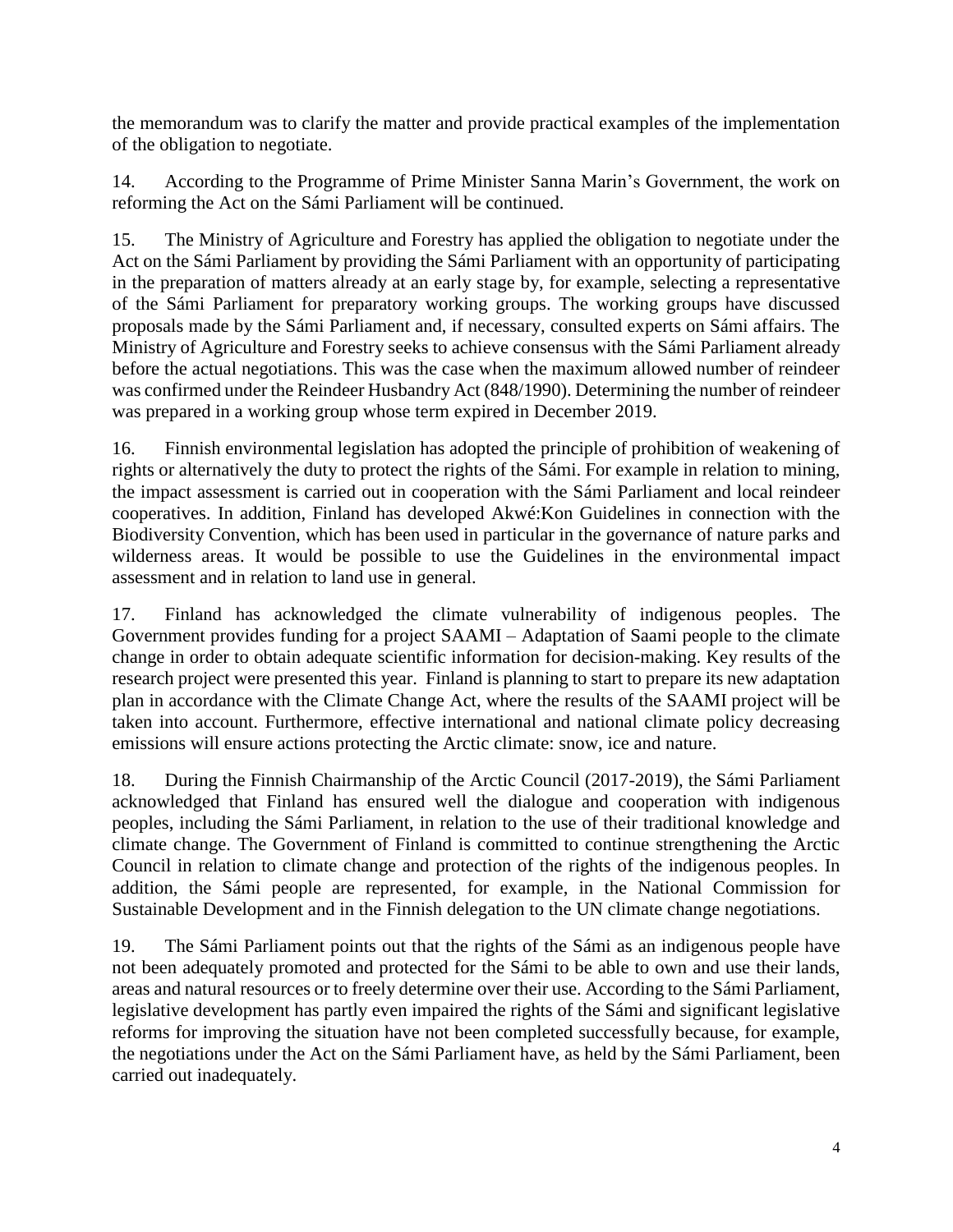# **Q4.**

20. According to Statistics Finland's Labour Force Survey, there were 32,000 more employed people and 17,000 fewer unemployed people in August 2019 than one year earlier. The trend of the employment rate was 72.5% and the trend of the unemployment rate was 6.7%.

21. In August 2019, the employment rate, i.e. the proportion of the employed among persons aged 15 to 64, stood at 73.5%.

22. Women and men are equally represented in the labour market. Men's employment rate was 74.2% and women's 72.8%.

23. The share of fixed-term employment has remained unchanged. 84% of all employment contracts were permanent and 16% temporary in 2018. The share of temporary employees was 19% among female and 13% among male employees.

24. In Finland, the general rate of part-time work is 17%. Women usually work full-time.

25. However, women work part-time more often than men (women 21% and men 10%). Parttime work is common in female-dominated industries, such as retail and health and social service sectors. Only 16% of working mothers are part-timers.

26. The gender pay gap between men and women is 16% throughout the labour market. This concerns earnings for regular working hours. The Government and the social partners have since 2006 been carrying out an Equal Pay Programme in order to bridge the gender pay gap. Many factors influence the pay gap. A part of the gender pay gap can be explained by the fact that women and men work in different fields and jobs. There are structural differences between the genders: lower wages are often paid in female-dominated fields and jobs. Fewer women than men progress to senior management levels.

27. The Equal Pay Programme 2016-2019 included the most important factors pertaining to equal pay and measures to amend these issues. The purpose of the Programme was also to implement the principle of equal pay laid down in the Act on Equality between Women and Men (609/1986, the Equality Act). The Programme has studied and reinforced the effectiveness of equality plans and pay surveys.

28. The gender pay gap is closing quite slowly. An overall evaluation of the Equal Pay Programme 2016-2019 was carried out. The Programme is generally seen as necessary. The previous programmes (2011-2015) have not been deemed particularly successful in reducing the pay gap between men and women. It is difficult to distinguish the effect of the Equal Pay Programmes and the effects of other factors. The evaluation report proposes that future measures for reducing the pay gap should be focused on the most effective measures. Finland needs to find means to bridge the gender pay gap and also new measures are needed. The report proposes that increasing pay openness and transparency may be one solution. In the Equal Pay Programme pay openness can be developed by measures taken by social partners and measures taken in workplaces.

29. There is a clear gender segregation in the Finnish labour market and young people`s educational choices. The Programme seeks to change the traditional gender division in education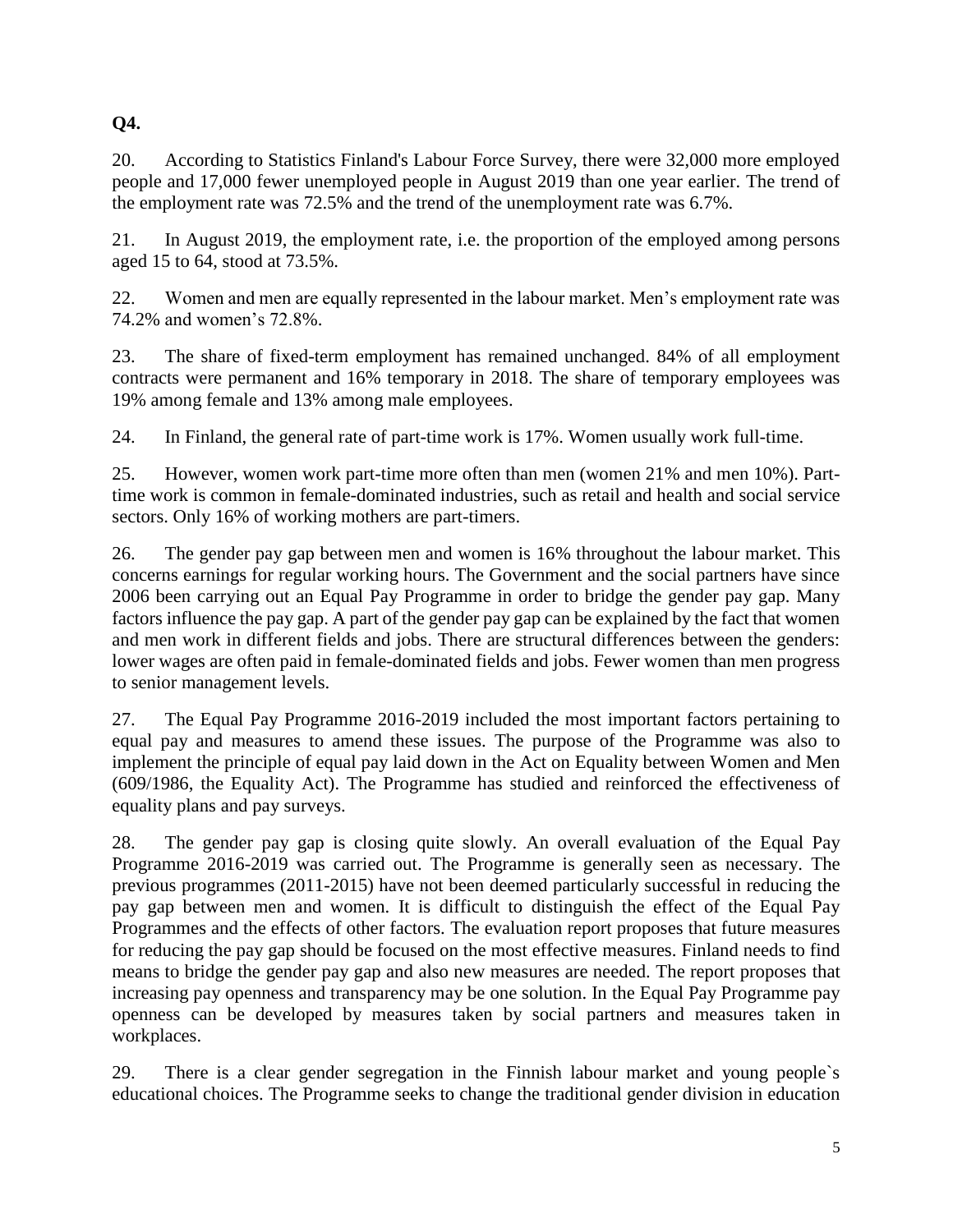and the labour market by increasing the number of professions in which both women and men are equally represented and, on the other hand, by increasing the share of women in management and leadership positions. The Equal Pay Programme carried out a research project Breaking down the barriers: Reasons for young people`s educational choices and ways of reducing gender segregation in educational and occupational fields (2017-2019). The study attempted to challenge stereotypical expectations of gender roles. It developed recommendations and practices so that in future female/male-dominated fields could be more attractive to both genders.

30. Preparation for the Equal Pay Programme included in the current Government Programme was discontinued in February 2020 due to a lack of consensus between employer and worker organisations on measures to narrow the gender pay gap. The work on wage equality will continue in line with the Government Programme regardless. The Government`s special attention will be given to enhancing gender equality in work and family life.

31. The Ombudsman for Equality received a total of 86 contacts concerning discrimination on the basis of pregnancy and parental leave in 2016, a total of 121 contacts in 2017, and a total of 143 contacts in 2018. The figures relating to parental leave discrimination also include contacts by men.

32. In March 2018, the Ombudsman for Equality launched a campaign called Forerunner, targeted at employers to promote pro-family practices.

33. In October 2017, the Ombudsman for Equality launched a campaign called Pregnancy discrimination is no child's play to combat discrimination on the grounds of pregnancy and parental leave. The campaign provides information on pregnancy discrimination both to employees and employers. The campaign was visible at cinemas, on TV channels and in the social media.

34. The Government of Åland has prepared an equality and non-discrimination plan. On the basis of the equality and non-discrimination plan, the Government of Åland is taking active measures to prevent discrimination against women in the labour market.

35. According to NGOs, the Equal Pay Programme has not succeeded in bridging pay gaps.

**Q5.**

36. The Act on the National Pension Index (456/2001) provides that the adequacy of basic social security shall be assessed at the end of each government term. In April 2018, the Institute for Health and Welfare, commissioned by the Ministry of Social Affairs and Health, invited a third evaluation group on the adequacy of basic social security to carry out a third adequacy assessment of basic social security.

37. The Evaluation report on the adequacy of basic social security concludes that the basic social security level for the unemployed, in particular, has dropped between 2015 and 2019 as a consequence of the index cuts and reductions in benefits resulting from the activation model for unemployment benefits which was introduced by the previous Government in 2018. The basic social security levels for recipients of pensions, sick leave allowance and parental daily allowance, on the other hand, have each remained nearly constant. Social security for students has become increasingly loan-based. For the unemployed in particular, social assistance fills in the gaps left by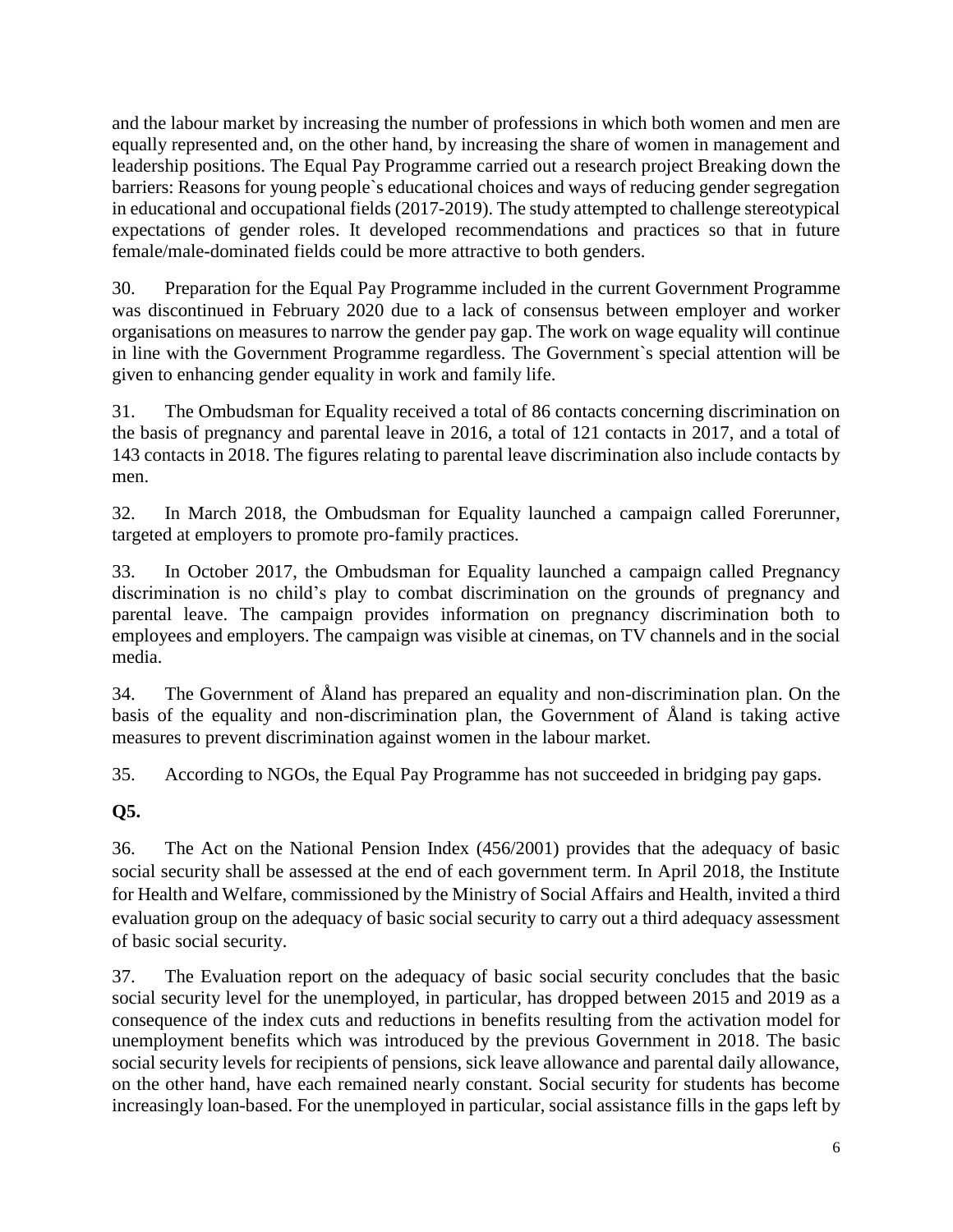weakening basic social security levels. The role of social assistance in filling in the gaps in the basic social security provided for the unemployed has increased significantly between 2015 and 2019. Once the social assistance is taken into account, the income level of those relying on basic social security has not decreased but instead remained nearly constant.

38. According to the Social Assistance Act (1412/1997), social assistance is last-resort financial assistance under social welfare. It is used to ensure the person and family at least the minimum income needed for a life of human dignity. This is based on the provision of the Constitution under which those who cannot obtain the means necessary for a life of dignity have the right to receive indispensable subsistence and care.

39. The responsibility for social assistance has been divided between two authorities. The Social Insurance Institution is responsible for basic social security and municipalities for supplementary and preventive social assistance. Municipalities are also responsible for providing other social welfare services for persons in need.

40. The activation model that reduced the unemployment allowance was abandoned starting from 1 January 2020 at the proposal of the new Government. An overall reform of social security will be launched during spring 2020.

41. The province of Åland has not made cuts to social benefits. The province has raised the single parent supplement to the child benefit.

42. NGOs note that the cuts carried out during the government term 2015-2019 particularly affected the position of low-income people.

43. According to the Evangelical Lutheran Church of Finland, the level of basic social security is too low and the church's deaconess work seeks to fill in the gaps in social security.

### **Q6.**

44. According to the Ministry of Social Affairs and Health, the prevalence of mental disorders has not increased. Awareness of mental disorders and demand for treatment have increased, along with the number of sick leave days and the relative share of disability pensions resulting from mental disorders. For example, health surveys among university students have shown that young persons, in particular, experience more psychological stress that is less serious than an illness but manifests in sleeping problems, anxiety and depressive symptoms.

45. Treatment for mental disorders has constantly increased. The number of consultations in out-patient special health care have increased annually over the past 10 years. During this period, consultations in out-patient child psychiatry have increased by 90%, those in youth psychiatry by 70% and those in adult psychiatry by 35%. At the same time, the need for psychiatric in-patient care has slightly decreased. However, there are shortcomings in the access to treatment of mild and intermediate mental disorders especially within basic health care.

46. The Government Programme outlines that the legislation on the right to self-determination and on mental health and substance abuse services will be reformed in order to improve mental health services and their availability.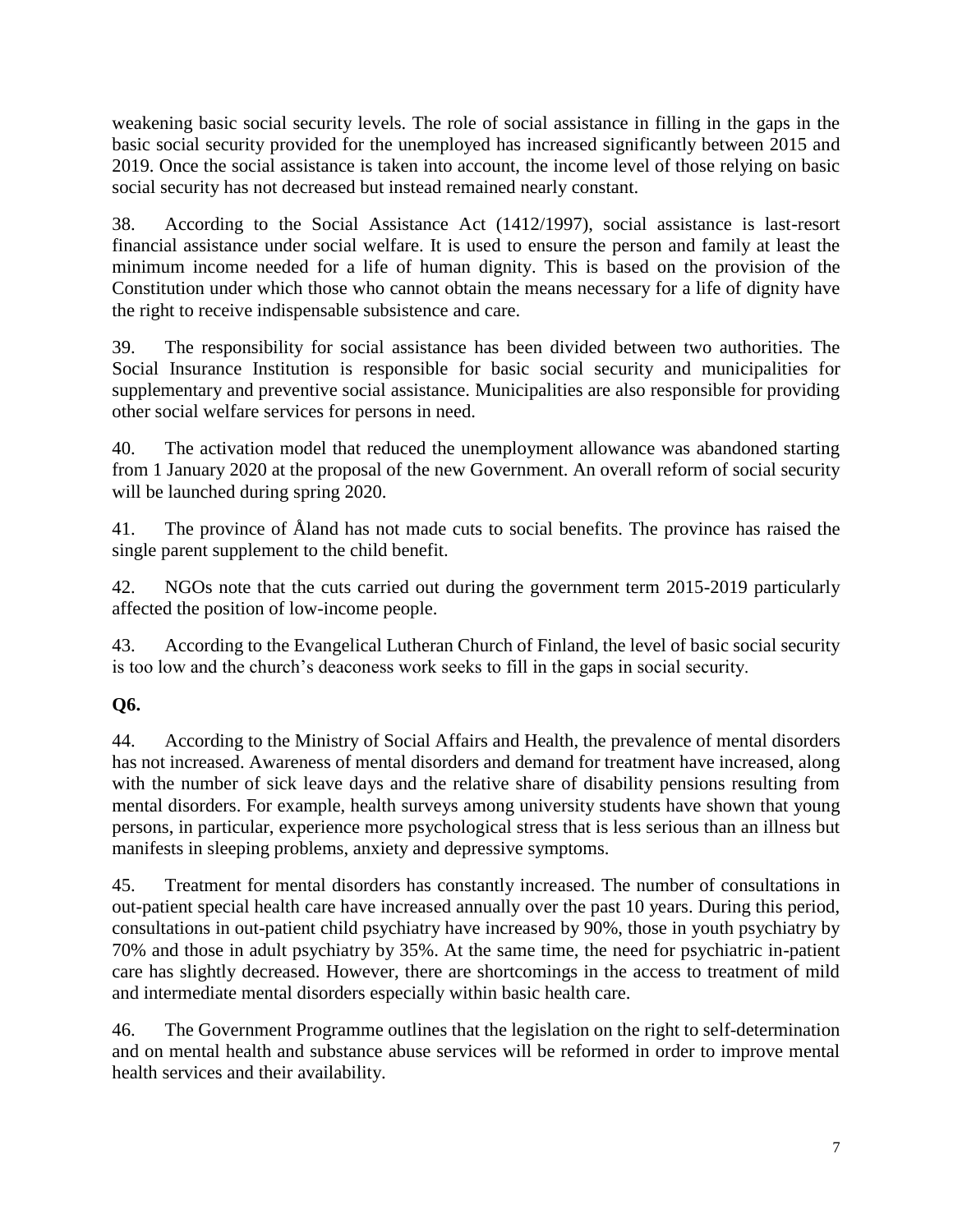47. The National Mental Health Strategy 2020-2030 was published in February 2020. Its focus areas include mental health as capital for individuals and society, mental health of children and young people, mental health rights, appropriate and extensive services, and good mental health management. A suicide prevention programme will be drafted as part of the strategy.

48. Asylum seekers are entitled to an initial medical examination at reception centres and to urgent and necessary treatment. Pregnant women and minors will receive treatment on the same grounds as municipal residents. Migrants who have a residence in a municipality have the same rights to health services as other municipal residents. Studies on migrants have shown that migrants do not use mental health services more frequently than the rest of the population, although some of them have a larger need for services. Largest municipalities have units specialised in cultural psychiatry or migrants' mental health services.

49. A project for developing national mental health policies for refugees (PALOMA) of the Institute for Health and Welfare developed, between 2016 and 2018, a model for mental health work with refugees and individuals from comparable backgrounds. Its continuation project (PALOMA2) between 2019 and 2021 aims at launching and establishing centres of expertise focused on refugees as part of the service structure.

50. Finland has continued the work to reduce suicides. The latest official cause-of-death statistics date from 2018. The suicide death rate was 14 (per 100,000 persons) in 2016, 15 in 2017 and 15 in 2018. Slightly fewer suicides were committed in 2018 than in 2017. The suicide death rate has decreased in ten years by over 20%, more among men than among women.

51. The new Alcohol Act (1104/2017) entered into force at the beginning of 2018, and the impact assessment of the reform anticipated that the overall alcohol consumption and harmful effects of alcohol might increase as a result of the reform. It is still too early to draw actual conclusions on the overall consumption and alcohol-related harm.

52. The new Government Programme emphasises the importance of preventing addictions and separately the objective of decreasing the overall alcohol consumption. In practice, the Government will prepare a comprehensive strategy to prevent addictions, which will be divided into two parts:

- Firstly, operative and preventive substance abuse work will be continued within the administrative structures and according to the principles under the Act on Organising Preventive Substance Abuse Work. The Institute for Health and Welfare will continue the implementation of the Action Plan on Preventive Substance Abuse Work by making it more targeted under the direction of the Ministry of Social Affairs and Health. The development focus is, in particular, on interfaces between substance abuse prevention, substance abuse services and new social and health care structures as well as on harmonised policies in the promotion of wellbeing, health and security.
- Secondly, the strategy includes the Government's policy lines which will be prepared separately for tobacco, drugs and gambling policy at the Ministry of Social Affairs and Health.

53. The effects of the overall reform of the Alcohol Act will be evaluated in the middle of the government term, in which case the need for any further measures to decrease the overall alcohol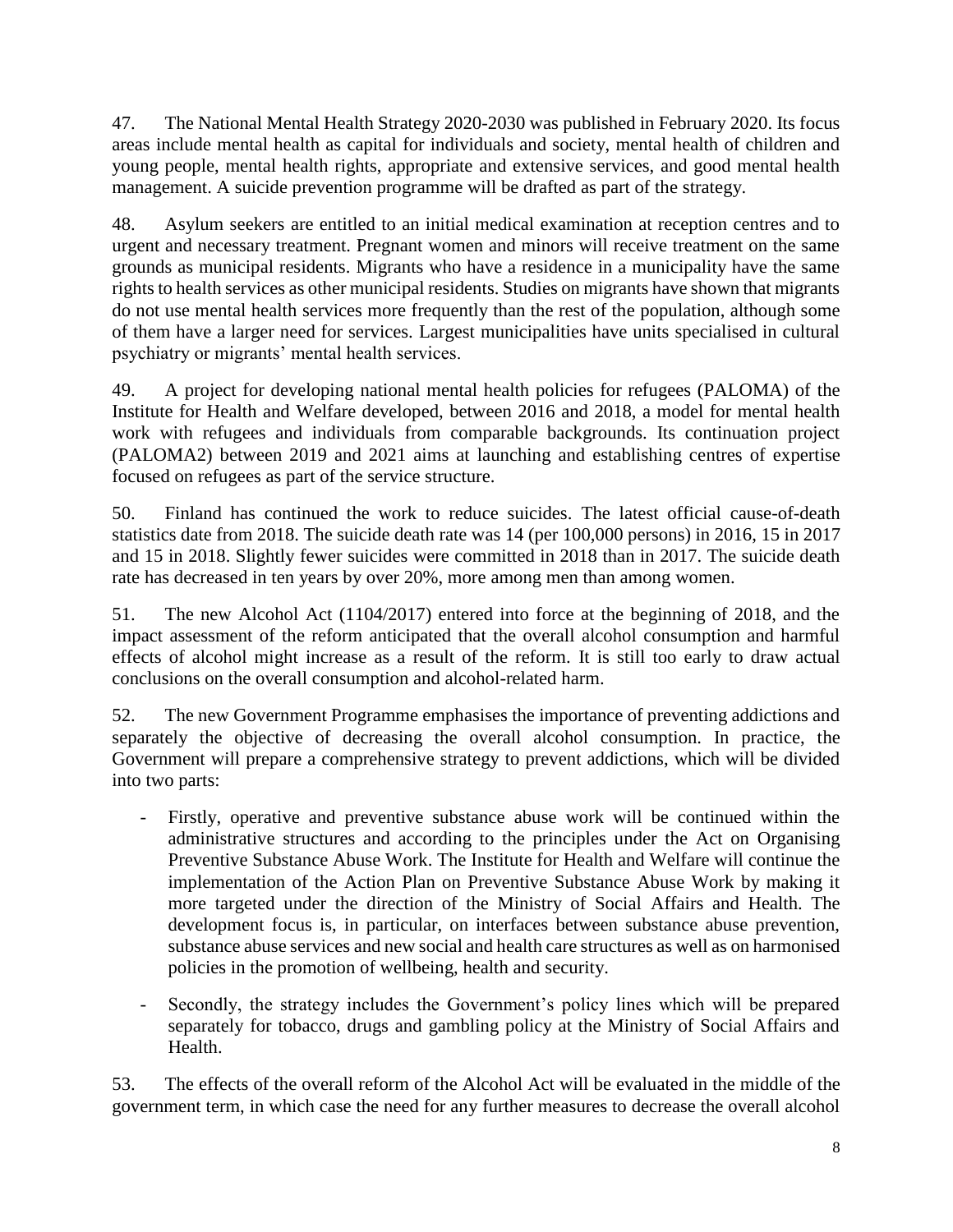consumption will be investigated. The strategy preparation will be combined with the reform of the Mental Health Strategy and the Substance Abuse Services Act (41/1986).

54. According to the Ombudsman for Children, several reports have found shortcomings in the cooperation between child welfare and psychiatric care. The Supreme Overseers of Legality have also concluded in their decisions that there are major shortcomings in the availability of child and youth psychiatric services in different hospital districts.

55. Pursuant to section 15 of the Child Welfare Act (417/2007), health centres and hospital districts shall provide expert assistance in child-specific and family-specific child welfare and, where necessary, arrange an examination of the child and health care and therapy services for the child. A corresponding provision is included in section 69, subsection 2 of the Health Care Act (1326/2010), stipulating that inadequate health care services cannot be a reason for placing a child in child welfare. In practice, the lack of examination and treatment facilities for children with psychiatric symptoms necessitates placement of children outside the home.

56. A study concerning a cohort of persons born in Finland in 1997 revealed that 64% of children placed outside the home had been diagnosed with a mental disorder, while the proportion for children not placed outside the home was 17%. Of persons put in placement as teenagers, even 69% had a diagnosis indicating a mental disorder. The study results show how important cooperation is between child welfare and psychiatric services.

57. Asylum-seeking children are also entitled to health services, including mental health services, while persons illegally residing in the country have a statutory right only to urgent health care services.

58. According to Finland's official statistics, the number of suicides among children and young persons has increased from 2015 to 2018. For statistics see Table 1, Annex.

59. Preventive social and health services for children and young persons play a key role in the prevention of their suicides, especially individual student welfare services under the Student Welfare Act (1287/2013). The allocation of resources to ensuring the actual availability of services varies between municipalities and is also partly inadequate.

60. Substance use and mental health problems among children and young persons of comprehensive school age are connected with behaviour problems at school, such as unauthorised absences and absences for sickness as well as restlessness. School thus has a key role in noticing children's and young persons' problems and in addressing them early.

61. The newest School Health Survey shows that alcohol consumption has decreased among young persons and the number of young teetotallers has increased between 2008 and 2019. The data collection for the School Health Survey was carried out in 2018, meaning that the survey results do not reliably reflect the effects of the amendments to alcohol legislation.

62. Even though young persons' alcohol consumption has statistically decreased, the Ombudsman for Children draws attention to the fact that in addition to substance use, various social and health problems cumulate more and more on the same children and young persons.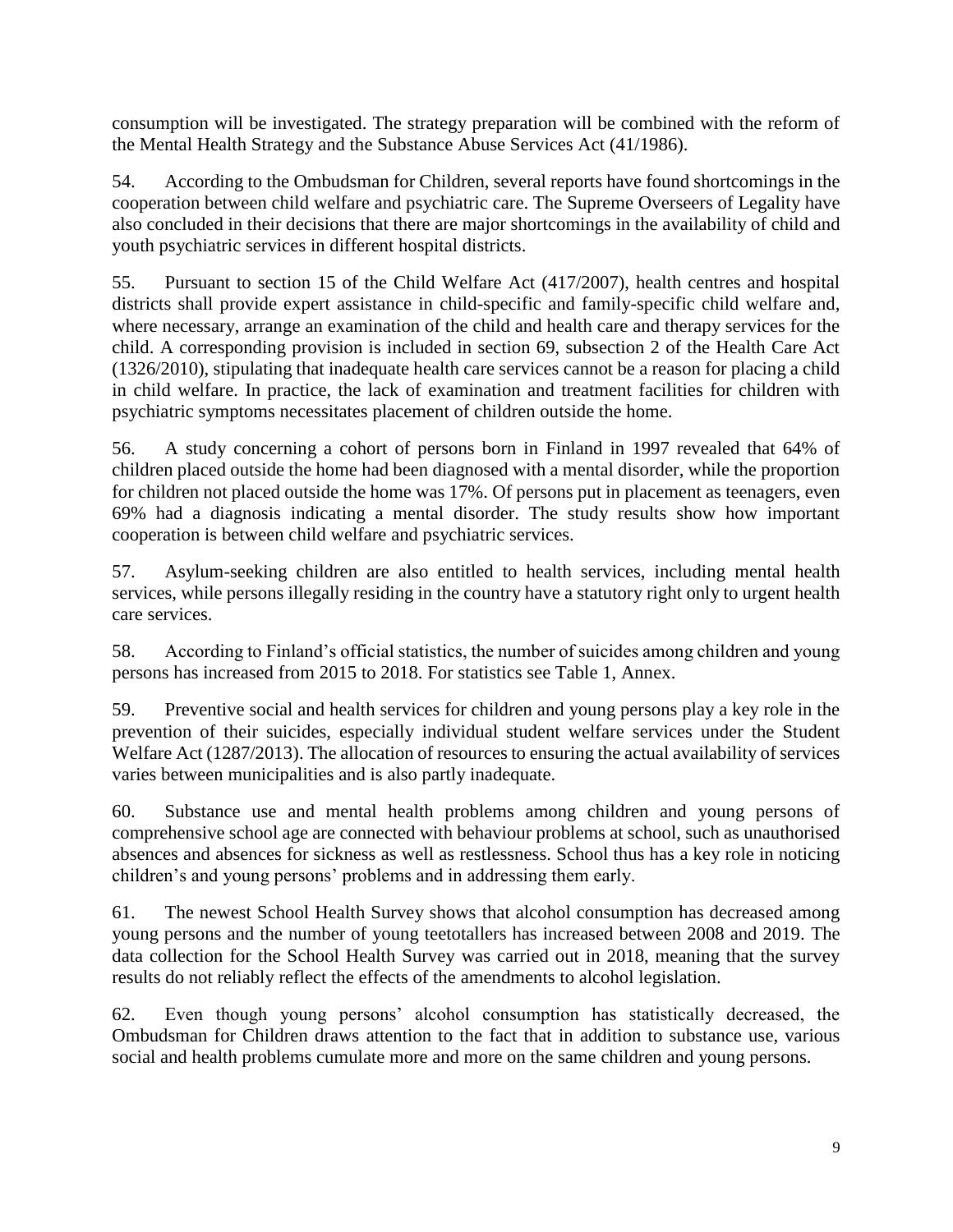63. According to the Association of Finnish Local and Regional Authorities, the availability of mental health services is inadequate and access to treatment varies between regions. An online service called Mental Hub is a service open to everybody, providing reliable information, service counselling, self-treatment programmes and Internet therapies. The Mental Hub provides information on mental health in foreign languages. The website of the Mental Health Finland contains information e.g. on difficult life situations, crises and coping with them, mental disorders as well as on seeking for help and recovery, also in foreign languages.

64. NGOs consider that mental health services available to asylum seekers are not adequate. They also pay attention to increased mental health problems among young persons.

65. Deaconess work and pastoral counselling as well as family counselling of the Evangelical Lutheran Church help people suffering from mental problems regardless of their religious conviction. Congregations also provide support for asylum seekers.

### **B. Ongoing implementation of the Covenant**

### **Q7.**

66. In Finland the ICESCR has been enforced by a Decree and there are numerous and very detailed statutes with the status of a national act that concern economic, social and cultural rights. In practice, courts refer to these statutes in their case law. Regardless of the hierarchical status of an act bringing a treaty into force, human rights conventions binding on Finland always have the status of a constitutional act in the hierarchy of statutes. The authorities should apply human rightsfriendly interpretation in their activities.

67. The Ministry of Justice has annually provided training related to economic, social and cultural rights to the personnel of state legal aid offices.

### **Q8.**

68. The National Human Rights Institution of Finland consists of the Parliamentary Ombudsman, the Human Rights Centre and the Human Rights Delegation. The duties of the NHRI are defined in the Act on the Parliamentary Ombudsman (197/2002), and its mandate covers economic, social and cultural rights. The NHRI is an autonomous and independent authority whose operational priorities are not controlled by the Government. The financial resources for the NHRI are covered by Parliament's budget, and appropriations are granted by Parliament. The budget of the NHRI increased to EUR 6,805,000 in 2019. In 2020, the budget will increase to EUR 7,145,000, including six new posts. The Finnish NHRI was granted the highest A-status in 2014 and 2019 by GANHRI.

### **Q9.**

69. The Finnish Climate Change Panel, an independent scientific panel, stated in June 2018 that Finland should decrease its emissions by 85-100% before 2050 to meet the global targets set in the Paris Agreement. By 2030 the decrease would need to be 44-66% from the level of 1990. Statistics Finland has reported that in 2018 Finnish overall emissions were 56.5 million tons of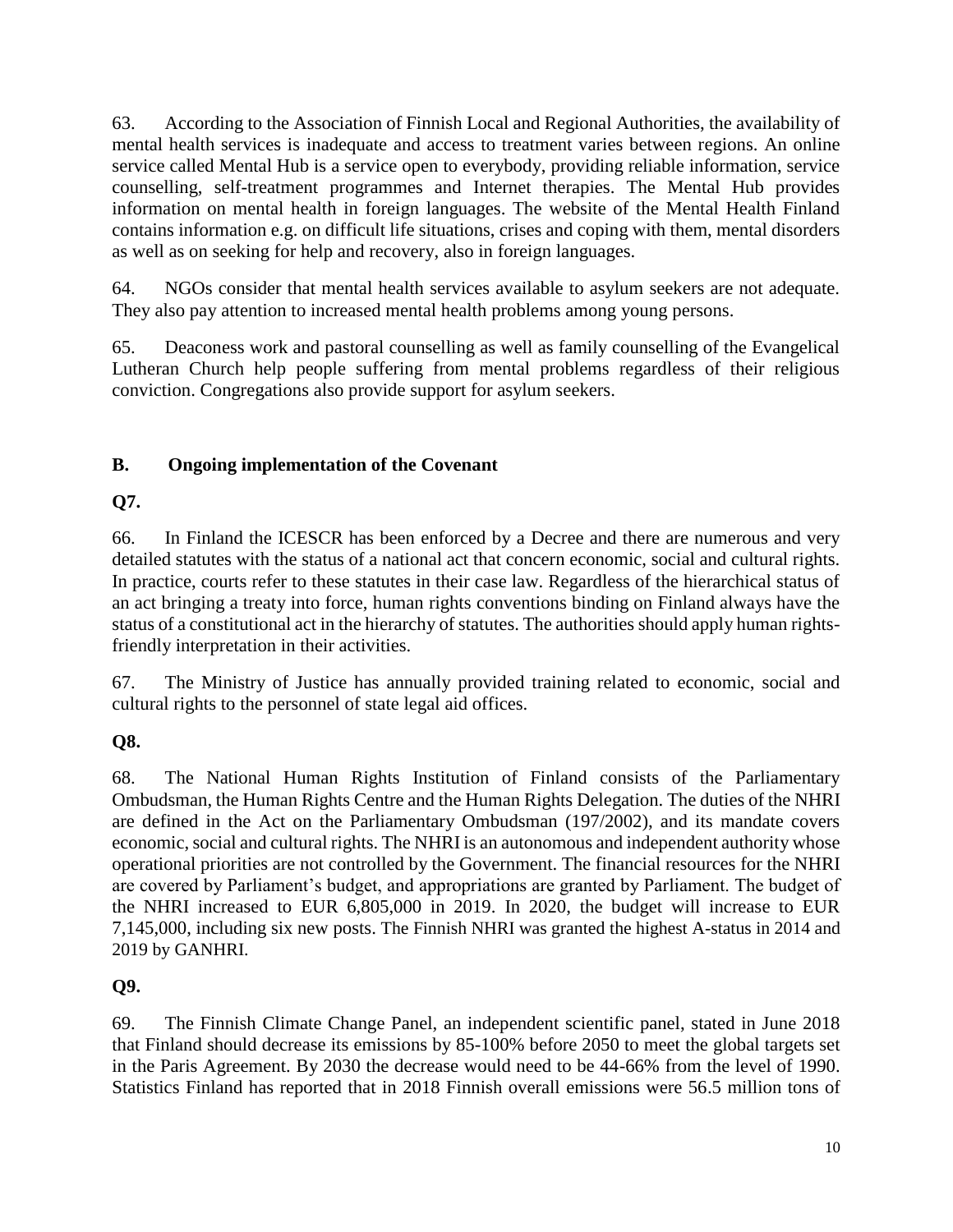CO2 equivalents. The emissions were 2% greater than a year before. In comparison to the level of 1990, Finnish emissions were 21% lower.

70. The Government is committed to combat the climate crisis as part of the European Union. In addition, the Government has set a progressive target to become carbon neutral by 2035. Measures will be taken to guarantee just transition. The Government has defined in its governmental action plan a number of measures to reach carbon neutrality. The measures include updating the Finnish Climate Change Act (609/2015), introduction of a carbon taxation reform, reduction of traffic emissions, diminishing food waste, diminishing emissions of housing and supporting circular economy. Finland will, for example, stop using coal in 2029, stop using oil in heating in public spaces in 2024 and increase the use of wind power. In addition, a new climate impact assessment requirement for legislative processes will be introduced.

71. In addition, the Government has supported the participation of individuals in taking climate action by introducing an emissions calculator and mechanism, which enable individuals to followup their personal climate commitments. The Government will introduce a new climate round table for stakeholders. The purpose is to strengthen the participatory rights and legitimacy in relation to climate policy. Furthermore, youth participation will be guaranteed.

72. The Government is committed to increasing climate funding as part of its international development cooperation, taking into account its responsibility under the Paris Agreement. The aim is to provide half of the climate funding to adaptation through NGOs and funds. Investments and loans will also be given in the future to strengthen climate funding.

73. The Association of Finnish Local and Regional Authorities notes that Finnish municipalities have voluntarily set on themselves climate targets that are even more ambitious than those of the state and work to achieve them in cooperation with municipal residents and businesses in their region in a socially and economically sustainable manner.

74. The Evangelical Lutheran Church of Finland also tries to contain climate change e.g. by a strategy titled Carbon Neutral Church by 2030.

75. The central organisations of wage earners (AKAVA, SAK and STTK) consider that the labour movement should be better included in the planning and follow-up of climate and energy strategies. In addition to emission targets, employment impacts should be taken into account.

### **Q10.**

**(a)** 

76. The total income of the richest decile, measured in disposable income, is at EUR 111,775 times 240,200 households, that is roughly EUR 26.7 billion (year 2017). Meanwhile, the total income for the lowest four deciles is roughly EUR 31.4 billion. This yields a ratio of 0.86 (the richest decile divided by the four lowest deciles).

### **(b)**

77. Taxes and social security contributions totalled EUR 99.1 billion in 2018. That is almost 81% of the general government total revenues (EUR 122.6 billion in 2018).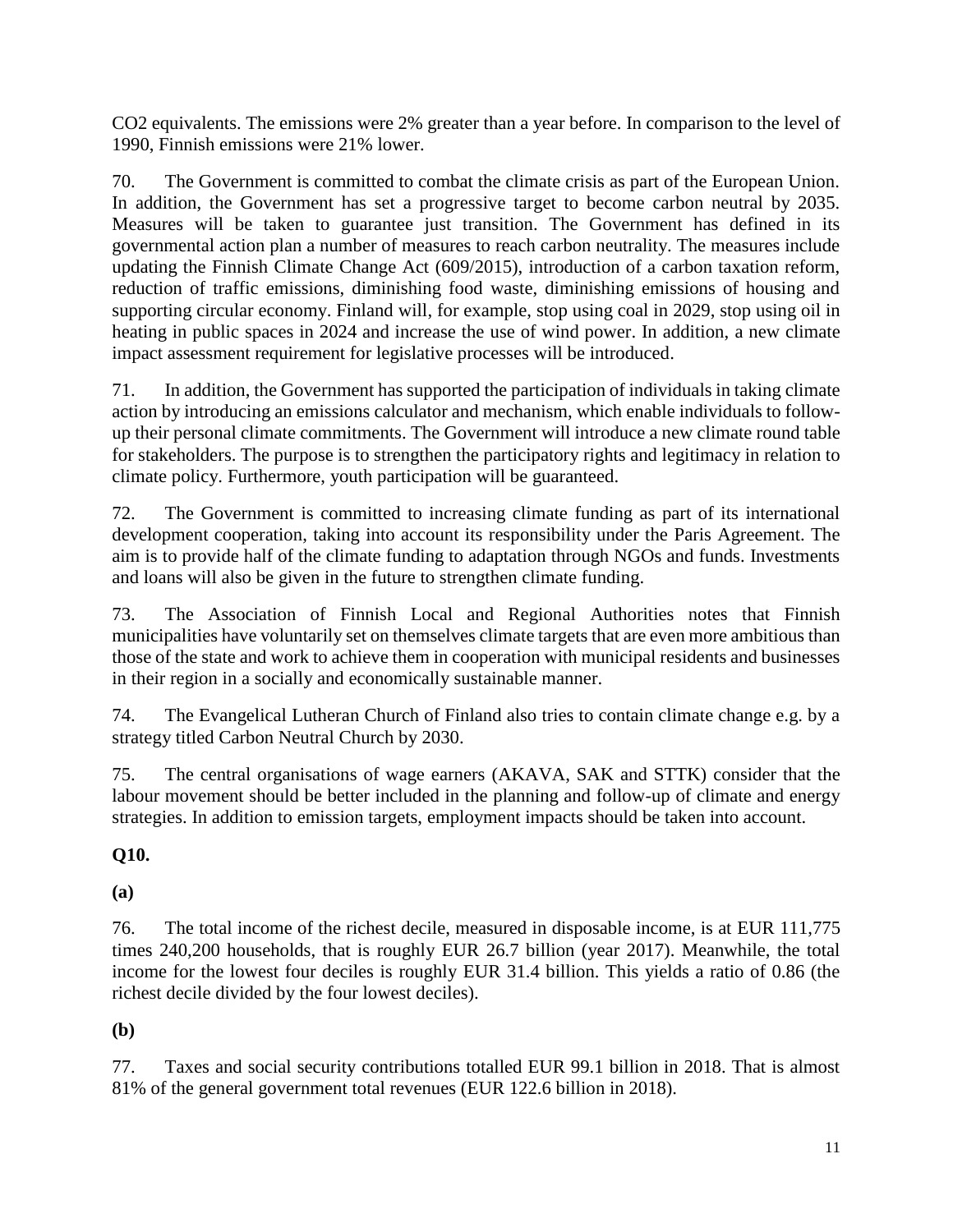### **(d)**

78. The expenditure ratio (the ratio of expenditure to GDP) was 53.6% in 2018 and 54.2% in 2017. The proportion of general government social spending was 72% of the total spending in 2017. Please see Table 2 in Annex from the General Government Fiscal Plan for 2020-2023, where items 5-10 are here considered to be social spending.

79. Finnwatch points out that Finnish tax legislation still includes gaps allowing for tax evasion and Finland has not used all feasible means to ensure fair and effective taxation. A study produced by Finnwatch in 2016 estimated that the overall costs of tax evasion amount to 430 to 1,400 MEUR.

# **Q11.**

80. According to the Government Programme, Finland aims to reach the official development assistance (ODA) target level of 0.7% as a proportion of gross national income (GNI). In 2019, Finland spent 989 MEUR in development cooperation. This corresponded to 0.41% of the GNI. According to the State Budget 2020 and the spending limits decision 2021-2023, development cooperation appropriations in 2020-2023 are: 2020; 0.41%, 2021; 0.42%, 2022; 0.41%, 2023; 0.42% of Finland's GNI.

# **Q12.**

81. Reference is made to the Common Core Document (CCD) by the Government submitted in February 2020. The CCD describes the measures adopted by Finland to promote nondiscrimination and equality. It also describes the new Non-Discrimination Act (1325/2014) (please see the CCD, paras 361-364) as well as the tasks of the Non-Discrimination Ombudsman (see the CCD, paras 271-274), the Ombudsman for Equality (see the CCD, paras 275-278, 368) and the National Non-Discrimination and Equality Tribunal (see the CCD, paras 369-374).

82. Compliance with the Non-Discrimination Act is overseen by the Non-Discrimination Ombudsman, the National Non-Discrimination and Equality Tribunal and the occupational safety and health (OSH) authorities. Supervisory authorities may handle any discrimination cases related to the exercise of economic, social and cultural rights which fall within the scope of application of the Non-Discrimination Act.

83. Compliance with the Equality Act is overseen by the Ombudsman for Equality. The Ombudsman for Equality is authorised to submit a case of unlawful discrimination against an individual to the National Non-Discrimination and Equality Tribunal for consideration.

84. The mandate of the National Non-Discrimination and Equality Tribunal covers the monitoring of all grounds for discrimination. The Tribunal acts independently and autonomously and handles and decides matters falling within its competence under the Non-Discrimination Act and the Equality Act.

85. For statistics on discrimination cases, see Table 3 in Annex. The table shows all cases based on the Non-discrimination Act, not only those related to economic, social and cultural rights. The former Ombudsman for Minorities and the National Discrimination Tribunal dealt only with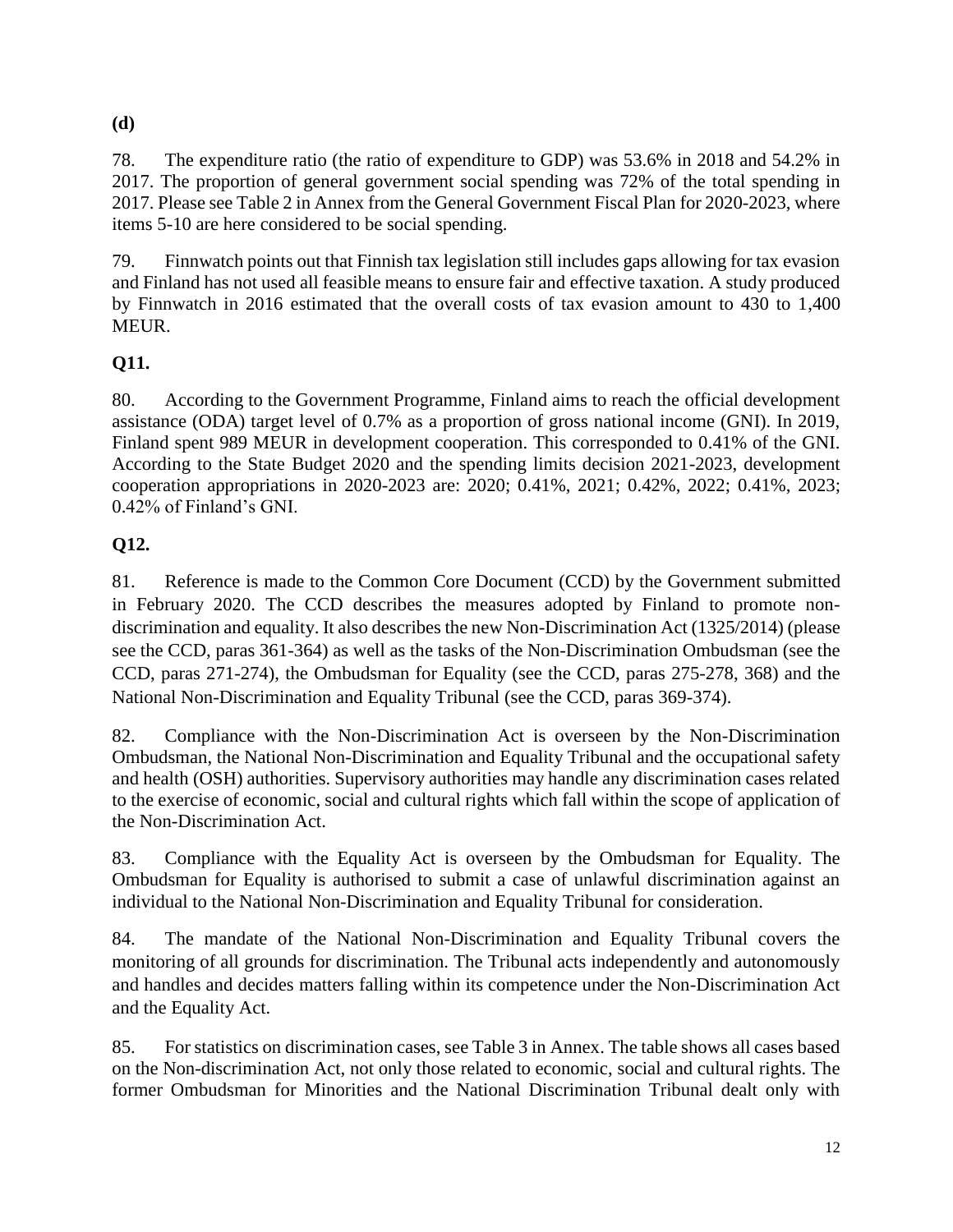complaints against discrimination based on ethnic origin outside working life. The National Non-Discrimination and Equality Tribunal has been operative as from 8 September 2015. The Tribunal has dealt with a large number of complaints against discrimination related to economic, social and cultural rights, e. g. housing, early childhood education and basic education.

86. A study was launched in January 2019 to find out the effects of the Non-Discrimination Act on the legal protection of discrimination victims, prevention of discrimination and promotion of equality. The study will produce recommendations for developing non-discrimination legislation and guidance for promoting equality. The information can be used in a partial reform of the Non-Discrimination Act, on which a decision was made in the new Government Programme. The study will be finished in November 2020.

87. The Association of Finnish Local and Regional Authorities has promoted the implementation of the Non-Discrimination Act in municipalities by a project which examined the drafting of equality plans in municipalities and collected best practices. A guidebook for promoting equality was produced in Finnish and Swedish. The project was carried out in connection with the Rainbow Rights project of the Ministry of Justice, but the project part for which the Association of Finnish Local and Regional Authorities was responsible dealt with all grounds for discrimination under the Non-Discrimination Act.

88. According to the Finnish League for Human Rights, the current structure of legislation makes identification of multiple discrimination difficult. The division of competence between the National Non-Discrimination and Equality Tribunal and the Non-Discrimination Ombudsman and the Ombudsman for Equality may have a negative impact on access to justice.

### **Q13.**

89. The primary objective of Finland's Policy on Roma (ROMPO2) for 2018-2022 is to support the positive progress seen in the social integration of the Roma and in Roma linguistic, cultural and social rights. The policy is based on the premise that Finland's current legislation and comprehensive service system provide a good foundation for promoting the equality of the Roma population. One of the proposals made in the policy is to initiate a Romani language revitalisation programme.

90. The National Advisory Board on Romani Affairs, which operates in conjunction with the Ministry of Social Affairs and Health, serves as a cooperation body between the Roma and the authorities. The Board's tasks include monitoring the development of the Roma population's opportunities for civic participation and living conditions. The Board has influenced the development of Finnish legislation and administration in Roma affairs.

91. The Finnish National Agency for Education has a Roma Education Unit tasked to develop the education of the Roma and promote the Romani language and culture. The Agency allocates discretionary government transfers from the budget of the Ministry of Education and Culture to municipalities for supporting Roma children's basic education and early childhood education and care.

92. During the 2010-2011 academic year, the Finnish National Agency for Education conducted a review of the situation of the basic education of Roma pupils. The review indicated a clear improvement in the situation of Roma pupils. A majority of Roma pupils have excellent,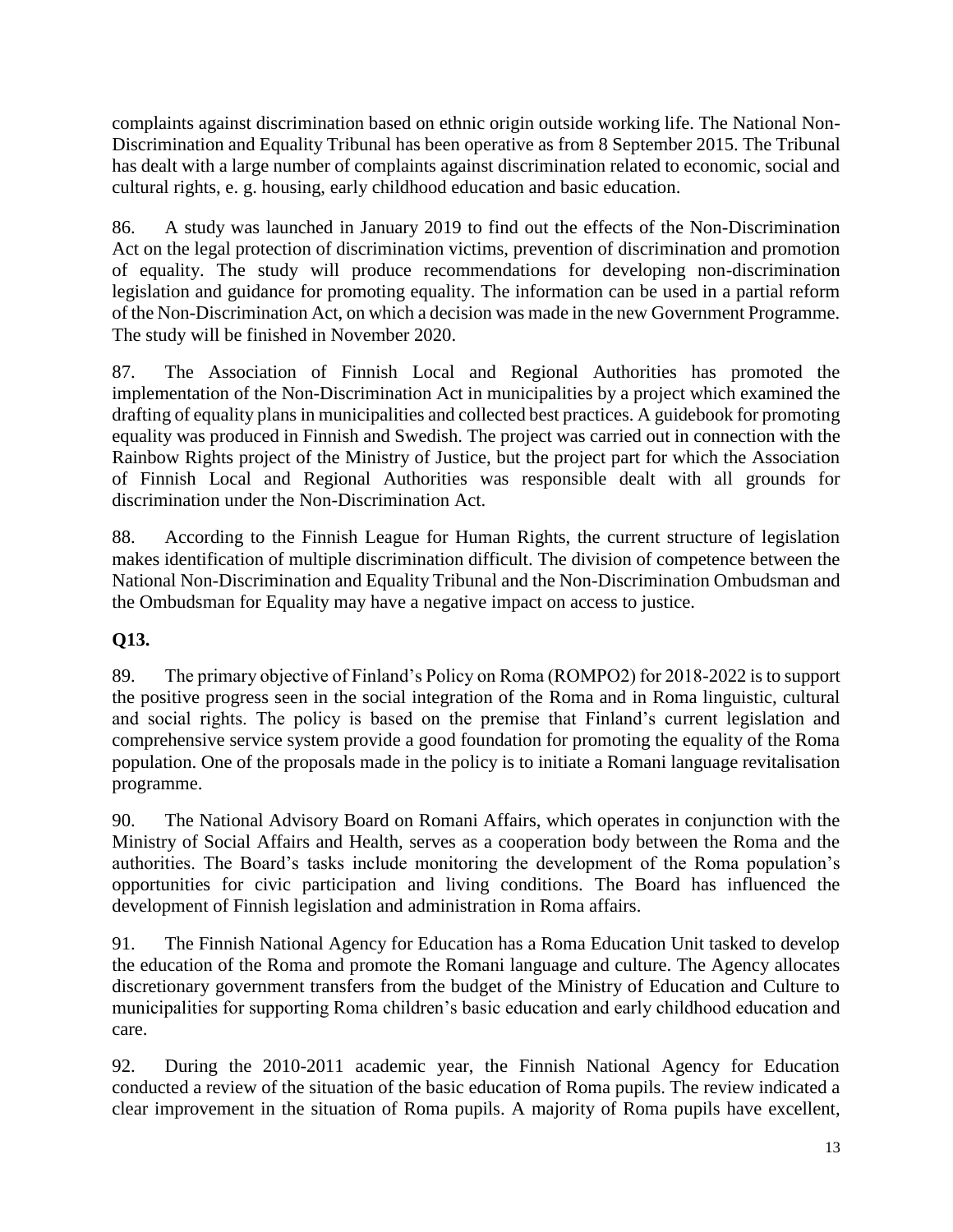good or satisfactory results in basic education. Municipalities' development actions have contributed to the transfer to secondary education, particularly to vocational education and training. However, a considerably small number of the Roma continue to general upper secondary education. The Agency also conducted a survey on the state of early childhood education and care and primary education among Roma children between 2018 and 2019.

93. A working group considering how to promote migrants' education and employment has been operating since 2016. The working group submitted its third and last report to the Minister of Education in January 2019. The report emphasises issues related to the availability and qualifications of teachers, the importance of early childhood education and care, the situation of preparatory education for basic education as well as challenges related to the knowledge and instruction of Finnish and Swedish. The recommendations supplement the proposals drafted in 2016 and 2017.

94. In 2019, the Ministry of Economic Affairs and Employment commissioned the following study in relation to the goals of the Policy on Roma: Employment, entrepreneurship and labour market integration of the Roma. The study that was completed in autumn 2019 focuses on the development during the past ten years. According to the results, prejudices and discrimination against the Roma are still persistent in the labour market, even though their labour market position has improved. An increase in the level of education of the Roma and positive attitudes towards education have positively influenced the employment and labour market position of the Roma. The number of entrepreneurs is also estimated to have grown. On the other hand, the unemployment rate is still higher than among the majority population.

95. Four factors preventing or slowing down employment of the Roma include low level of education, limited work experience, cultural factors and discrimination in the labour market. For example, visible cultural characteristics, such as the Roma outfit, still cause prejudice in working life. In particular, prejudices are targeted against the traditional costume of Roma women.

96. The study observations will be taken into account as far as possible in the development of services supporting the employment and entrepreneurship of the Roma. As in the case of everybody else, services for the Roma are organised according to individual service needs. The goal is to better identify the need for positive special treatment, where necessary.

97. The Ministry of Environment is carrying out the development proposals set forth in Roma housing surveys commissioned by the Ministry in 2012 and 2018 in accordance with the housingrelated measures of the Policy on Roma. According to the surveys, the equality of the Roma has improved in housing. However, cultural factors make it difficult and slower for the Roma to find apartments. The Ministry of Environment is responsible for coordinating the housing team in the implementation of the Policy on Roma.

98. As part of the implementation of the Policy on Roma, the Institute for Health and Welfare carried out a Roma Wellbeing Study called Roosa in 2017 and 2018. The study was the first one that examined the wellbeing, inclusion, health and functional capacity of the Finnish Roma. Its objective was to promote the equality of the Roma. A large number of the Roma participated in the planning, implementation and reporting of the study both as employees and experts of the partner panel. Another goal was to produce information for assessing the impact of the Policy on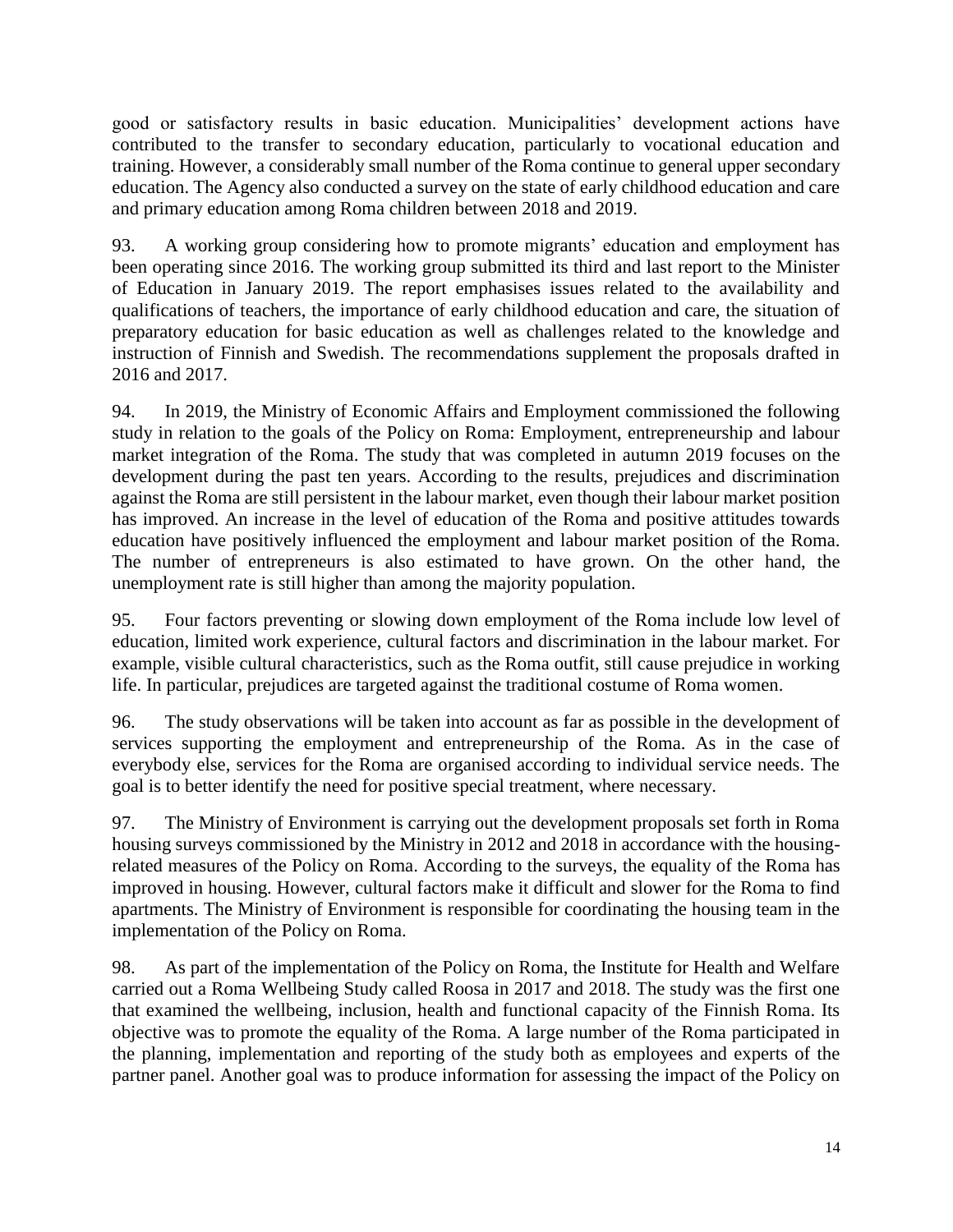Roma in the future. According to the Policy on Roma, the police will include a section on hate crimes against the Roma in its annual hate crime report to make the phenomenon visible.

99. The Evangelical Lutheran Church of Finland has its own Advisory Board on Romani Affairs and in 2019 it published a guidebook on the Roma at the church to bring attention to the position of the Roma.

100. The Non-discrimination Act of Åland was revised in August 2019. A working paper prepared by the Office of the Åland Ombudsman served as the basis for the revision.

### **Q14.**

101. The Act on the Promotion of Immigrant Integration (1386/2010) applies to persons possessing a valid residence permit in Finland. It is thus not applied to asylum seekers.

102. The Government Integration Programme included focus areas, objectives, measures, responsibilities and resources for integration between 2016 and 2019. The Government Integration Programme focused on four focus areas which were based on the Government Programme. The focus areas included a total of nearly 70 measures. Each focus area also covered the measures that the Government approved in its Action Plan of 3 May 2016 to respond to the integration challenge posed by the increasing number of asylum seekers. The Programme's overall objectives included using migrants' cultural strengths to enhance Finnish innovation capacity, enhancing integration through cross-sectoral measures and guaranteeing a good start, increasing cooperation between the state and municipalities in the reception of beneficiaries of international protection, and promoting an open discussion culture that will not tolerate racism. The programme was essentially aimed at accelerating educational and employment pathways among migrants.

103. A statutory inter-ministerial integration cooperation group has convened regularly and steered and monitored the implementation of the Government Integration Programme and other integration-related development. The Government Integration Programme and the integration cooperation group have created a functional framework for regular cooperation between ministries in integration-related issues. This has strengthened the comprehensive approach to the promotion of integration. The Integration Programme has helped in accelerating migrants' educational and employment pathways, enhanced assignment of residence permit holders to municipalities and increased inclusion in housing, social, health and leisure services and in other social activities in cooperation between the civil society and organisations.

104. As required in the Integration Programme, the responsibility for literacy training was transferred to the administrative branch of the Ministry of Education and Culture starting from 2018. From this time on, it has been possible to study literacy either in basic education for adults or in non-formal adult education, for which the Finnish National Agency for Education has issued a curriculum recommendation.

105. Persons needing a school-leaving certificate from basic education for other studies and working life participate in basic education for adults. Literacy training in non-formal adult education is suitable for everyone regardless of their earlier educational background. It is particularly suitable for those in need of flexible study programmes. Literacy training in nonformal adult education is a new free training opportunity for persons for whose integration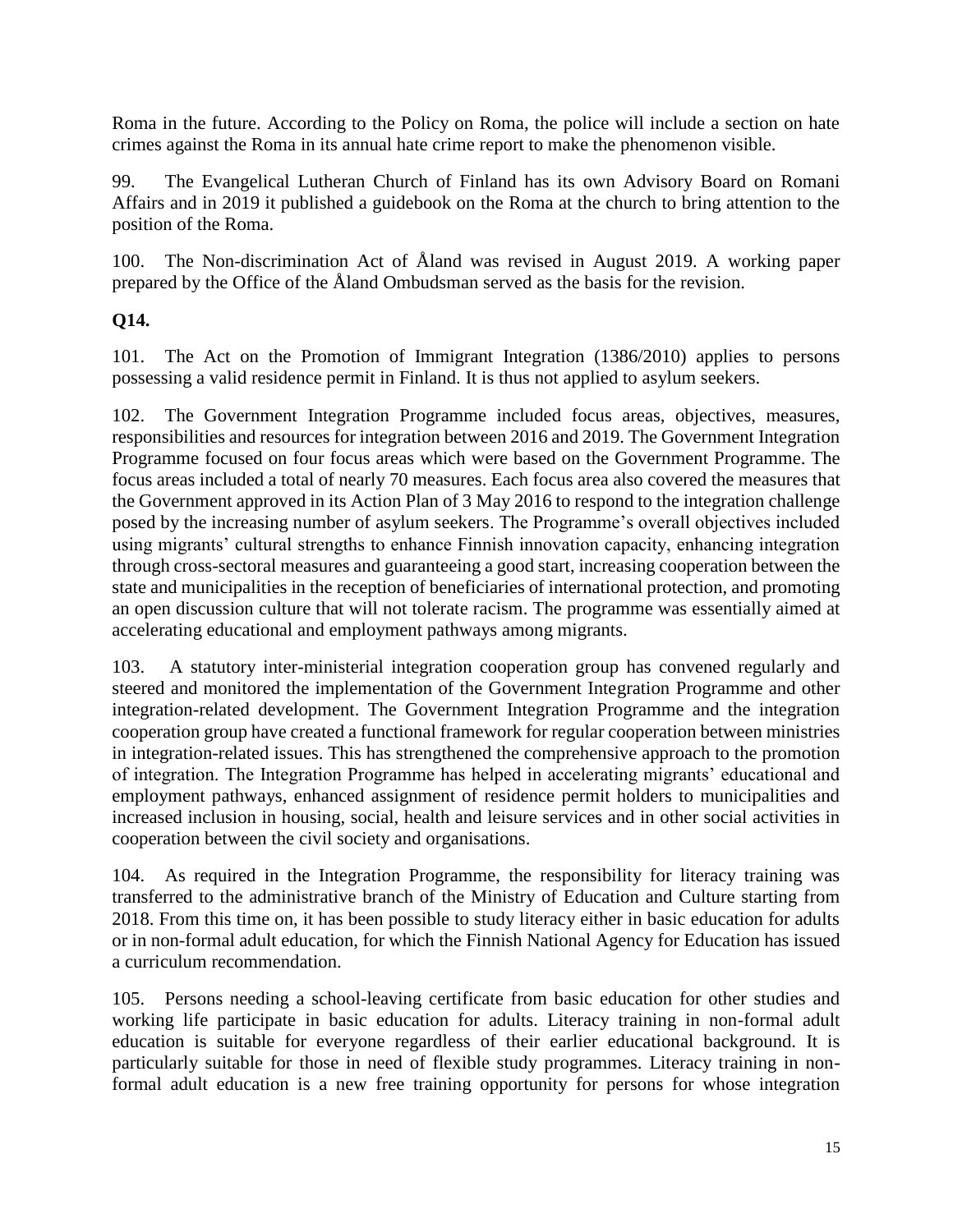municipalities are responsible, such as mothers taking care of their children at home, who were earlier excluded from training.

106. Basic education for adults was remodelled in accordance with the Integration Programme. The reform entered into force in 2018. The remodelled basic education for adults includes work practice programmes and an opportunity to choose vocational studies.

107. The adequacy of basic education for adults was ensured by renewing the financing system starting from 2017 such that education providers receive funding for completed courses. To ensure a sufficient number of student places, the Ministry of Education and Culture also increased the number of student places for private providers of basic education for adults by approximately 1000 places. This meant that the numbers of student places increased by 75% for education providers whose licence includes a limited maximum number of students. In addition, a few private general upper secondary schools for adults and all municipal providers of basic education for adults can increase their student numbers without limitations. The number of students doubled from 2015 to 2017.

108. Municipalities plan and develop integration and employment of migrants as part of their strategic development. Multiculturalism is taken into account in service planning. Migrants' service needs must be considered as a whole, including education, employment, social welfare and health care, housing, and cultural, sports and youth services. Many municipalities, especially large cities and municipalities with a high number of migrants, have developed centres of excellence in migrant integration. The model of establishing centres of excellence in migrant integration combines education, employment and rehabilitation services for migrants. The objective is to accelerate migrants' paths to education, training and employment and to respond to the shortage of skilled labour.

### **Q15.**

109. The purpose of the Equality Act is to prevent gender-based discrimination, promote equality between women and men, and improve the status of women, particularly in working life. The Act is now also intended to prevent discrimination based on gender identity or gender expression.

110. The main reforms in 2014 (1329/2014) were the following:

111. As from the beginning of 2015, bans on discrimination based on gender identity or gender expression came into force in the Equality Act. The phrase "gender identity" refers to an individual's own experience of their gender, and the phrase "gender expression" refers to expressing one`s gender through clothing, behaviour, or by other means. The anti-discrimination regulations of the Act also apply to discrimination based on the fact that an individual's physical gender-defining characteristics are not unambiguously female or male.

112. Authorities, education providers and other bodies providing education and training as well as employers are obliged to take pre-emptive action in a purposeful and systematic manner against all discrimination based on gender identity or gender expression. The obligation must be taken into account in the preparation of educational institutions' and employers' gender equality plans and in decisions regarding measures to promote gender equality.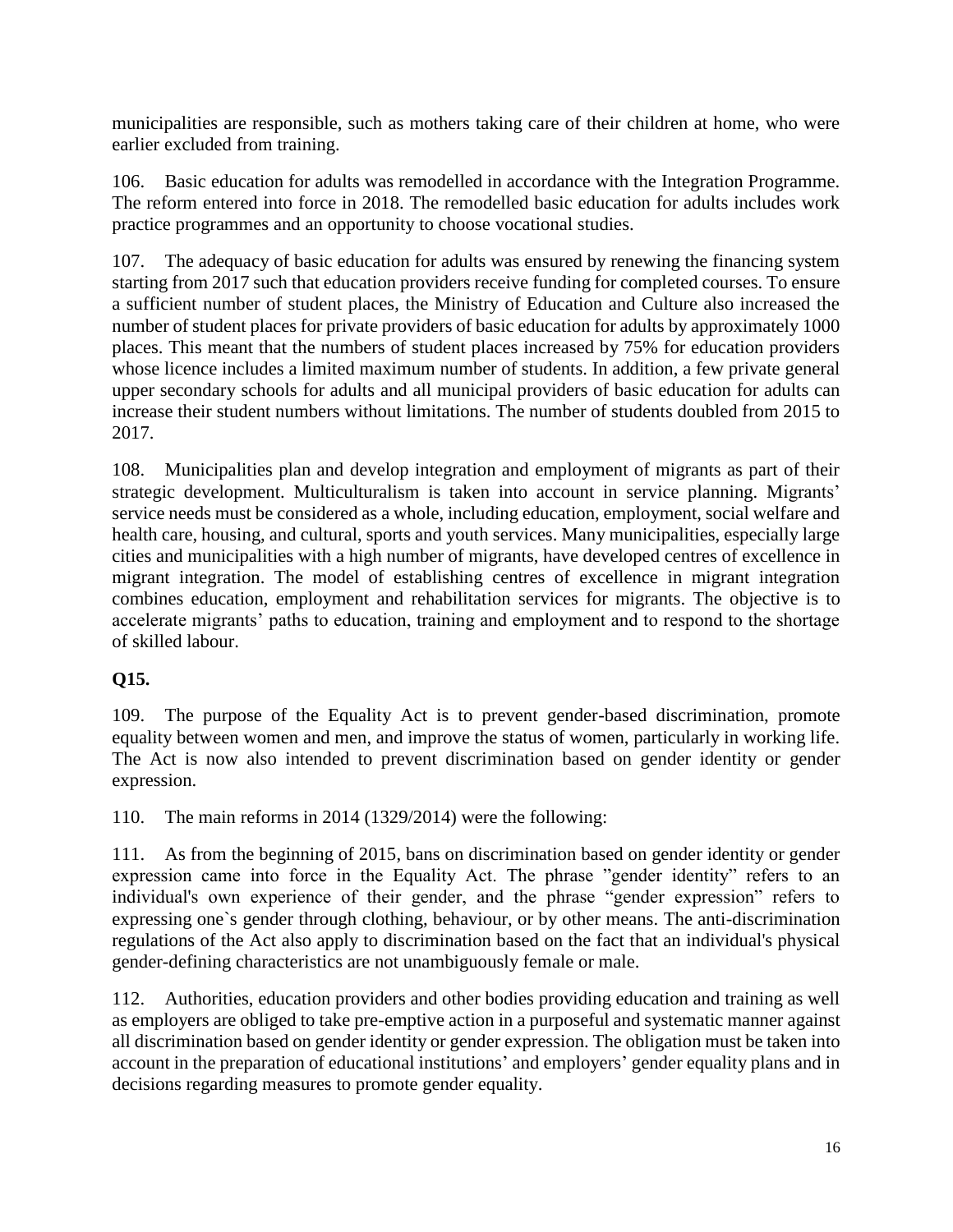113. The obligation for a gender equality plan was extended to comprehensive schools. Education providers are now responsible for ensuring that each educational institution prepares a gender equality plan annually in cooperation with staff and pupils or students. The gender equality plan may be incorporated into the curriculum or some other plan drawn up by the educational institution.

114. It must include: 1) an assessment of the gender equality situation within the institution; 2) the necessary measures to promote gender equality; 3) a review of the extent to which measures previously included in it have been implemented and of the results achieved.

115. Special attention must be given to pupil or student selections, the organisation of teaching, learning differences and the evaluation of study performance, and to measures to ensure the prevention and elimination of sexual harassment and gender-based harassment. Instead of an annual review, the plan may be prepared no less than once every three years.

116. Regulations regarding employers' gender equality plans and pay surveys were made more precise. If an employer regularly has a personnel of at least 30 employees working in employment relationships, the employer shall at least every two years prepare a gender equality plan dealing particularly with pay and other terms of employment, according to which the gender equality measures are implemented. The gender equality plan must be prepared in cooperation with the shop steward, the elected representative, the occupational safety and health representative or other representatives appointed by the employees. Representatives of the personnel must have a sufficient opportunity to participate in and influence the preparation of the plan. Employees must be informed about the gender equality plan and any updates to it.

117. A section regarding pay surveys was added to the Act. The pay survey is used to ensure that there are no unjustified pay differences between women and men who are working for the same employer and engaged in either the same work or work of equal value. If the analysis of different employee groups of the pay survey, which are defined on the basis of competence, duty or some other ground, reveals clear pay differences between women and men, the employer must analyse the reasons and grounds for these differences. If the workplace has established pay systems in which wages consist of pay components, the central components are inspected in order to clarify the reasons for the differences noted. If there is no justification for the pay differences, the employer must take appropriate measures to rectify the situation.

118. Regulations regarding the independent position of the Ombudsman for Equality were also strengthened, and a National Non-Discrimination and Equality Tribunal was established.

119. The main reforms in 2016 (915/2016) were the following:

120. As from 15 November 2016, regulations on the promotion of reconciliation took effect in the Equality Act. The Ombudsman for Equality may now take measures to reconcile a discrimination matter referred to in the Act.

121. In addition, the parties to the reconciliation in a discrimination matter together, or the Ombudsman for Equality with the consent of the parties, may apply for confirmation of reconciliation in a discrimination matter in the National Non-Discrimination and Equality Tribunal. The Tribunal confirms the reconciliation between the parties if the reconciliation is not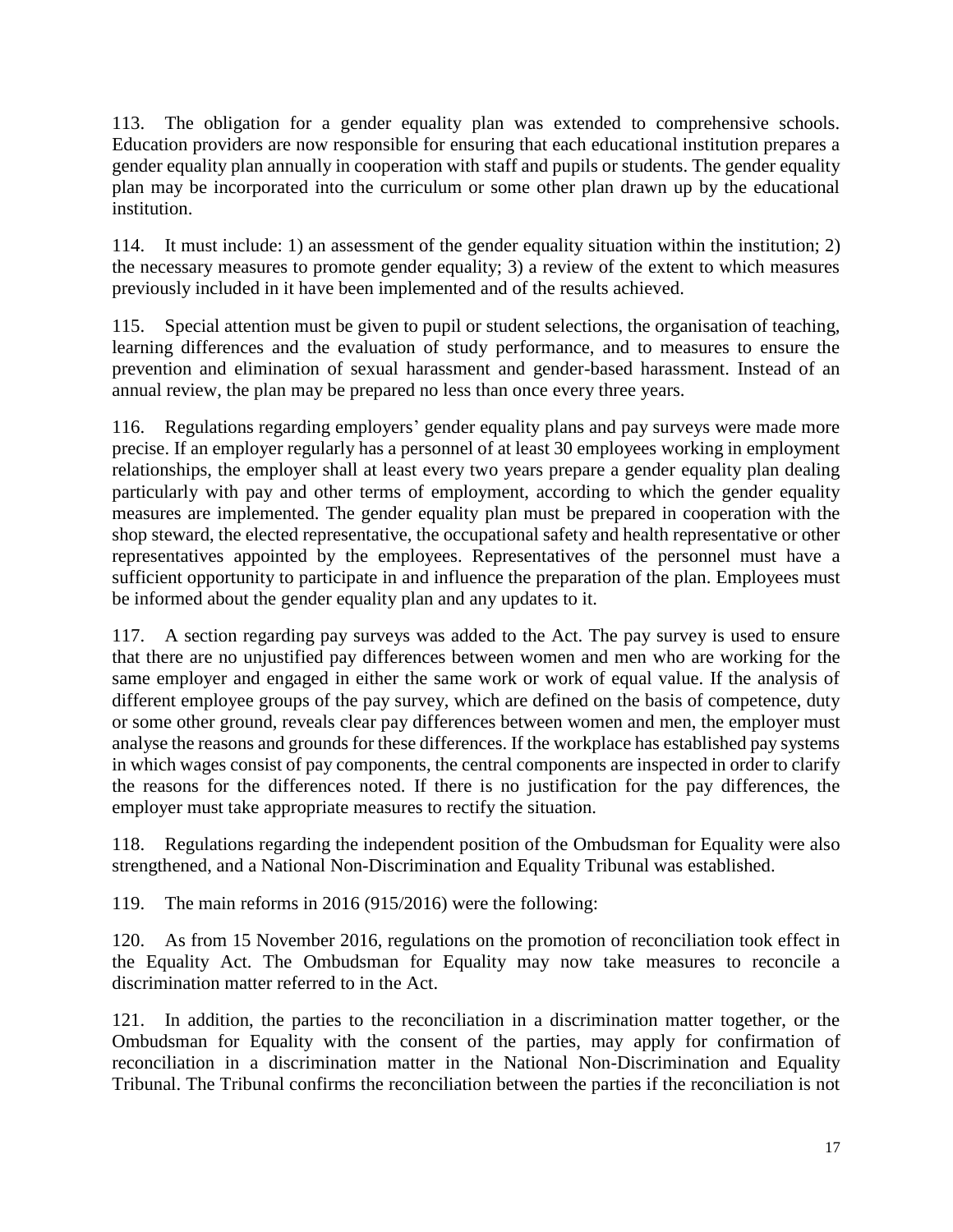contrary to law or clearly unreasonable and does not violate the right of a third party. A reconciliation confirmed by the Tribunal shall be enforced in the same manner as a final judgment.

122. In the new Government Programme there is an objective relating to pay transparency: "The elimination of unjustified pay disparities and pay discrimination will be promoted through statutory measures to improve pay transparency. Unjustified disparities in pay between women and men will be addressed more rigorously than at present. The Equality Act will be amended to incorporate rights and meaningful opportunities for staff, staff representatives and individual employees to access pay information and address pay discrimination more effectively."

123. The Equality Programme 2016-2019 of the previous Government improved equality in working life by, for example, an Equal Pay Programme and by measures reducing segregation. More resources will be necessary to reduce segregation in the future.

124. The Government has since 2004 implemented a programme promoting an equal gender representation in the boards of directors and management groups of state-owned companies and this has yielded results, even though the situation varies in individual companies. The equal gender representation in the boards of directors of large and medium-sized publicly listed companies has been assessed and the Government has set a goal to achieve an equal gender representation (women/men at least 40%) by 2020. The objective to investigate whether the programme concerning state-owned companies could be extended to the municipal sector and other publiclycontrolled companies requires additional resources.

125. Ways of implementing education have been devised in order to strengthen the integration and employment of migrants, especially migrant women, and allow also persons taking care of children at home to participate in education.

126. Starting from April 2017, employers have received a separate compensation of EUR 2,500 aimed at evening out the costs of parenthood resulting from female employees' family leaves. The compensation is paid to all employers who pay salary for at least one month under an employment contract or collective agreement during a maternity allowance period.

127. The gender equality perspective was considered in the reform of the national core curricula for early childhood education and care e.g. in the definition of objectives, value basis and operating culture for early childhood education and care. The implementation of the national core curricula will be monitored. The New Comprehensive School Programme will increase equality and its development projects will support the development of equal and gender-sensitive education and training and learning materials. Support for equality planning in comprehensive schools and educational institutions will be continued. Segregation was reduced by developing student counselling and work practice programmes for pupils in the upper grades of comprehensive school such that both female- and male-dominated fields were introduced to girls and boys.

128. The obligations under the Istanbul Convention govern most of the actions related to violence against women and intimate partner violence. The national implementation of the Convention is coordinated by a Committee which started its work in spring 2017. The tasks of the Committee are stipulated by a Decree. A national action plan for the implementation of the Istanbul Convention covering years 2018 to 2021 was adopted in 2017. Services have been improved by, for example, increasing financing for shelters by 70% from 2016 to 2019. As a result, the number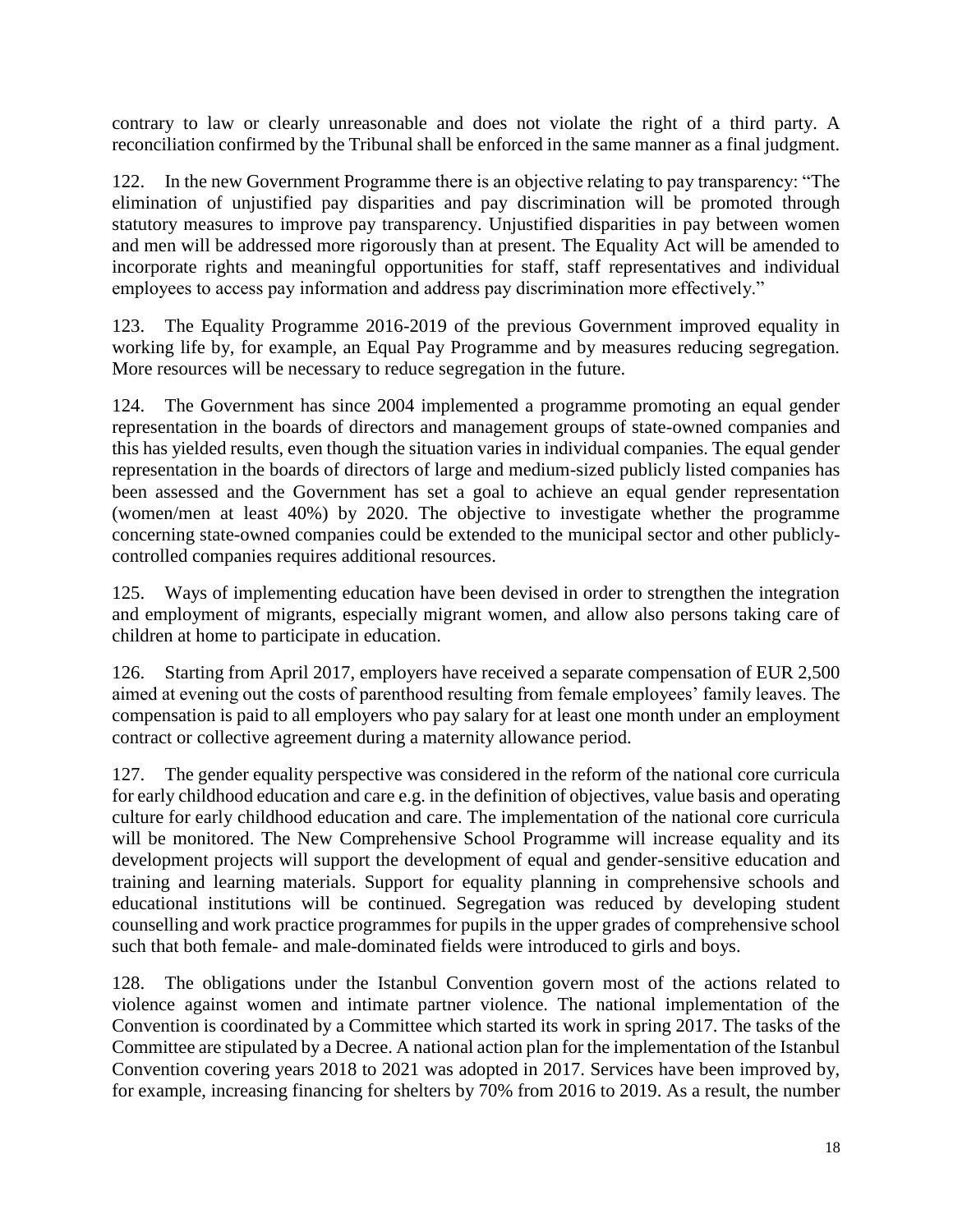of places in shelters has increased by 77%. A national 24-hour helpline was launched at the end of 2016.

129. The treatment chain of victims of sexual violence has been extended to different hospital districts and a support centre for victims of sexual violence has started operating in Helsinki.

130. Further support and resources are still needed for developing services and implementing the obligations of the Istanbul Convention, including adequate shelter services.

131. For example, when applications for discretionary government transfers were assessed in the key project of promoting wellbeing and health, attention was paid to the fact whether best practices were also targeted at boys and men. Equal parenthood and the position of the father as a parent was supported by a guidebook for client work at maternity and child health clinics and by raising awareness of the topic and incorporating it into the family centre model. Male-specific professional expertise was included in the work carried out under the child and family services reform programme.

132. Mainstreaming of the gender perspective means that instead of separate projects, gender equality work is made a permanent part of preparation and decision-making. During the previous government term expertise in gender equality increased and systematic gender equality work strengthened within the Government. The number of gender-impact assessments carried out in connection with government proposals was slightly higher than during previous years. Gendersensitive budgeting was developed and recommendations for amending the budget process were received from a separate project managed by the Ministry of Finance.

133. NGOs note that the final report on the Gender Equality Programme of the previous government term states that inclusion of the gender perspective in key projects and reforms was not realised as planned and the mainstreaming of the gender perspective is progressing variably in the ministries. Several organisations pointed out that fewer than half of the 41 programme measures achieved the set target.

### **Q16.**

134. According to the Government Programme, the Government aims to improve equality ambitiously in different sectors of society. A broadly based Action Plan for Gender Equality will be drawn up to coordinate measures for achieving a gender equal society in various sectors.

135. A monitoring system covering all state administrative sectors will be created for monitoring equality. A gender impact assessment will be a compulsory part of public administrative functions in all government departments.

136. The elimination of unjustified pay disparities and pay discrimination will be promoted through statutory measures to improve pay transparency. Unjustified disparities in pay between women and men will be addressed more rigorously than at present.

137. Discrimination on the grounds of pregnancy will be prevented. Legislation will be clarified to ensure that pregnancy and use of family leave may not affect the continuation of temporary employment. The prospects for improving the job security of employees returning from family leave will be studied, with the findings applied in necessary legislative and other measures.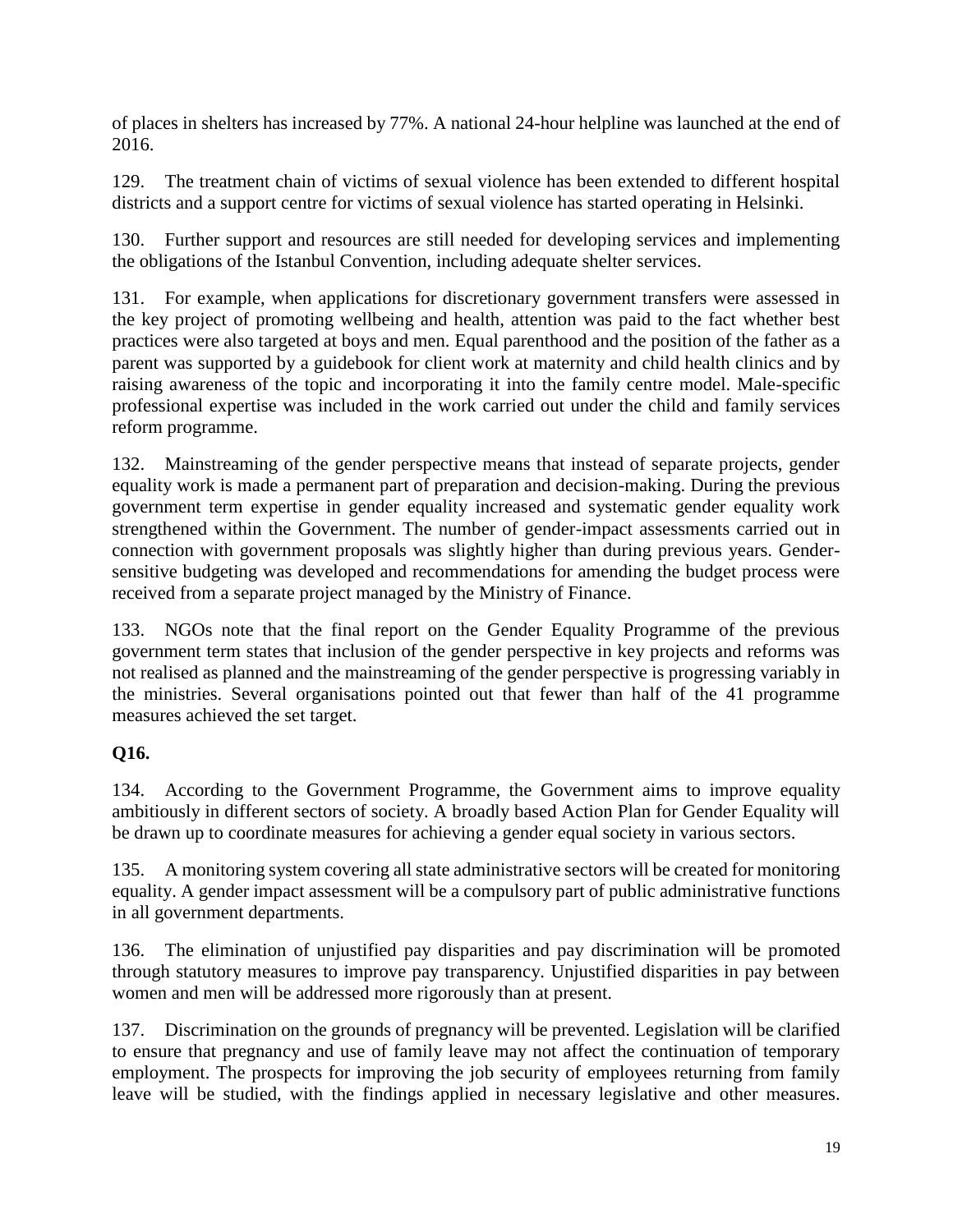Discrimination will be prevented in recruitment. An investigation of the feasibility of anonymous job applications will be done.

138. An ambitious family leave reform supporting the wellbeing of families will be implemented together with the social partners. The aim is an equal division of family leaves and care responsibilities between both parents in families, stronger non-discrimination and equality in the world of work, and reduced pay disparities between the sexes. Families will have more opportunities for choice and flexibility in taking family leave. The Ministry of Social Affairs and Health has started preparing the family leave reform in autumn 2019.

139. The reform will be implemented in a way that treats everybody equally, including diverse families, and allows for various forms of self-employment. The reform should be implemented in a way that gives mothers and fathers an equal quota of months. Earnings-related leaves allocated to fathers will be prolonged without reducing the share currently available to mothers. Family leave must also include a freely chosen period of parental leave. An increased earnings-related component corresponding to the present share for mothers will be paid to both parents. The reform must satisfy the requirements of the Directive on the safety of pregnant workers and the Directive on work-life balance.

140. Child home care allowance will continue in its present form. The prospects for paying the benefit directly to a grandparent caring for the child will be studied.

141. The Act of Åland on child home care allowance (2015:68) includes a provision expressing that one objective of the Act is to promote equality.

142. The Government monitors discrimination in the labour market. The latest study concerning discrimination in the labour market was published in December 2014.

143. The study gives an outline of the existing research results and formal complaints data on labour discrimination on the grounds included in the Non-Discrimination Act and the Equality Act. In this study, an overall picture was formed of discrimination and unequal treatment in working life. The examined grounds of discrimination were determined based on the grounds prohibited by law, which are gender, age, ethnic or national origin, nationality, language, religion, belief, opinion, political activity, industrial activity, family ties, health, disability, sexual orientation or other personal characteristics.

144. To monitor discrimination, a model was built to enable both comprehensive description of this occurrence and following of its development in future. There are three types of data in the monitoring model. Official data describe labour discrimination reported to the authorities and what has followed from reporting on discrimination. Surveys provide information about either personally experienced or observed discrimination. Register data offer background information on the position of different population groups in the labour market.

145. The various grounds of discrimination gain emphasis in different data. The differences are also due to the divergences and limitations of the data. In official data, the practices of recording cases and data in part affect the reported figures. In surveys, data are not even collected as concerns all the grounds of discrimination prohibited by law or by using legislative terms. In surveys covering the whole population, there is only scant information on some grounds of discrimination, such as that based on ethnic or national origin, disability or sexual orientation. Health, ethnic or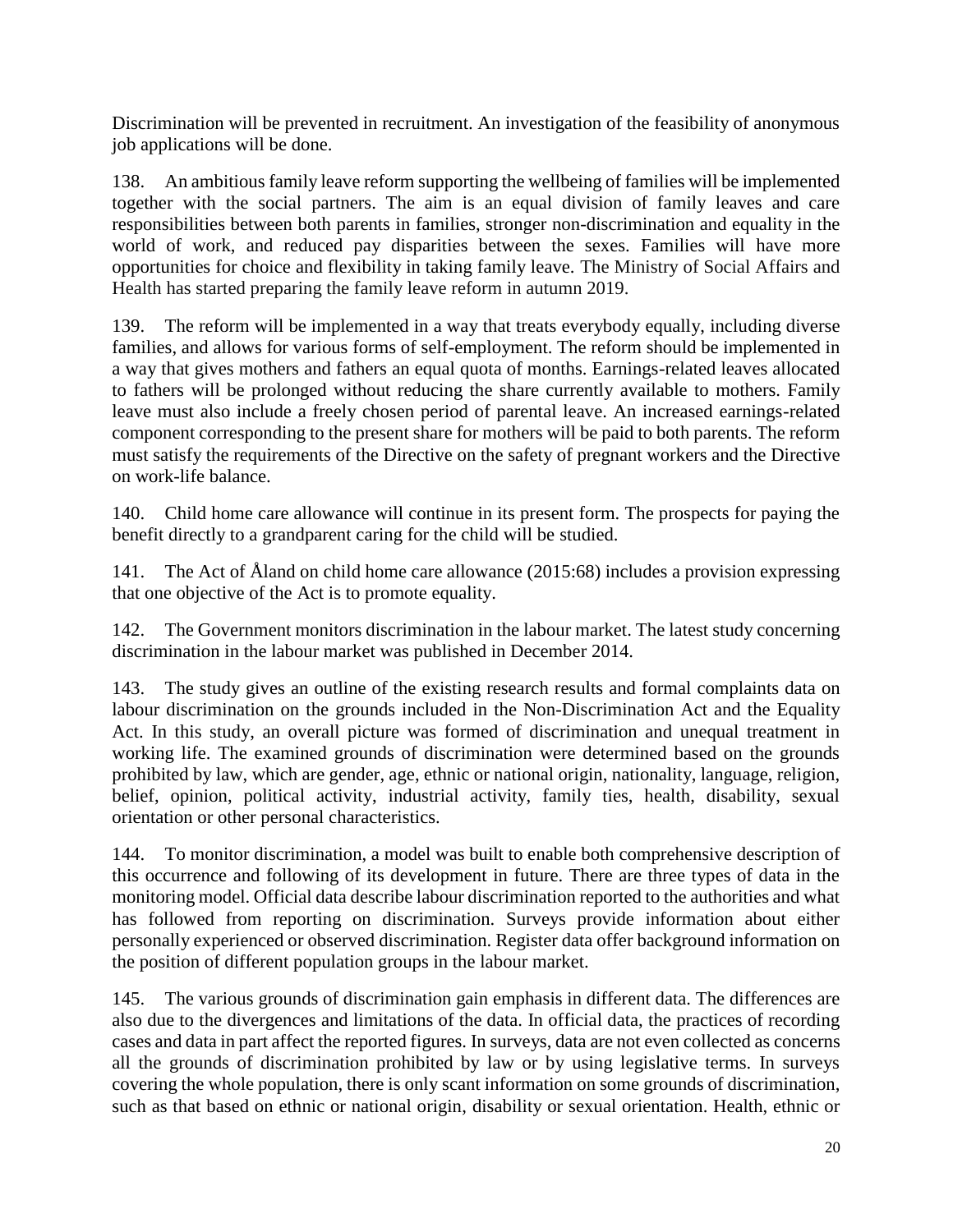national origin, gender and age were, however, the most common groups in several data selected to the monitoring model. Health is the most general ground of discrimination in official data, such as communications received by OSH authorities (44%) and discrimination suspicions of the police (20 cases). As many as 12% of the wage and salary earners who replied to the Quality of Work Life Survey 2013 had observed discrimination or unequal treatment based on health in their workplace.

146. In communications or labour discrimination suspicions received by OSH authorities, the second most common ground of discrimination was nationality or national or ethnic origin (16%). In addition, one-third of labour discrimination offences or extortion-type labour discrimination offences known to the police were connected to discrimination based on national or ethnic origin.

147. Discrimination or unequal treatment based on surveys had been observed or experienced mostly on the basis of health, age or gender. Nearly ten per cent of wage and salary earners had observed discrimination based either on young or old age in their workplace in 2013. The Quality of Work Life Survey shows that discrimination against aged people has decreased in workplaces on the longer term. However, according to the Eurobarometer, old age is often seen as an obstacle to job search. Discrimination based on gender is clearly more often directed to women than men. Six to seven per cent of wage and salary earners had noticed discrimination against women in their workplace. Only two per cent had observed discrimination against men. According to the Quality of Work Life Survey, observations of discrimination or unequal treatment directed to women in their own work organisation has declined over last 15 years. In OSH authorities' data, 13% of discrimination communications or suspicions were related to gender or family leaves.

148. During the previous government term, the child's individual entitlement to full-time early childhood education and care was restricted to half a day if either parent did not work. This restriction has been removed by legislative amendment 1395/2019 adopted in December 2019. The amendment will take effect on 1 August 2020. According to the Association of Finnish Local and Regional Authorities, several municipalities maintained the individual entitlement to full-time early childhood education and care regardless of the previous Government's policy line.

149. NGOs support a family leave reform which encourages a more equal division of family leaves. There should also be more flexibility in the working time of parents of small children. The Federation of Finnish Enterprises also considers that the reform should make women return from family leave to work more quickly.

### **Q17.**

150. One of the key projects during the government term 2015-2019 was Youth guarantee towards community guarantee.

151. The objective of the key project was to decrease the number of young persons excluded from education and working life. It aimed at supporting young people's life management, educational pathways and employment and strengthening cooperation in supporting young people and gathering best practices for nationwide adoption. The related measures made it easier for young people to access education and employment or other activities, promoted inclusion, capabilities and life management and integrated service providers into a coherent cross-sectoral whole.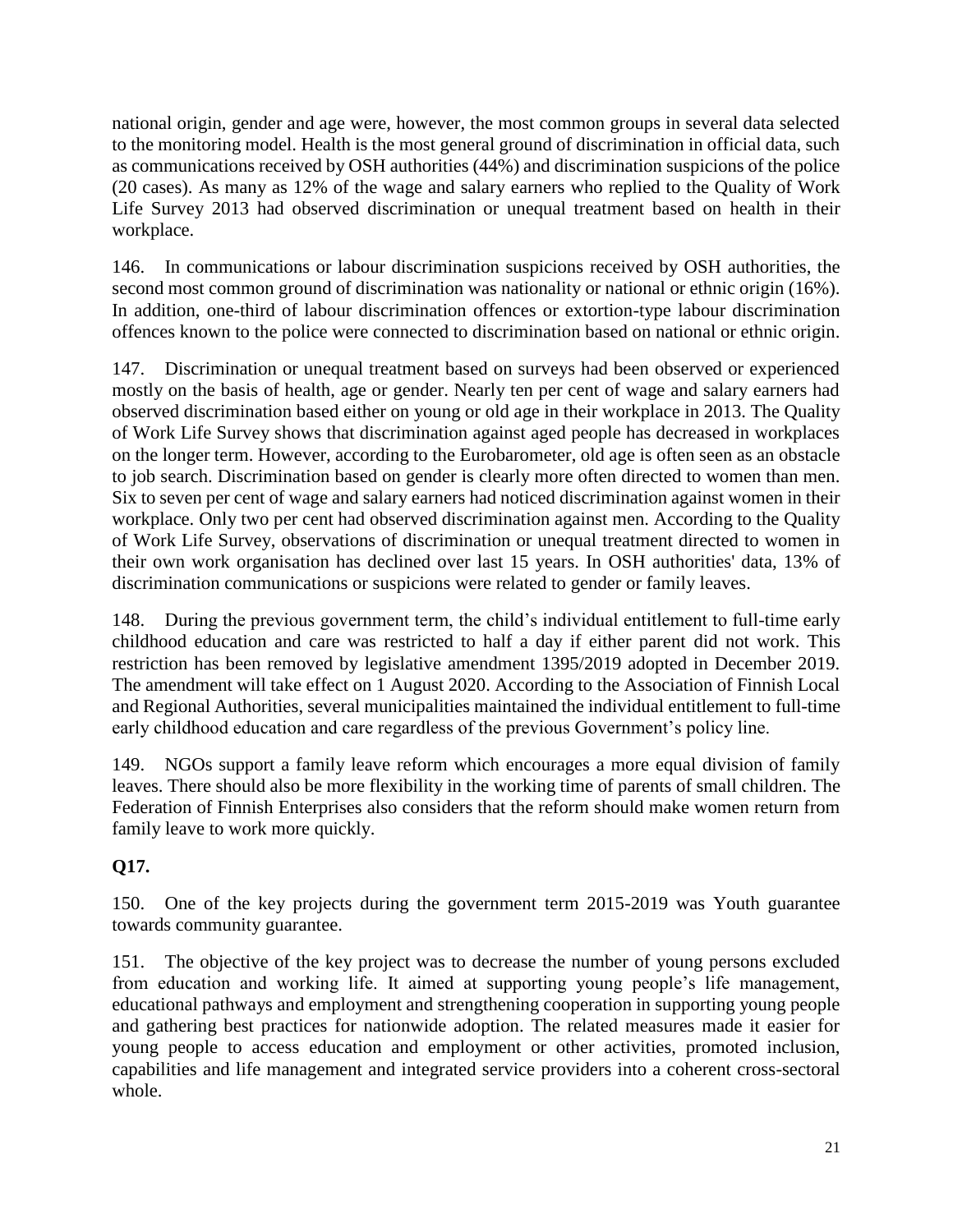152. One particular measure was the development of guidance centres and their establishment across Finland. Guidance centres, which have been founded in nearly 100 places, are responsible for the practical implementation of youth guarantee. They are developed as low-threshold crosssectoral service centres for persons under 30 years of age. At guidance centres the public, private and third sector together offer information, advice, guidance and other support services for employment, education, life management and wellbeing without an appointment. The centres provide services on the basis of the individual need stated by a young person, paying particular attention to responding to young people's need for psychosocial support. The competence of persons working in guidance centres has been developed systematically. Guidance centres regularly carry out self-evaluation and monitoring with regard to activities, meeting of objectives and implementation of indicators. Self-evaluation is supported nationwide. Guidance centres have been financed by funds from the European Social Fund.

153. During the previous government term, key project funding was used to support municipalities' outreach youth work, to develop Vamos Mindset coaching for young persons in difficult situations as well as to support the projects for mastering daily life launched on the basis of consultations with young people and the project of the National Agency for Education for developing flexible basic education.

154. The number of young persons' unemployment periods has decreased considerably since 2015. In 2015, the total number of new unemployment periods among persons under 25 years of age was 178,225. Out of these periods, 101,173 concerned men and 77,049 women. In 2018, the total number of young persons' new unemployment periods was 135,912. The number of men's unemployment periods has decreased by 23,000 and that of young women's by slightly over 18,000.

155. In 2015, a total of 11,139 of the unemployment periods concerned young persons of migrant origin, while in 2018 the same number was 12,490. In 2015, the monthly average number of unemployed young persons whose mother tongue was not Finnish or Swedish was 4,900. In 2018, the figure was 4,575. Even though the number of unemployment periods of young persons of migrant origin has increased, the total number of individuals who have experienced unemployment has decreased. In addition, the activation rate of young persons of migrant origin has increased quite significantly. The activation rate was 56% in 2015 and 67% in 2018. The number of new unemployment periods may be partly explained by improved activation. In 2015, the monthly average number of disabled jobseekers was 1,040, while in 2018 their monthly average number was 573. Between 2015 and 2018, the activation rate of persons with disabilities has increased from 40.8% to 43%. One of the key follow-up indicators of the implementation of youth guarantee is the number of young persons whose unemployment exceeds three months. This indicator follows the share of young persons whose unemployment continues uninterrupted for over three months. One of the key objectives of youth guarantee is to shorten young people's unemployment periods and thereby decrease unemployment.

156. In 2015, on average 37.2% of the unemployment periods of persons under 25 years of age continued for over three months. The figure started to decrease in 2017 when it was 32%. The decrease continued in 2018, when on average 31% of young person were unemployed for over three months. Also in the case of young people, unemployment is generally higher among men than women. The recession that hit the Finnish labour market has especially manifested itself in young men's longer unemployment periods. In 2015, on average 39.7% of young unemployed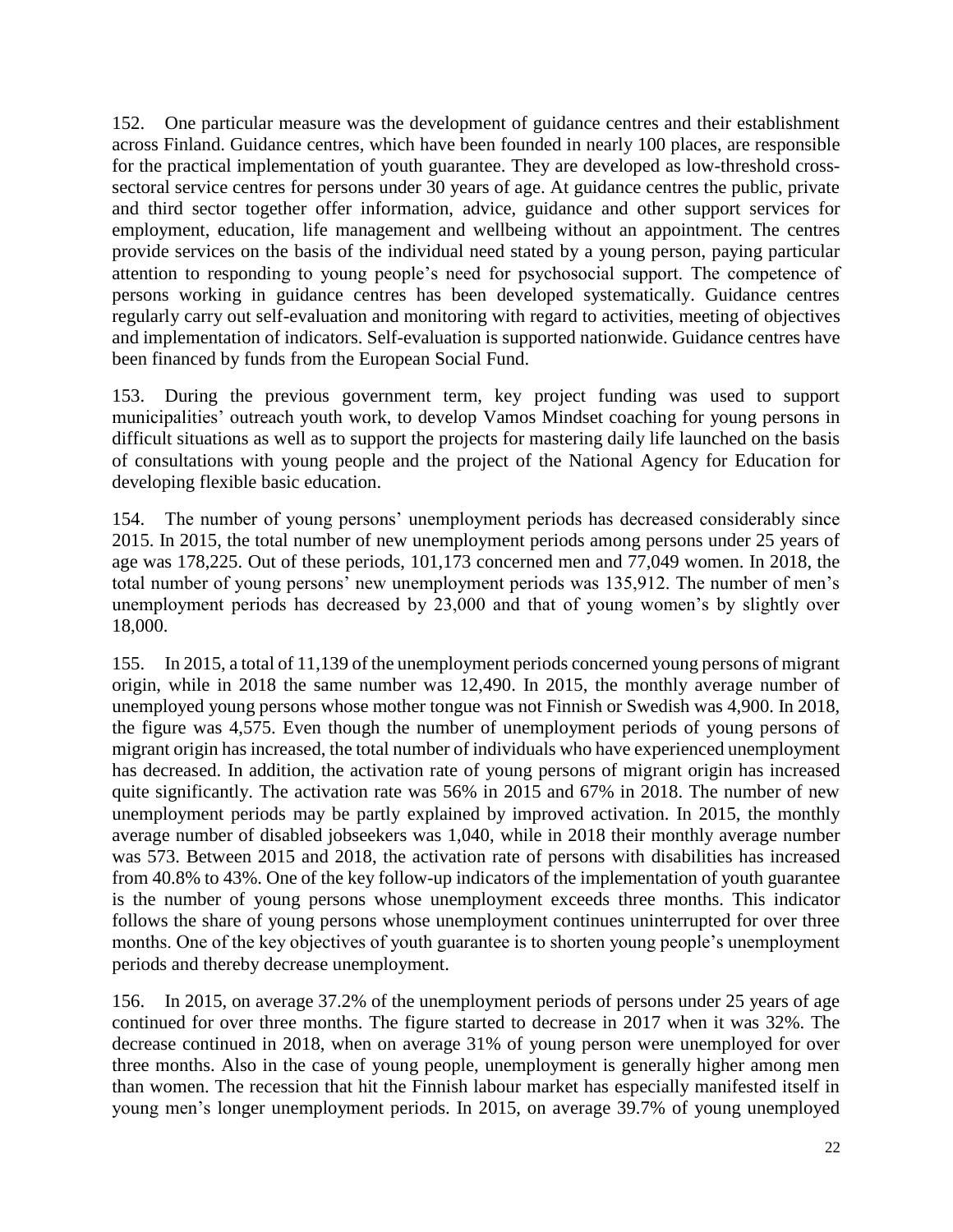men were unemployed for more than three months, while the corresponding figure for women was 34%. The improvement in the labour market situation since 2017 is particularly reflected in the better situation of young men. In 2018, on average 31.6% young men were unemployed for more than three months, while the corresponding figure for women was 30.2%. Young men's unemployment periods have clearly shortened quicker than those of young women.

157. For statistics on unemployed jobseekers with Finnish background, see Table 4 in Annex.

158. For statistics on young unemployed jobseekers with foreign background, see Table 5 in Annex.

159. For statistics on persons under 25 years of age whose unemployment exceeds three months, see Table 6 in Annex.

160. Finland does not have a general register on persons with disabilities. Persons with disabilities are entered into a register only when they apply for a benefit or service on account of disability. There are no general register data on the employment situation of persons with disabilities.

161. Long sick leaves increased by 27% between 2016 and 2018. Long sick leaves usually anticipate the risk of disability pension, which is particularly high for unemployed persons. The change of the age structure would not seem to affect the current increase in sick leaves. The decadelong positive development in the number of persons who retired on disability pension started to increase at the beginning of 2018. Nearly half of the approximately 8-percent increase results from mental health reasons and centres around older age groups. On the other hand, working has strongly increased among persons receiving disability pension from the employment pension system over the past ten years. This development is partly explained by the fact that pension is more frequently granted as a partial pension. Concurrent paid employment has become more common both among persons receiving a partial pension and persons receiving a full pension. On the last day of 2008, a total of 68.7% of persons receiving a partial pension were working, while in 2017 their share was 79.5%. In respect of persons receiving a full pension, the corresponding figures were 9.2% and 12.2%.

162. A rejected application for disability pension only seldom leads to a permanent return to working life. In this kind of situation the path often leads to unemployment, followed by disability pension or a very fragmented career. Medical and professional rehabilitation have been suggested as preventive measures so as to achieve sustainable participation in the labour market. In 2018, the number of persons in employment pension rehabilitation was nearly 18,400 and their share increased by 8% from the previous year. Over the past ten years, the number of rehabilitees has more than doubled. At the end of rehabilitation, 63% returned to work and 11% retired. Nearly 70% of persons who had applied for rehabilitation directly from working life returned to work or found employment immediately after rehabilitation. Rehabilitation of persons receiving pension also has positive effects on employment: nearly half of these persons were employed after rehabilitation.

163. Information on a person's health status may be entered into the client information system of the labour administration only to the extent required for service provision. In this case, the client's appropriately diagnosed disability or long-term illness decreases his or her opportunities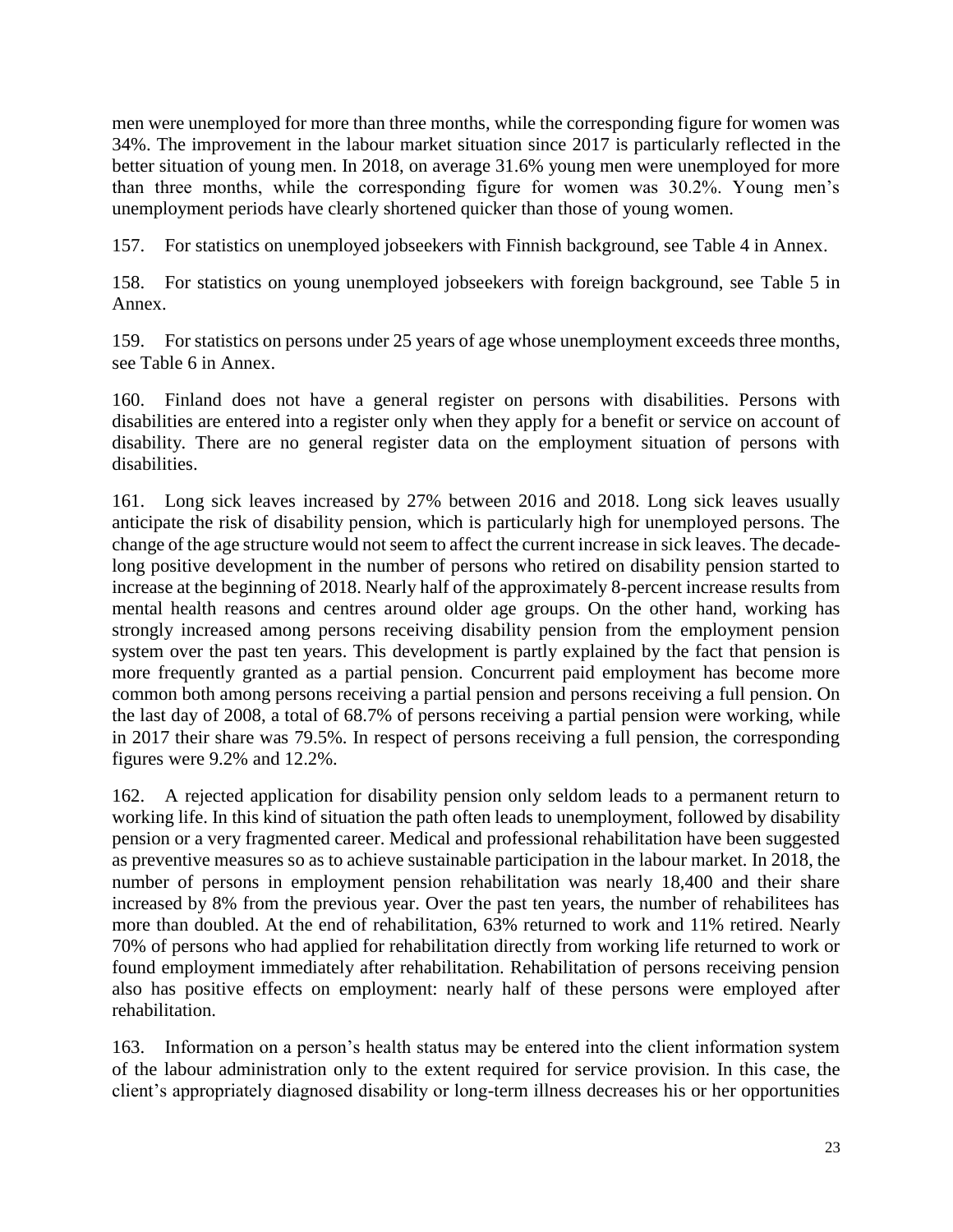for employment. The definition is based on ILO Convention No. 159. Information is not entered when a person has a disability or long-term illness which does not affect his or her opportunities for employment. This means that a significant part of persons with disabilities, for example, may be excluded from the statistics.

164. During the previous government term, a significant positive change was also seen in the employment rate of persons with a long-term illness and unemployed persons with disabilities whose illness or disability reduces their opportunities for employment. On the last day of each month in 2018, the average number of such unemployed persons registered with employment offices was 31,120, which is approximately 5,800 (19%) fewer than a year before, and between January and August 2019 the number of such jobseekers was on average 29,535.

165. The Youth Council of the Sámi Parliament has taken active measures to respond to challenges related to the employment of young Sámi in the Sámi Homeland, including by implementing various projects. In 2015, the Youth Council carried out a project called Oahppoofelaš to comprehensively investigate which fields have jobs now and in the future in the Sámi Homeland. In 2017, the Youth Council started developing Sámi-language information and advice services. Because of studies, many young Sámi have to leave their home municipality and the Sámi Homeland, in which case they cannot similarly maintain contact with their Homeland.

166. Youth organisations consider the youth guarantee and guidance centres as good ways of promoting young persons' employment and preventing exclusion. The continuity of activities should be ensured.

167. Women's organisations have pointed out that women's employment rate is considerably lower than that of men and women are more often engaged in part-time work. Differences in employment and salaries between migrant women and men are greater than among the rest of the population.

168. The Finnish Disability Forum notes that the employment rate of persons with intellectual disabilities is considerably lower than that of the rest of the population and only a small number of persons with disabilities are employed in the open labour market.

### **Q18.**

169. The recruitment threshold of persons in the most disadvantaged position in the labour market was lowered by amendments to the Employment Contracts Act on 1 January 2017. In particular, the extension of the probation period and the possibility of a further extension if the employee is absent during the probation period due to disability responded to the employers' wishes for lowering the threshold for recruiting persons with partial work capacity. The legislative amendment allows for concluding a fixed-term employment relationship with a long-term unemployed without a particular ground, which has increased the opportunities of persons with partial work capacity to integrate into working life. The employment of persons with partial work capacity was further enhanced in a pilot project on work capacity coordinators implemented by employment offices.

170. Pursuant to the Non-Discrimination Act, the employer has to make due and appropriate adjustments for a person with disabilities to be able, equally with others, to find work. In assessing the reasonableness of the adjustments, attention shall also be devoted, in addition to the needs of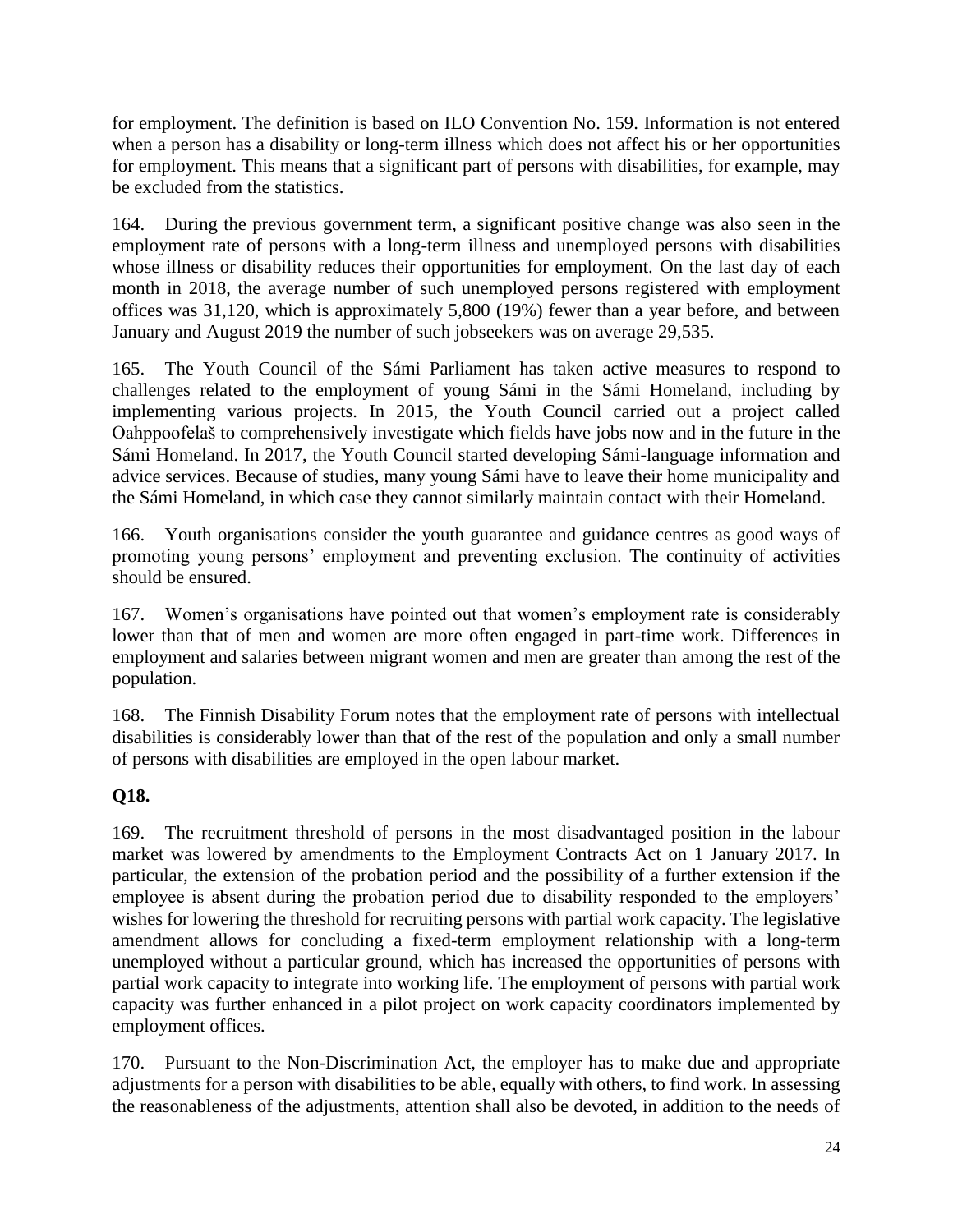the person with disabilities, to the employer's financial position and the estimated costs of the adjustments, for example. On request, the employer shall promptly provide a written report on the grounds of its procedures to a person with disabilities, who considers that they have been discriminated against as a result of the denial of reasonable adjustments in applying for employment or public service employment. If necessary, the employer may receive assistance for making adjustments in working conditions. Usually costs are low and larger employers have no need for financial assistance. Assistance has been annually granted to 100-200 employers.

171. A Government Decree on Accessibility to Buildings (241/2017) entered into force on 1 January 2018. The purpose of the minimum requirements for accessibility to buildings is to promote equality between people, i.e. everybody's equal opportunities of participating in social activities, using services, working, choosing their residence and living at home. The Decree contains several specifications to previous accessibility provisions and is thus estimated to considerably improve accessibility to buildings and promote equality.

172. Under the present Act on Disability Services and Assistance (380/1987), persons with disabilities have the right to receive necessary personal assistance e.g. for working and studying. Legislation has not been amended in this respect in the past ten years. National statistics show that the number of persons receiving personal assistance for working is quite small as the majority of persons with disabilities are pensioners and do not participate in working life.

173. The Ministry of Social Affairs and Health intends to reform social welfare activities that support employment of persons with disabilities as well as regulation on work activities for persons with disabilities. The new Government Programme aims at improving the position of persons with partial work capacity and in need of special support. The Government will implement a working capacity programme for people with partial work capacity to ease access to employment. Pilot projects for promoting and supporting the employment of persons with disabilities will be launched as part of this programme.

174. During the past government term (2015-2019), a key project called Career opportunities for people with partial work ability was implemented. The target group of the key project included persons with partial work capacity, including persons with disabilities. The programme has helped to increase the employment rate of persons with partial work capacity, promote more positive attitudes toward their access to employment, improve their access to rehabilitation, and provide publicly accessible information concerning the means, benefits and services helping people to find employment or continue working.

175. NGOs note that persons with disabilities experience discrimination in access to the labour market, in job seeking and in workplaces. NGOs criticise the work activities provided for young persons and adults with intellectual disabilities for which no salary is paid but an incentive pay of 0 to 12 euros per day.

### **Q19.**

176. In Finland employers are required to take care of the safety and health of their employees while at work by taking the necessary measures. The employer shall also ensure minimum terms and conditions of employment for the workers.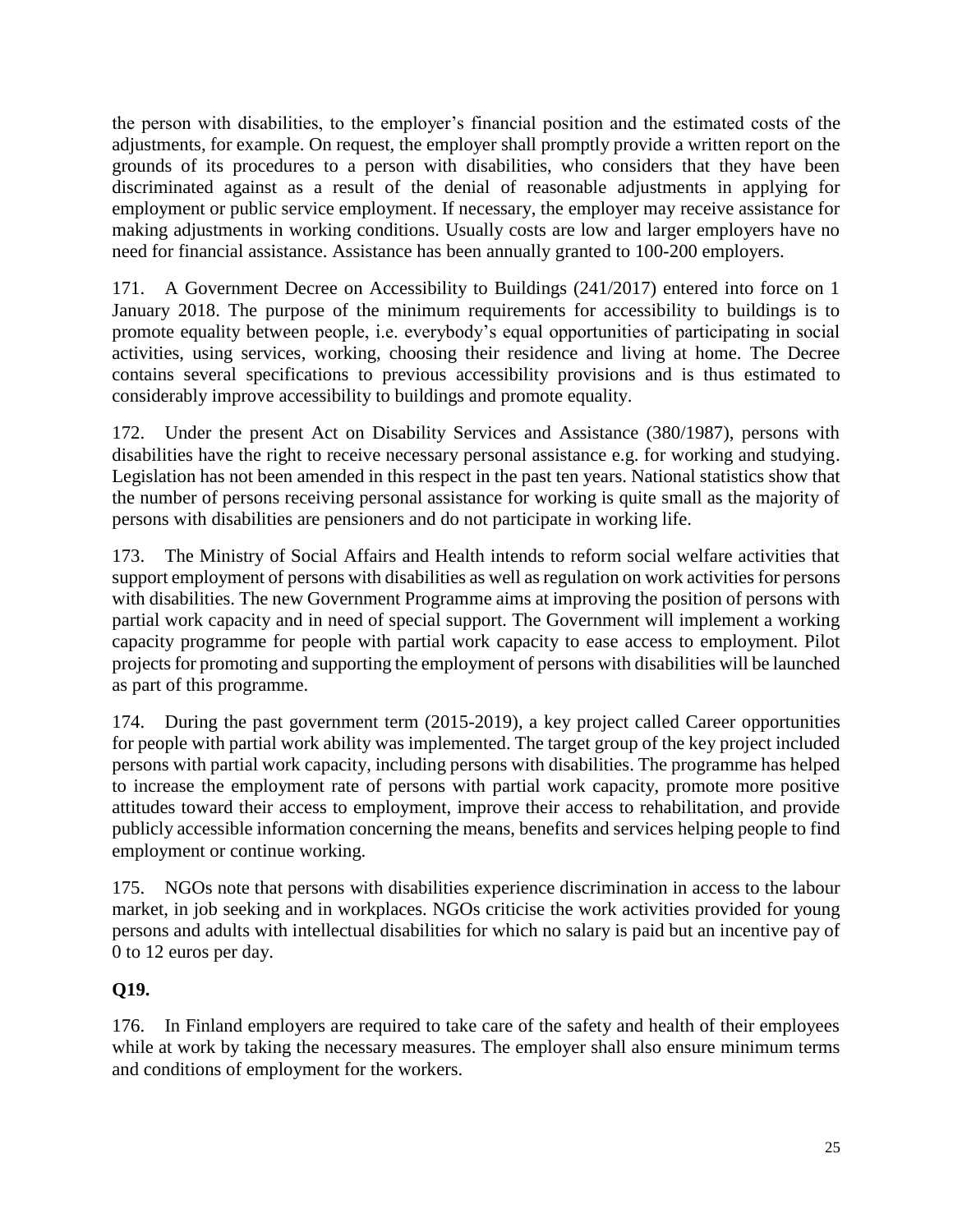177. The OSH authorities monitor compliance with the occupational safety and health legislation as well as the minimum terms and conditions of employment at all workplaces. The purpose is to ensure that everyone working in Finland enjoys legal terms and conditions, working hours and pay.

178. When controlling the use of foreign labour, inspectors evaluate the fulfilment of the minimum requirements for employment relationships from various perspectives, including equality and non-discrimination. If workers are forced to work in unreasonable circumstances with no regard for occupational safety and health or in violation of human dignity, they may be considered victims of human trafficking. These victims are commonly foreign workers. There is an assistance system for victims of human trafficking in Finland. Human trafficking is an offence to be investigated by the police.

179. The fight against undeclared work is a part of the national programme to combat the grey economy. This involves networked cooperation both on the national and on the EU level. The OSH authorities also issue advice and guidelines concerning occupational safety and health and the terms and conditions of employment relationships to both employees and employers. There is a national telephone service, which was contacted almost 500 times in 2018 in matters related to discrimination in the workplace. If the information provided by a client gives cause to suspect that the employer has acted in violation of the legislation, the inspector will initiate enforcement measures.

180. Discrimination was monitored in connection with inspections concerning foreign employees' right to work. The inspections resulted in the imposing of nearly 60 obligations due to breaches of the prohibition of discrimination in the workplace based on origin, language or nationality.

181. The OSH authority has a statutory obligation to report to the police if there is a probable cause for suspicion of employment discrimination on the basis of supervision. During 2018, the OSH authority made 21 notifications of allegations of employment discrimination. In five cases, the grounds for discrimination were based on the origin, nationality and/or language.

182. The Finnish League for Human Rights notes that the position of foreign berry pickers is poor from the labour law perspective. The central organisations of wage earners state that berry pickers are not in an employment relationship in Finland and the Seasonal Workers Act does not apply to them. The Ministry of Economic Affairs and Employment as well as the Ministry for Foreign Affairs have signed a letter of intent with several companies in the berry industry. Its objective is to improve and harmonise approaches.

### **Q20.**

183. The duties of OSH authorities include preventing occupational accidents and occupational diseases and reducing the adverse physical and mental health impacts of work on employees. The OSH authorities must, by law, be notified of certain types of dangerous work, of diagnosed occupational diseases and of serious occupational accidents.

184. An employee is entitled to at least statutory occupational health care. Irrespective of the number of employees, quality of the work performed and employment contract or working hours, the employer must arrange occupational health care for all of its employees. The employer must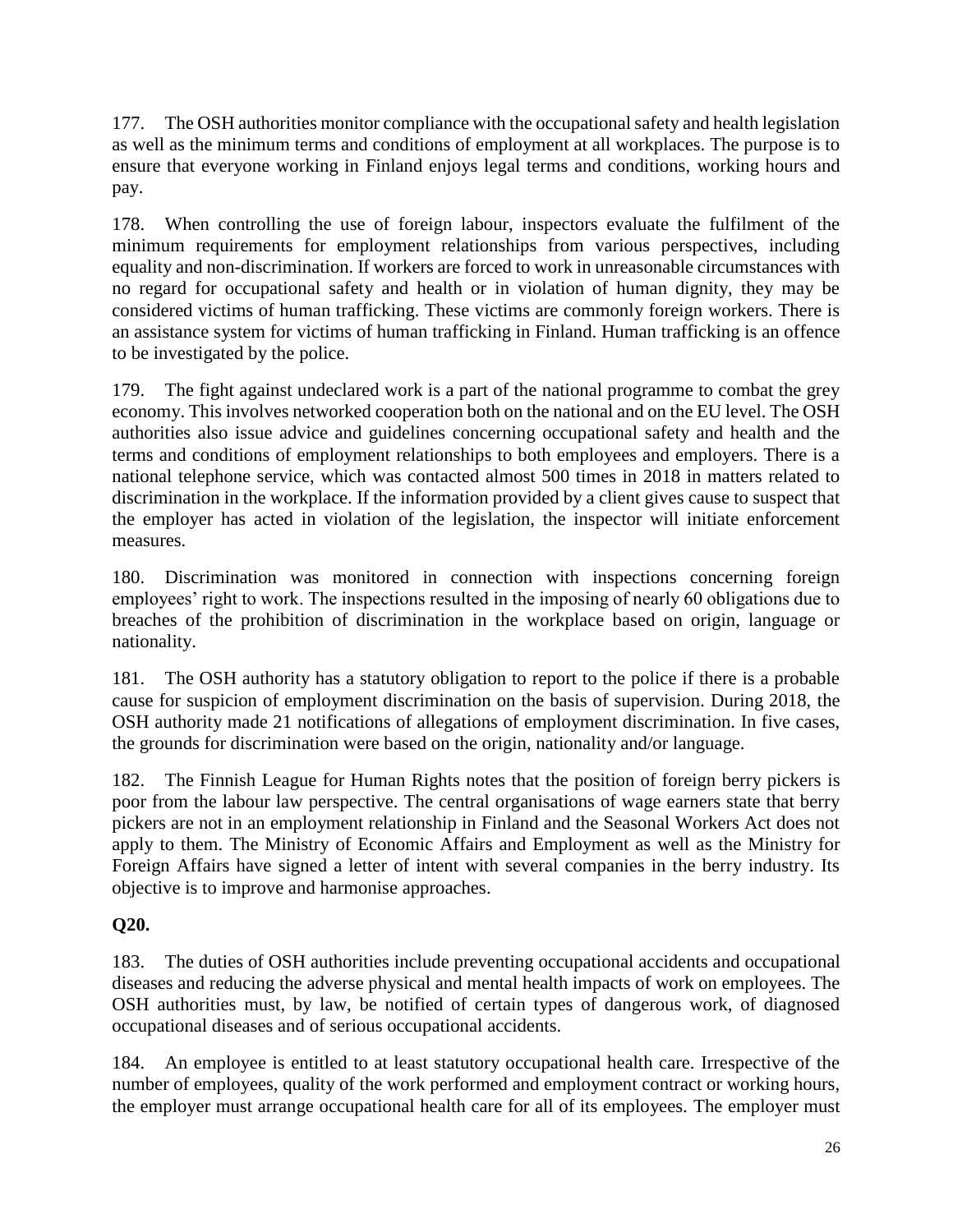take a statutory accident insurance for their employees from an accident insurance company of their choice. The accident insurance compensates expenses and loss of income caused by an accident and occupational diseases. The OSH authorities monitor these obligations and also investigate severe occupational accidents and diseases.

185. The OSH authorities monitor compliance with more than 100 regulations. There are approximately 400 person-years within the OSH authorities. OSH enforcement is mainly carried out by workplace inspections. In 2018, over 26,000 inspections were carried out.

186. The OSH authorities act independently in their enforcement duties. Funds for the OSH authorities are allocated annually in the central government budget. The objectives of the OSH authorities are agreed on in four-year performance agreements.

187. According to the central organisations of wage earners, the coverage of occupational health care services is approximately 90%, but there are coverage gaps especially in small municipalities. The resources of OSH authorities have decreased in recent years, which can be seen in the number of inspections. The Federation of Finnish Enterprises notes that many employers provide their employees with health care services that are more extensive than the occupational health care required by the law.

#### **Q21.**

188. The Child Welfare Act provides an equal basis for child welfare work and all children are protected on the same grounds regardless of their background. In the provision of child welfare services, consideration is primarily given to the best interests of the child and support is offered to everybody according to their need. An amendment to the Child Welfare Act came into force on 1 January 2020. The amendment strengthens the right of children placed outside the home to good treatment, care and education. The focus of the amendments is on preventive measures, which are intended to prevent the emergence of challenging situations and reduce the use of restrictive measures. The implementation of the Act was supported by training sessions organised in autumn 2019. The Act also enhanced supervision. Regional State Administrative Agencies have been given additional resources and they are obligated to hear children in alternative care during inspection visits. The resources of the Ministry of Social Affairs and Health and the Institute for Health and Welfare for steering child welfare were strengthened during 2019. In autumn 2019, quality criteria for alternative care were published as part of a quality recommendation for child welfare. The Institute for Health and Welfare has launched a project called Ask and Listen for 2019 to 2021 in order to improve the consultation and inclusion of children in alternative care. In addition, an electronic register on alternative care will be developed with the help of the Institute for Health and Welfare.

189. It is the duty of the Chancellor of Justice to supervise the actions of authorities and other bodies assigned to perform public tasks and oversee the realisation of fundamental and human rights. In performing the supervisory duty, the Chancellor of Justice may, for example, investigate and bring up structural issues related to administration and service systems. For this purpose, the Deputy Chancellor of Justice performed inspection visits between 2018 and 2019 which were targeted at municipal child welfare services, regional state administrative agencies steering and supervising municipalities in child welfare issues and at the National Supervisory Authority for Welfare and Health.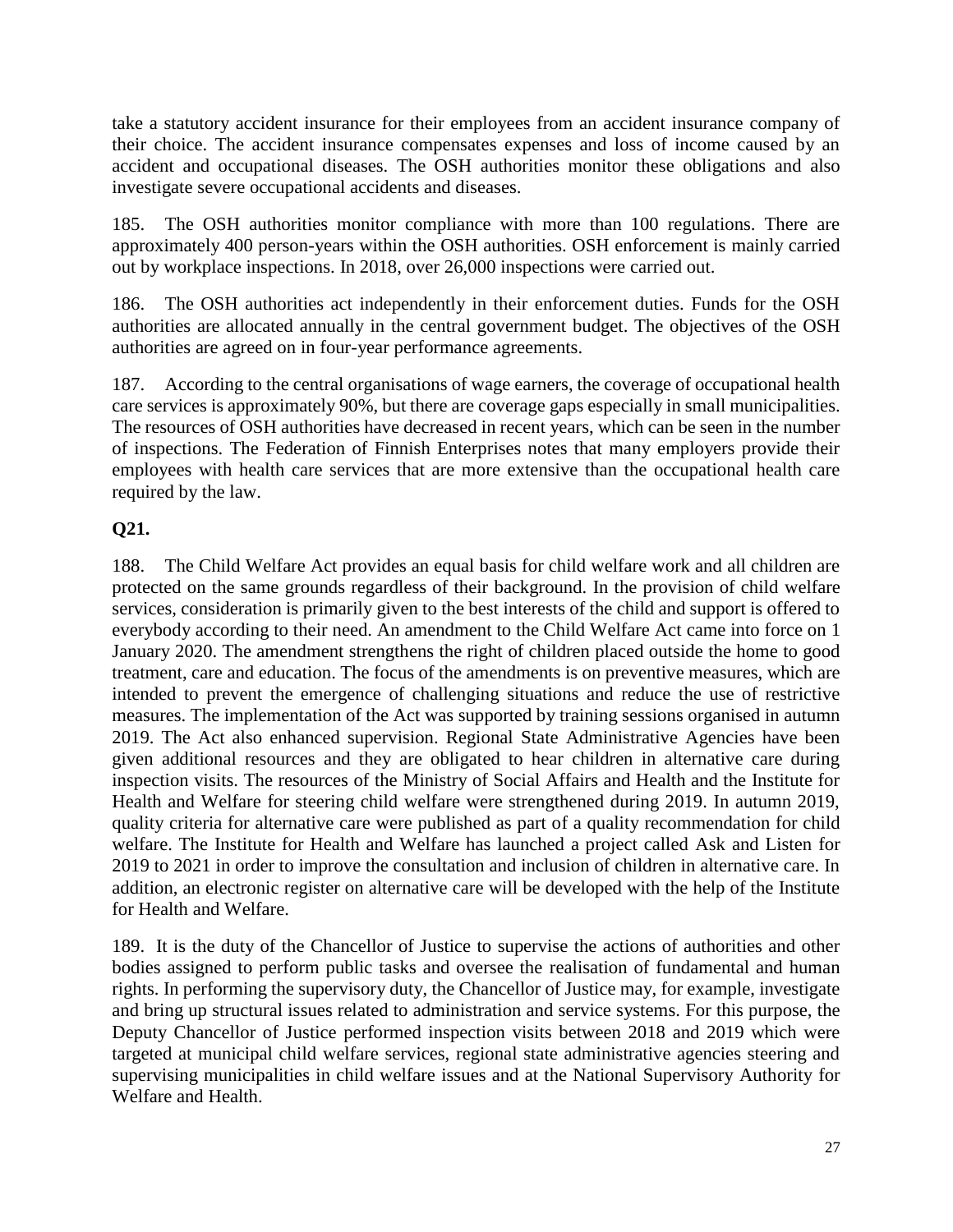190. The information obtained during inspection visits revealed structural problems in the child welfare system. One of the problems was the limited resources of Regional State Administrative Agencies that steer and supervise alternative care placements in child welfare and municipal child welfare services. The same issue had already been brought up at the Office of the Chancellor of Justice between 2013 and 2015. The Ministry of Social Affairs and Health and the Ministry of Finance, which govern the Regional State Administrative Agencies, were notified of the issue of securing the resources of Regional State Administrative Agencies with a supervisory duty by a decision made by the Chancellor of Justice in 2015 (OKV/4/50/2013). Following the inspection visits during 2018 and 2019, the Deputy Chancellor of Justice initiated an investigation of the situation of one Regional State Administrative Agency because of a backlog of complaints concerning child welfare (OKV/8/50/2018). During the processing of the complaint, an additional allocation was included in state budget 2019 for Regional State Administrative Agencies, which enabled the agencies to increase the number of personnel responsible for steering and supervising child welfare.

191. Child- and family-specific child welfare under the Child Welfare Act shall be available in every municipality. Measures under the Child Welfare Act must also be provided for asylumseeking children. Pursuant to the Child Welfare Act, institutional care may be arranged as substitute care if substitute care for the child cannot be provided in the best interests of the child in family care or elsewhere by means of sufficient supportive measures. The use of family care has increased in recent years but not in the same proportion as the number of children placed in care. One explaining factor is the fact that the increase in placements has focused on children of 13 years of age and older whose placement in family care may not be appropriate or for whom foster families cannot be found.

192. The Ombudsman for Children notes that there are no child-friendly procedures available for children when they use legal remedies. Long processing times of complaints and appeals also constitute a problem.

193. The Deputy Parliamentary Ombudsman and the Chancellor of Justice have drawn attention to the insufficient personnel resources for supervising alternative care in child welfare at Regional State Administrative Agencies. The number of personnel for supervising child welfare was slightly increased in 2019 at the agencies but the supervision resources are still too small. The fact that the mandate of the authorities overseeing legality does not cover assigned family care is a significant shortcoming.

194. The Ministry of Social Affairs and Health appointed a working group on 14 March 2019 to reform and develop alternative care in child welfare. The working group will be working until 30 June 2020.

195. Supportive measures of non-institutional child welfare have priority over taking into care and alternative care when they are in the best interests of a child. Supportive measures of noninstitutional child welfare must, however, be appropriate, feasible and adequate for implementing care in the best interests of the child; if supportive measures of non-institutional child welfare are not appropriate, feasible or adequate for the child, the child must be taken into care.

196. In addition, in urgent situations where a child is in immediate danger, a child can be placed urgently, and when the preconditions for taking into care are satisfied, he or she may be taken into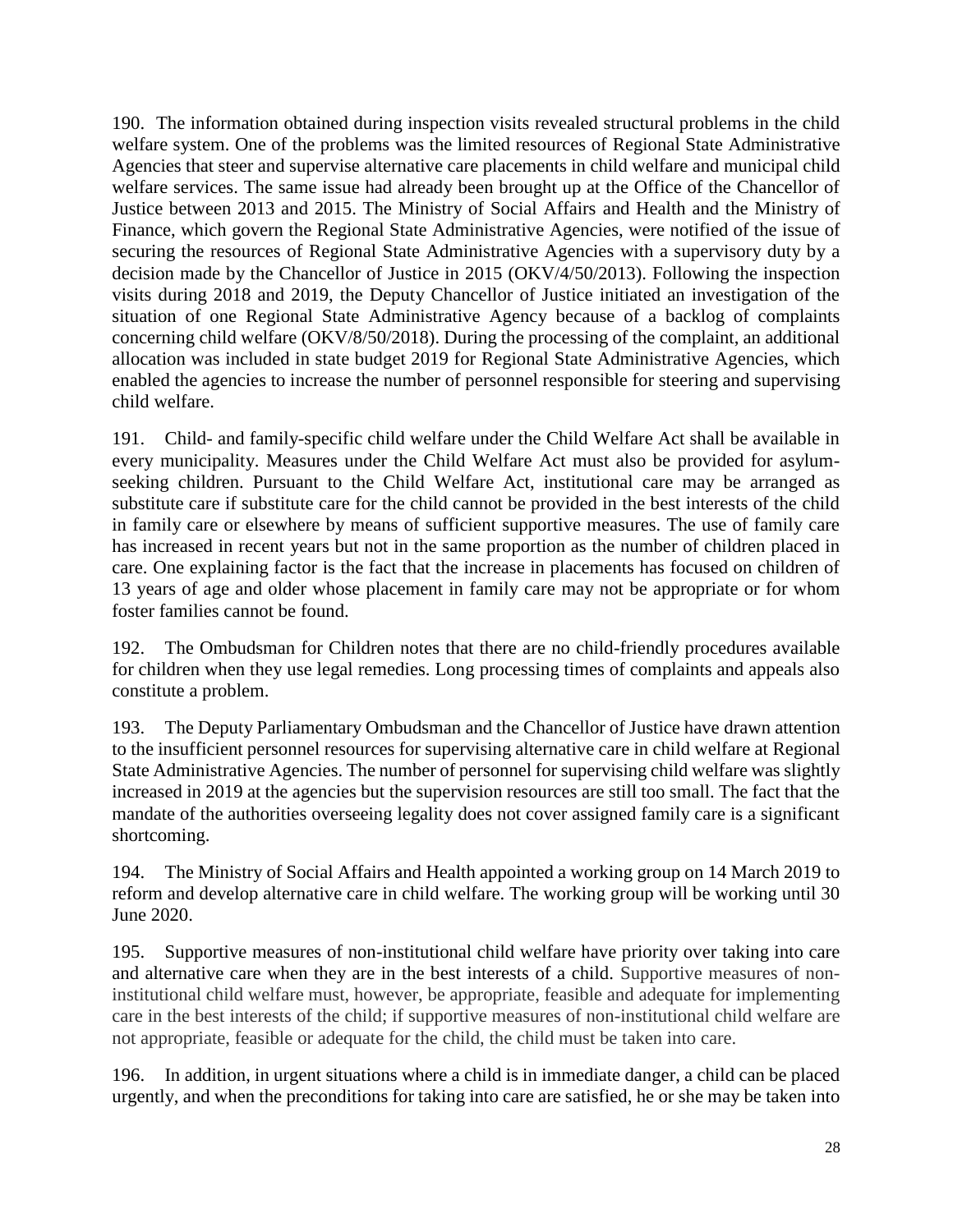care and placed in alternative care in family care or institutional care. Pursuant to the Child Welfare Act, the child's cultural, linguistic and ethnic background shall be taken into account in the selection of alternative care placement.

197. Urgent social welfare measures may be implemented for asylum-seeking children with no municipality of residence in Finland, if necessary. In this case, urgent placement and other urgent supportive measures, such as financial support, may be considered.

198. Unaccompanied minors who have been issued residence permits are offered accommodation in housing units or group family homes. These children are not automatically placed in alternative care in Finland but measures will be first taken under the Act on the Promotion of Immigrant Integration (1386/2010).

199. The municipality that has placed a child in care, the municipality where the placement is located and the Regional State Administrative Agency are responsible for the supervision of children placed in alternative care in child welfare. A social worker responsible for the child's affairs must supervise that the child's alternative care is in his or her best interests and the child receives the necessary services. In addition, the Office of the Parliamentary Ombudsman conducts supervision and inspection visits in alternative care units.

200. Provision of child welfare services in the Sámi language is challenging for municipalities due to the lack of Sámi-speaking social workers. The situation of non-institutional child welfare services is slightly better since municipalities have managed to recruit Sámi-speaking family workers, for example. Sámi-language alternative care placements, either families or child welfare units, are not available. On the other hand, according to the statistics of the Institute for Health and Welfare, there is no great need for alternative care in the Sámi areas: the number of children in alternative care is fewer than 10 and their mother tongue may also be other than Sámi.

201. Persons who have experienced domestic or intimate partner violence or its threat can receive shelter services in the Sámi language in the Lapland Mother and Child Home and Shelter. Accessibility is a problem because of long distances. The distance to the closest shelter is even 400 km from the furthest Sámi-speaking municipalities.

202. NGOs note that the personnel resources of child welfare services are inadequate and the supervision of alternative care is deficient. The right of asylum-seeking children to child welfare services is not realised adequately.

### **Q22.**

203. The general system within which support is provided is described in paragraphs 37-40. In addition, it is possible to receive child- and family-specific child welfare primarily as noninstitutional supportive measures. Municipalities may, within their general competence and other statutory duties, implement measures aimed at supporting children, young persons and families with children.

204. The relative poverty of families with children has increased in Finland since the 1990s. The poverty of families with children is associated with the parents' difficulties in life management, morbidity, low education level and unemployment. On the other hand, in Finland more than half of poor families with children have a guardian who is employed. In 2016, the income transfers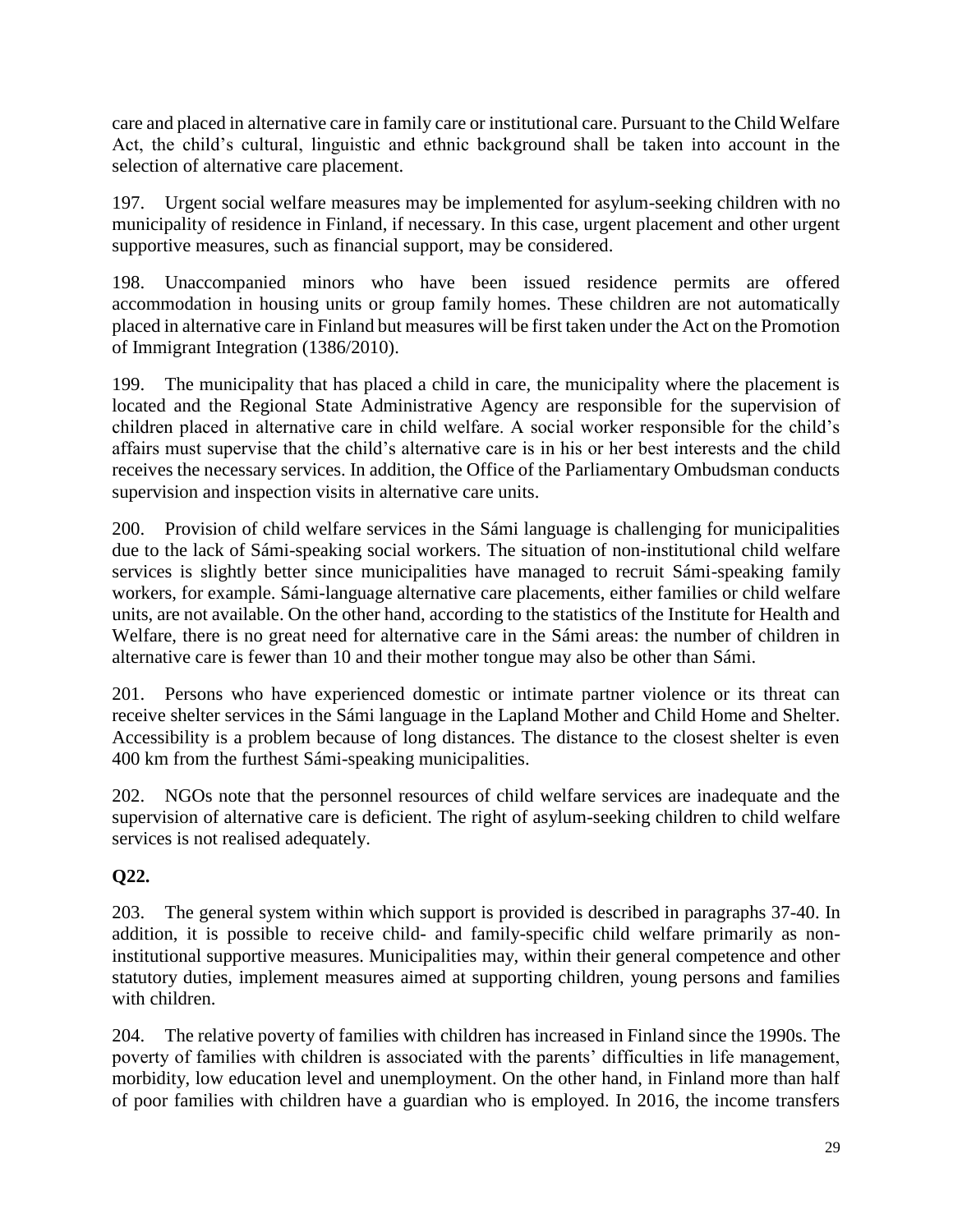received by families with children were in real terms at the same level as in 2000. During the same period, the costs of services used by families with children grew in real terms by 72%. The Ombudsman for Children broadly addressed the poverty problem in its annual report 2018 and proposed several policy measures for reducing child poverty.

205. During the government term 2015-2019, the minimum level of daily sickness allowance was increased. However, in reality the level of basic social security decreased in relation to living costs because the basic social security was subjected to full index cuts and freezes. At the same time, the basic amounts of social assistance have been increased by means of separate legislative projects to make them correspond to the increasing living costs. In 2016, the basic amounts were increased regardless of a negative index development. The level of last-resort assistance has thus significantly approached the level of basic social security.

206. The student financial aid system has been developed such that students are now entitled to general housing allowance and the level of study grant has been harmonised on different education levels. In addition, young persons from low-income families may receive a new supplementary allowance for the purchase of study materials. This allowance reduces the need for applying for supplementary social assistance from municipalities.

207. The previous Government enabled access to rehabilitation without a medical diagnosis for young persons under 29 years of age on the basis of a functional capacity assessment. The amendment also entitles a larger number of people to receive rehabilitation benefits, which particularly improves the financial position of young persons with low functional capacity and may also reduce the number of persons without any income, particularly the number of those under 25 years of age.

208. One of the objectives of the new Government Programme is to reduce poverty and inequalities. The Government aims at, for example, reforming social and health services. One way is to improve the availability of basic-level services. The Government has launched a development programme of social and health centres, including development of social welfare and adult social work. The reform will investigate the situations of young persons who have received social assistance for a long period without primary allowances, develop outreach work and address issues of reaching clients.

209. Another objective of the Government Programme is to promote a child- and family-friendly society and improve services for families with children and secure their income. The level of basic social security benefits, and the single-parent supplement to child allowance, for example, have been increased starting from 1 January 2020.

210. The Government will also launch an overall reform of social security. Reasons for the reform include the low level of basic social security and the system's complexity, which have increased the role of social assistance. The reform will be prepared in a parliamentary committee during two government terms. The Social Assistance Act will also be amended by developing cooperation between the Social Insurance Institution and the municipalities.

211. NGOs note that cuts to the basic social security benefits have weakened the position of those relying on benefits, in particular, and made more people dependent on social assistance.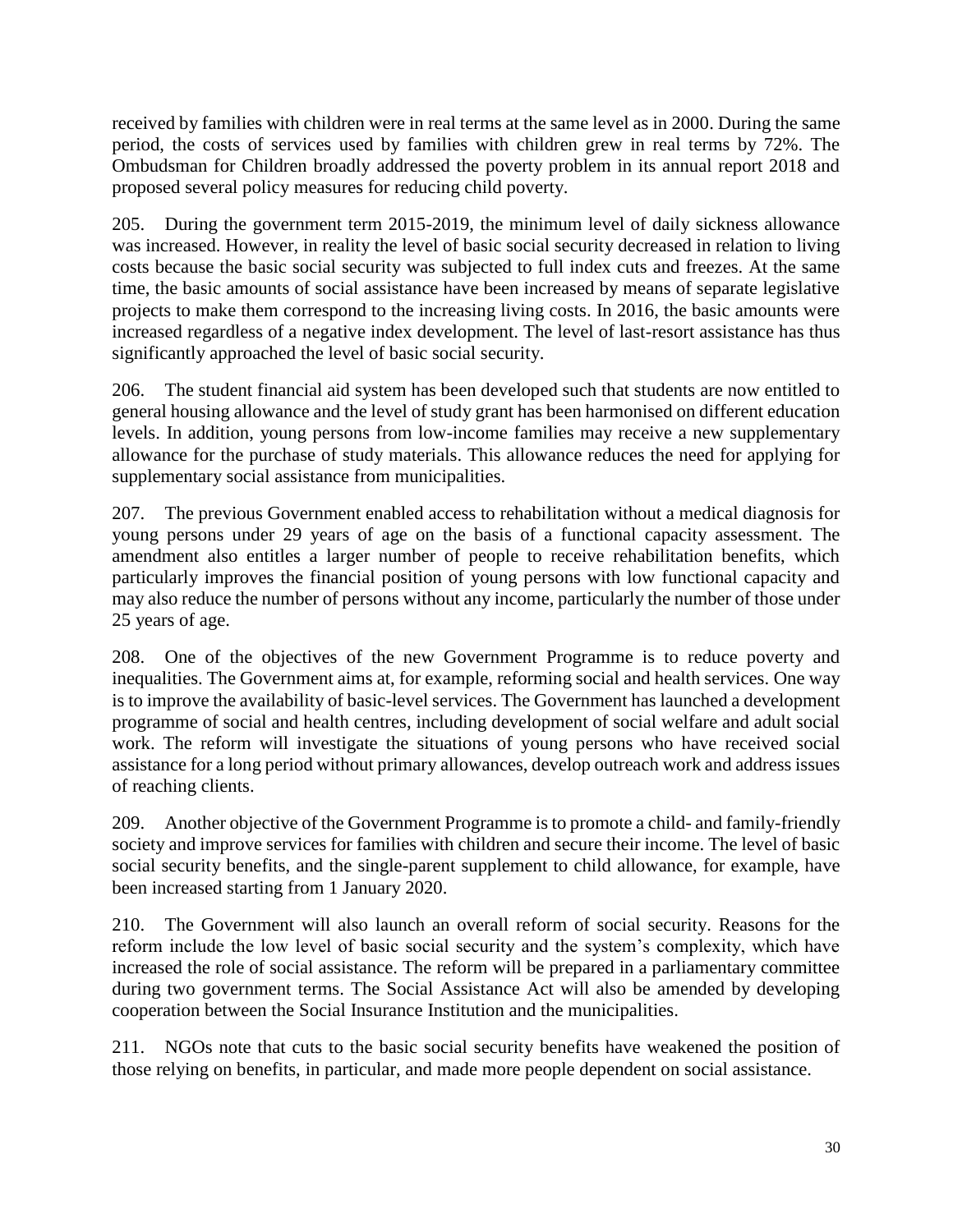### **Q23.**

212. Finland has implemented programmes targeted at reducing and preventing homelessness between 2008 and 2019. During the programmes, long-term homelessness has decreased by nearly 50%, and the decrease in the number of homeless persons has continued over a few successive years. In the context of the programmes, agreements have been made with cities on the number of apartments to be assigned to homeless persons. Between 2008 and 2018, over 7,000 apartments were assigned to homeless persons. Finland's strategy on homelessness has since 2008 been based on the 'apartment first' principle: a permanent residence is arranged for a homeless person as well as necessary support services. Hostels have thus been replaced with supported rental housing. There are only a few emergency shelters left across the country.

213. Social rehabilitation is a wide-range social welfare service. Homelessness is one but not the only ground for social rehabilitation. Social rehabilitation is carried out to strengthen social capacity, prevent exclusion and promote inclusion by, for example, assessing the social capacity and rehabilitation needs, giving rehabilitation advice and counselling, coaching in coping with daily functions and for life management as well as by group activities and support for social interaction.

214. Finland's service structure does not include actual social rehabilitation centres but the necessary services are provided for the client in accordance with how a municipality has organised the statutory services, such as social rehabilitation or housing services, and what their actual availability is.

215. During the government term 2015-2019, the Social Welfare Act was amended such that the Social Insurance Institution of Finland will reimburse municipalities or joint municipal authorities in full for costs of emergency accommodation of persons who have received a negative asylum decision.

216. The Association of Finnish Local and Regional Authorities notes that the threat of homelessness has slightly increased following the problems resulting from the transfer of the administrative responsibility for social assistance scheme to the Social Insurance Institution. The costs of preventive social assistance granted for rental debts have increased after the transfer.

217. NGOs draw attention to the homelessness of women and persons who have received a negative asylum decision. The relative share of women among homeless persons has increased in recent years. Legislative amendments carried out in 2015 have led to a situation where more and more persons who have received a negative asylum decision stay in Finland without a legal right to residence. This has increased the need for emergency accommodation.

### **Q24.**

218. The service system for the elderly has been strongly developed in recent years. The purpose is to improve the access of older persons to social and health care services of a high quality as well as guidance in using other services that are available to them in accordance with their individual needs and in good time when their impaired functional capacity so requires.

219. The Act on Supporting the Functional Capacity of the Older Population and on Social and Health Care Services for Older Persons (980/2012, the Act on Services for Older Persons) entered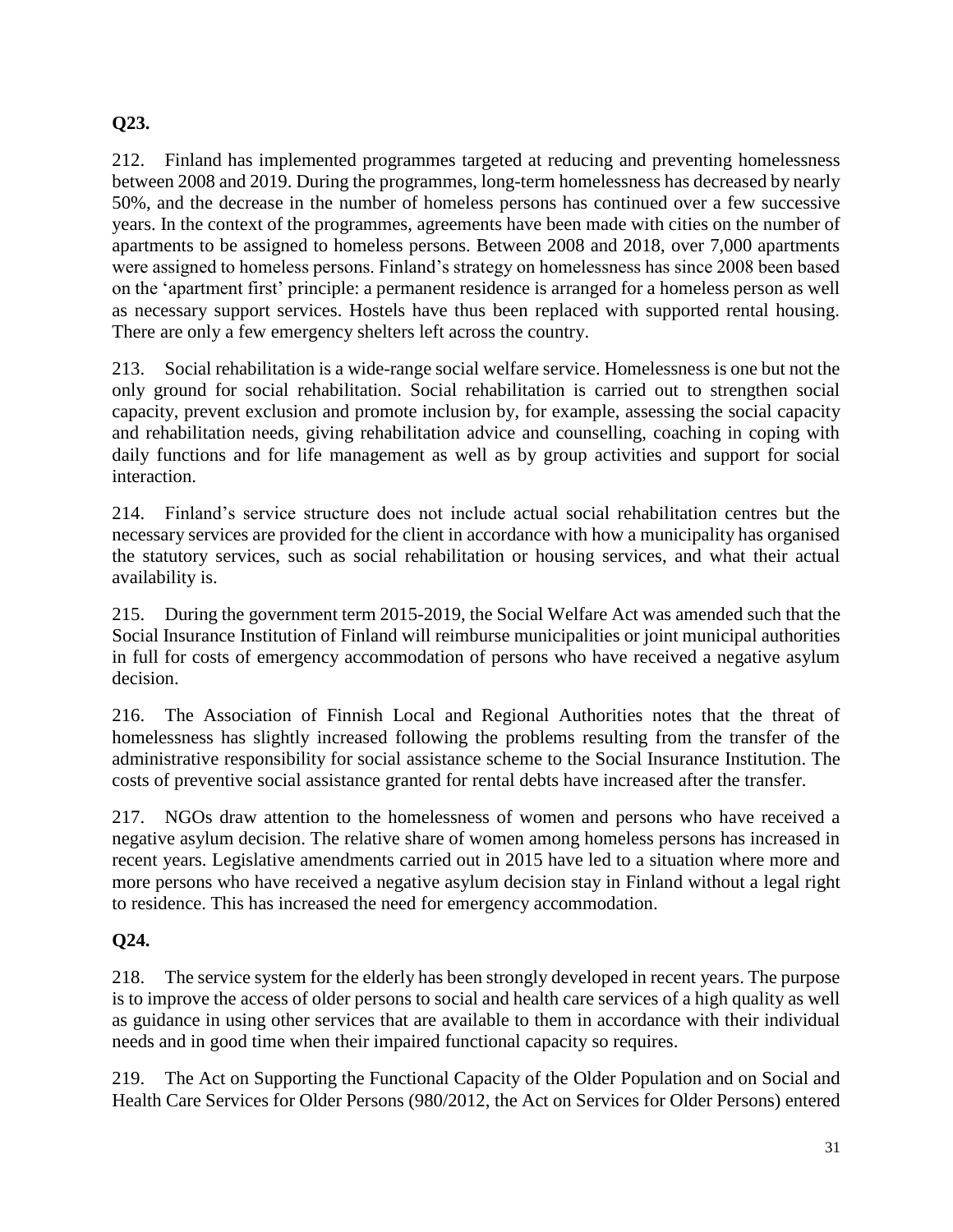into force on 1 July 2013. The purpose of the Act is to particularly ensure timely access to services and adequate and necessary services. Services are based on service needs, and their investigation, evaluation and granting are governed by the Act.

220. Feedback received in 2019 brought up the reduced quality of round-the-clock care. The supervisory authorities consider that the main underlying reasons for shortcomings are inadequate personnel resources and competency gaps. To address these shortcomings, the Government has launched a reform of the Act on Services for Older Persons and intends to introduce a staffing provision into the Act during spring 2020. Other amendments will also be made to the Act to guarantee the right of older persons to necessary services.

221. The rights of older persons are laid down in different acts, including the Constitution of Finland, and in several special acts concerning services. The education of social welfare and health care personnel includes studies in key legislation. The legislation and guidance concerning older persons are addressed in depth in qualifications focusing on services for older persons. These include the practical nurse education for work with the elderly and the University of Applied Sciences qualification in gerontology.

222. Training will be organised on amendments to legislation or on instructions for their application and professionals will be informed of these.

223. A Government key project was carried out between 2016 to 2019 to reform home care services and services provided by informal and family caregivers in order to improve their equality and coordination. The reform created models for integrating services for the elderly into regional service entities.

224. The Institute for Health and Welfare produces every other year a survey of the situation of the services for older persons which, for example, supports municipalities in the development of services for the aged by providing information from the management perspective.

225. The Office of the Parliamentary Ombudsman has received an allocation for monitoring and promoting the rights of the elderly. In addition, according to the Government Programme, an Ombudsman for Older Persons and an Office of the Ombudsman for Older Persons will be established.

226. The Regional State Administrative Agency of Lapland annually allocates a discretionary government transfer of EUR 480,000 under a decision by the Institute for Health and Welfare to the Sámi Parliament for ensuring social and health services in the Sámi language. The discretionary government transfer is particularly intended to respond to the needs of older population but also to the needs of patients in psychiatric rehabilitation, persons with disabilities and families with children. The discretionary government transfer has been used according to its purpose to cover the costs of social and health services provided in all Sámi languages.

227. The discretionary government transfer has promoted the realisation of linguistic and cultural fundamental rights of the Sámi as an indigenous people in the Sámi Homeland. It has been possible to accommodate the cultural special needs of Sámi clients in the manner of providing the services under the appropriation and in their contents.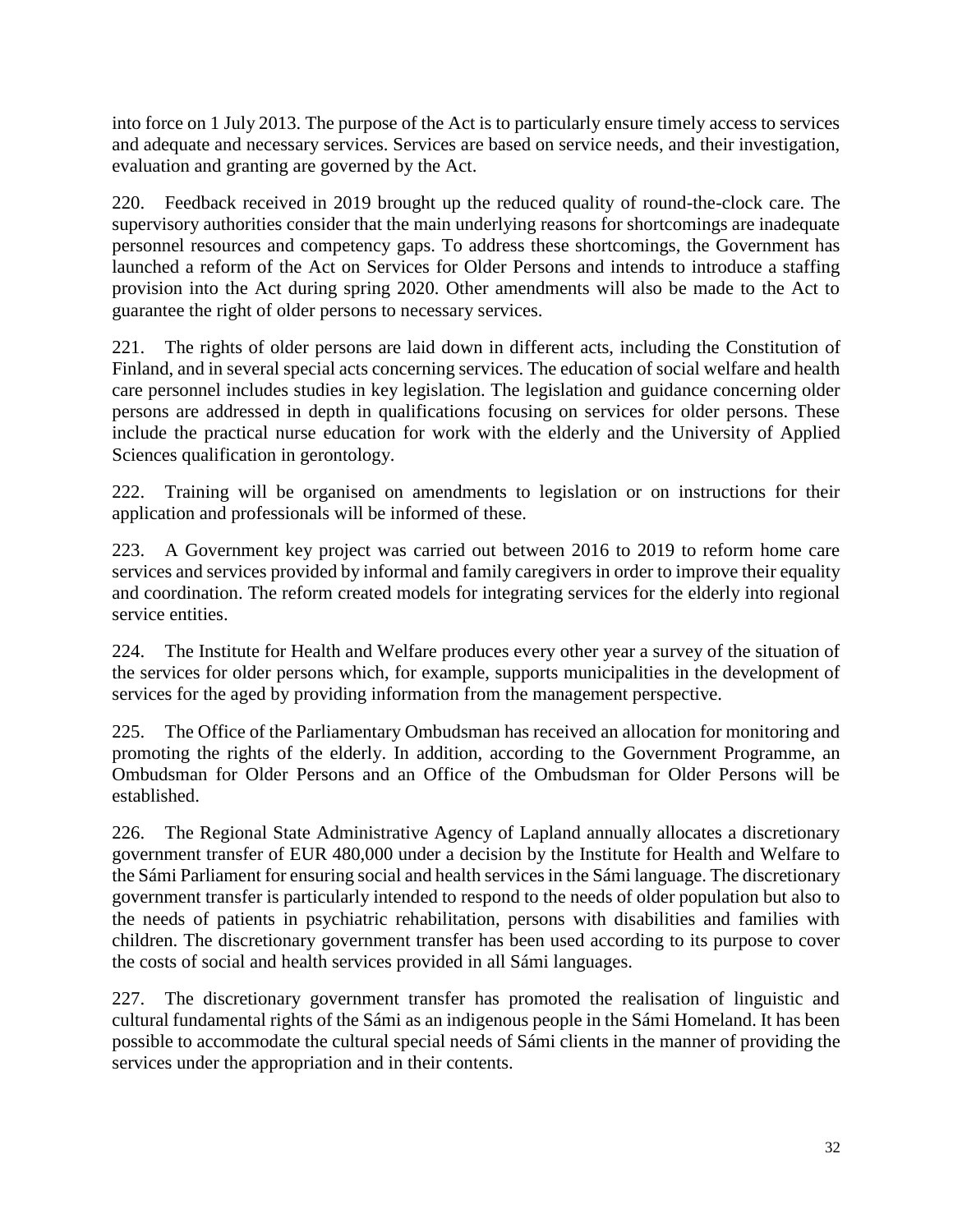228. An Act of Åland on elderly people has been enacted in September 2019. The Act provides, among other things, that social welfare services and health and medical services must be provided to elderly people to a sufficient extent and that their self-determination must be ensured and strengthened in an active manner. The Act includes a guarantee of social services and a duty to notify the competent authorities of elderly people who are obviously unable to take care of themselves and who need social welfare or health care services.

229. NGOs point out that the conditions and availability of support for informal care vary between municipalities. The number of places in service housing is inadequate or the housing costs are too high.

### **Q25.**

230. The Government has started preparations for restructuring health and social services, taking into account the work done during previous electoral terms and making sure that constitutional requirements are met. The main objectives of the reform are to reduce inequalities in health and wellbeing and to improve the quality and availability of health and social services. At the same time, it is possible to curb the growth in the costs.

231. The basic principles of the reform are the following:

- There will be 18 autonomous counties, which will receive most of their funding from the central Government. Separate legislation will be enacted on the functioning, finances and governance of the counties. Decision-making power in the regions will rest with directly elected councillors.
- Counties will carry out some of their tasks in cooperation with other counties. Five collaboration areas for specialised services will be created. They will be based on the existing catchment areas for highly specialised healthcare.
- The public sector will be the primary service provider in the counties, with the private and third sector serving as supplementary service providers. Third-sector organisations will be given a stronger role in the promotion of health and wellbeing.
- The reform will take into account regional characteristics where possible. The Government conducted a study in 2019 on special arrangements for Uusimaa, the greater Helsinki region or Helsinki, in cooperation with the cities and municipalities located in the area.
- There will be stronger Government steering which aims to improve the quality and costeffectiveness of the system as well as equal access to social and healthcare services. The basis of steering is a well-functioning information and data-management system. The Ministry of Social Affairs and Health and the counties will monitor the development of social and health care needs and services together.
- One of the corner stones of the reform is a better service integration. Full service integration in terms of healthcare and social services and basic level and specialised services will ensure that services are not fragmented. The seamless cooperation between different professionals will improve the quality of services.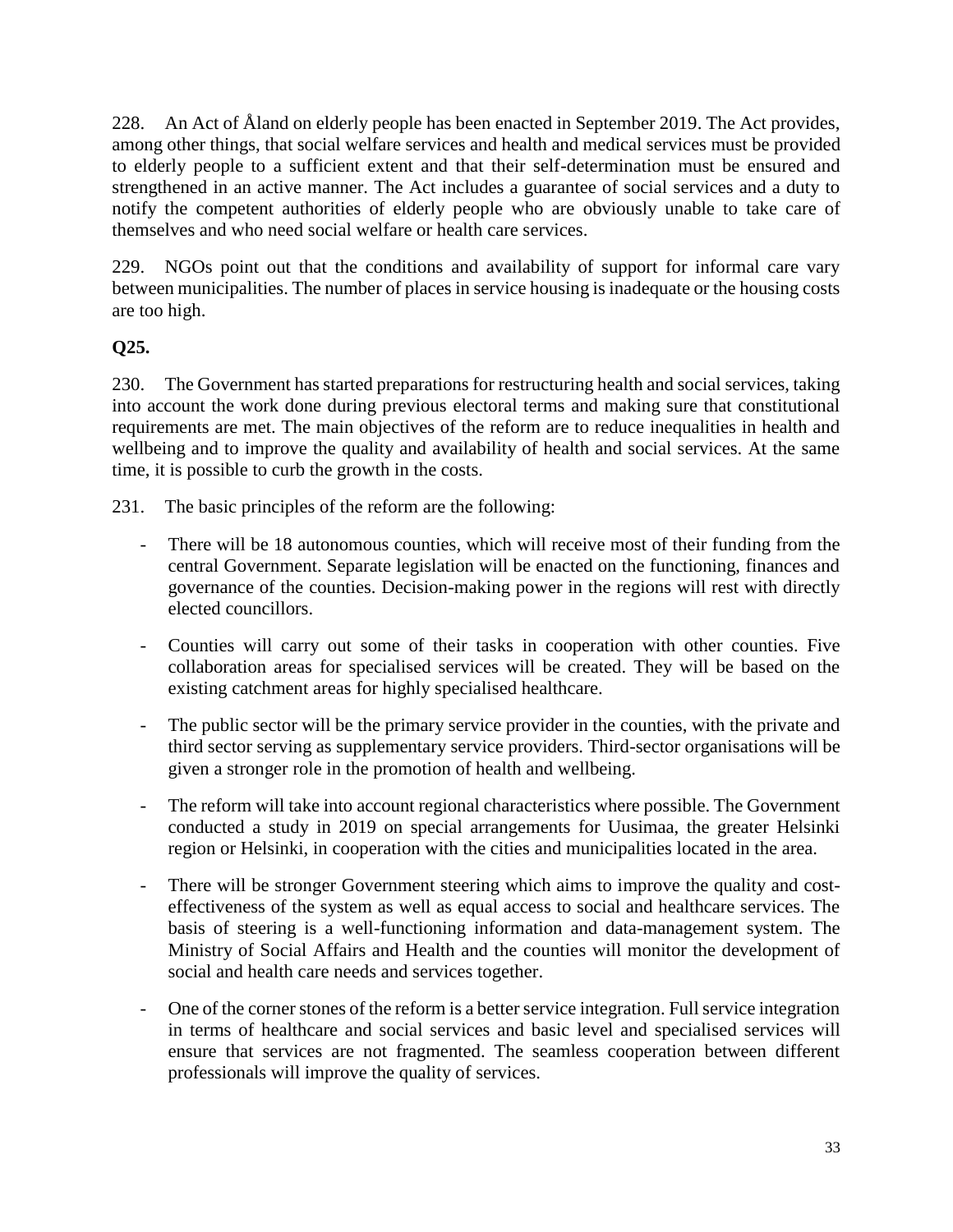- In order to secure equal access to services and to reinforce service users' right to selfdetermination, service vouchers and personal budgets will be developed. In addition, new digital and remote services will be developed in order to increase the supply of homedelivered services and to make services more readily accessible.

232. As a part of the reform, the Ministry of Social Affairs and Health is planning a programme to develop the future social and healthcare centres. The aims of the programme are to strengthen the services in the basic level, to improve service integration and to strengthen people's trust in public healthcare and social welfare services. With the development of social and health care centres, the focus of healthcare services will be shifted from specialised care to primary healthcare. The availability of services will be improved by shortening the maximum waiting time for nonemergency primary health care so that access must be arranged within 7 days.

233. The restructuring of social and health care system will be carried out in stages. The autonomous regions will enable a gradual transition to multi-sectoral counties. This will be prepared in a parliamentary process by the end of 2020. A study will examine which duties of municipalities, joint municipal authorities and the state will be transferred to counties. The Government will prepare the necessary legislation once the parliamentary work has been completed.

234. As part of the reform programme of child and family services, the Central Finland Centre of Excellence in the Social Sector carried out a survey on the need for developing services for Roma children and families in 2017. The survey collected existing information on the current situation of services for Roma children, young persons and families and identified strengths as well as special challenges and areas of development in the services for the Roma population. One of the survey results was that employees in social welfare and health care and in education need Roma-related awareness, information and skills in support of their expertise.

235. In 2018, the Central Finland Centre of Excellence in the Social Sector carried out a study commissioned by the Ministry of Social Affairs and Health which focused on Roma-related development, research and education activities in social welfare and health care. The project identified, for example, bodies responsible for Roma-related research and development activities in social welfare and health and sought to establish the activities by bringing them within the scope of regulation governing the national development of social and health sector.

236. An adult asylum seeker is entitled to receive urgent and necessary health care. Maternity health clinic services are included in necessary health care. A minor asylum seeker is entitled to the same social welfare and health care services as municipal residents. The Ministry of Social Affairs and Health has instructed municipalities about the right of asylum seekers to health services in letters sent to municipalities on 9 February 2016 and 23 August 2017. Refugees have the right to receive the same social and health services as municipal residents. According to the Government Programme, all undocumented migrants will be secured necessary care and treatment.

237. The Åland Health and Medical Care organisation has employed a project worker responsible for integration issues under the AMIF Project Safe Haven. The project aims to improve skills and services in health care to better take into account the special needs of quota refugees. The central organisations of wage earners note that the right of undocumented persons to non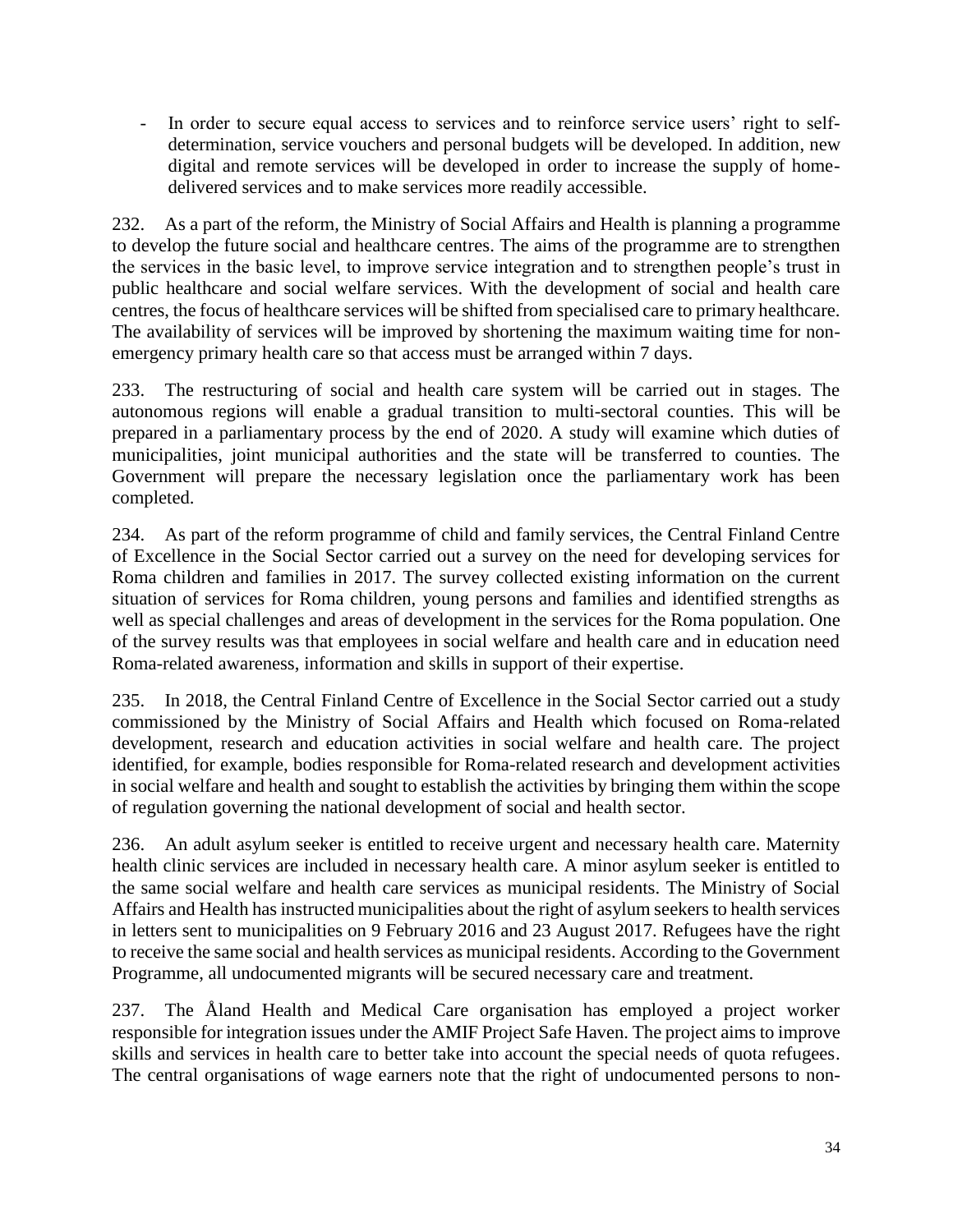urgent health care services varies between municipalities. In a few cities, Global Clinics, which are run by volunteers, provide limited services free of charge to undocumented persons.

### **Q26.**

238. The sexual-health related contents of health education included in school curricula reach all children and young people in Finland. The purpose of health education is to disseminate comprehensive information to everybody regardless of the background of children's families.

239. School and student health care comprises the promotion of sexual health. Student health care also covers a wide range of services promoting sexual health. Legislation ensures that these services are available to all pupils and students.

240. Municipalities must also provide their residents with family planning advice and other services that advocate better sexual and reproductive health. These family planning services are available at health care centres, i.e. accessible to everybody. However, there are significant differences in the scope of services between municipalities.

241. In the province of Åland school health care, mother and child health care, family planning advice for persons under 25 years of age and cervical cancer screening are free of charge.

242. Maternity health clinic services are available to everybody and used by 99.4% of pregnant women.

243. The current Government Programme (2019-2023) includes an experiment on free contraceptives to everyone under the age of 25. Regional differences in the number of abortions are significant in Finland and abortions are more common in less educated population groups. Provision of free contraceptives to persons under the age of 25 will even out nationwide differences in health and wellbeing.

244. Persons with disabilities have the right to decide on matters concerning their own sexuality. They need equal and qualified sexual education and sexual health services in support of their decision-making. The National Action Plan on Sexual and Reproductive Health (2014-2020) pays particular attention to the sexual education of persons with disabilities suitable for their age as well as to equal access to sexual health services. As persons with disabilities may be exposed to actions violating their sexual self-determination, essential areas of sexual education include training on sexual self-determination and safety skills in order to prevent sexual violence. According to the Action Plan, municipalities and joint municipal authorities must ensure, for example, that sexual advice services and materials are available to municipal residents, e.g. in braille, recordings or in clear language.

245. When the service needs of persons with disabilities are investigated, any need for additional services and supportive measures resulting from the disability is taken into account and information is actively provided on available services and supportive measures. Municipalities do not have special services for persons with disabilities in issues related to reproductive health. There are no special services for women and girls of disadvantaged and marginalised groups but they are referred to standard services. Most larger cities have started distributing contraceptives free of charge to all young persons.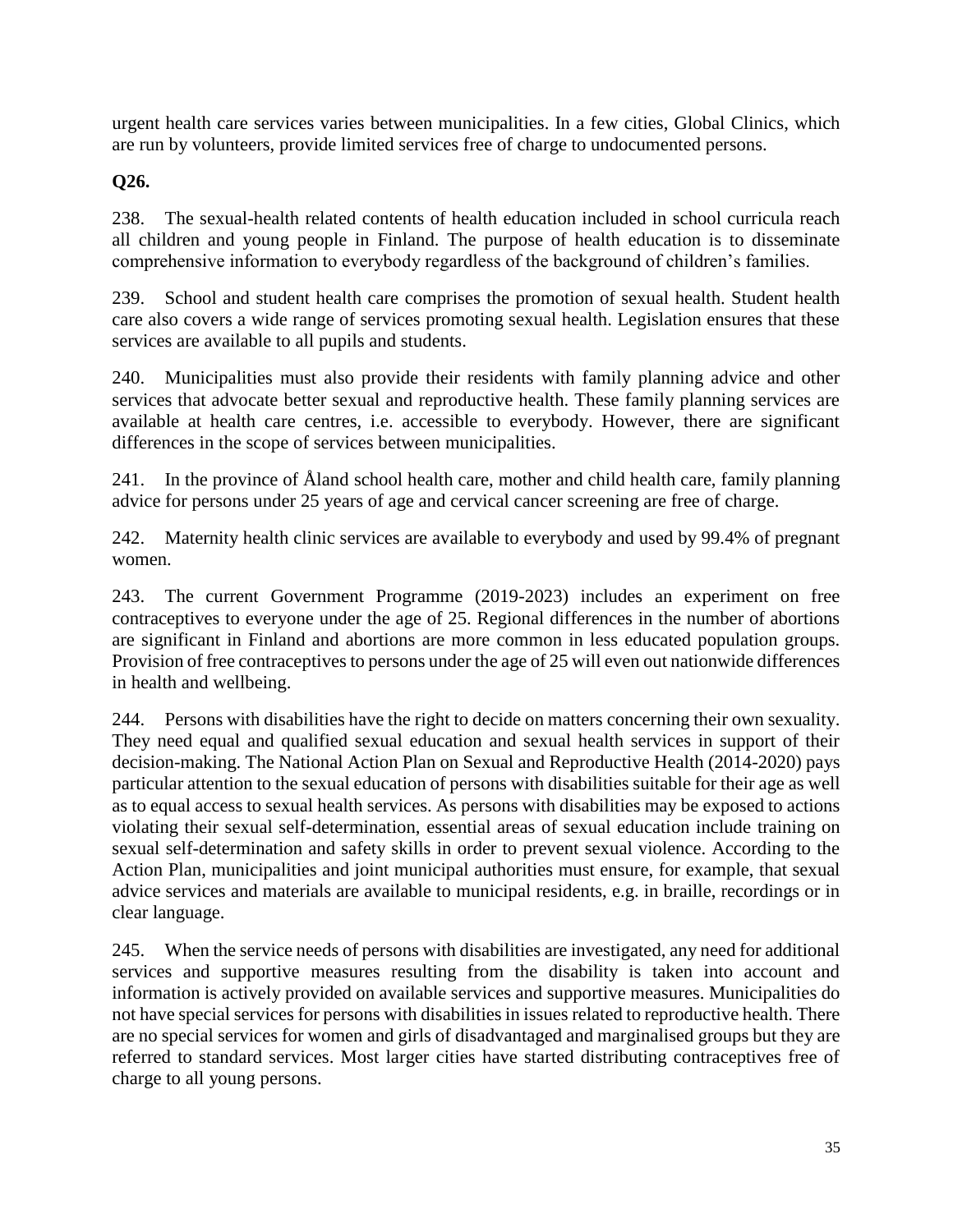246. NGOs note that women with disabilities do not receive enough information on sexual and reproductive health and draw attention to the need for sexual and reproductive health services for undocumented women.

# **Q27.**

247. The Ministry of Education and Culture has strengthened equality in education since 2009 by granting financing to education providers for decreasing class sizes. The grants can be used by the education providers in different ways. The grant has been given to schools in areas with high unemployment rates, low educational levels and high rate of persons with another mother tongue than Finnish or Swedish. The aim is to provide all pupils and students the same opportunities to succeed in their studies regardless of their background and starting point. In 2019, the grant was extended also to early childhood education and care in socio-economically challenging areas.

248. The objective of flexible basic education (JOPO) is that the participants receive a schoolleaving certificate and apply for further education. In pupil affairs, cooperation has been intensified with working life and, for example, youth work, school health care, and guidance counsellors.

249. Flexible basic education is organised in groups of 8 to 12 pupils and is primarily intended for pupils on the  $9<sup>th</sup>$  grade. Tuition follows the curriculum for basic education. An individual learning plan will be drafted for each pupil and, if necessary, an individual instruction plan. A flexible basic education class is not a special class and tuition is not special needs education, but flexible basic education is a form of mainstream education aimed at preventing dropping out from school and promoting performance at school according to the pupil's abilities.

250. The Basic Education Act (628/1998) obligates every local authority to arrange basic education for children of compulsory school age residing in its area and pre-primary education during the year preceding compulsory schooling. This also applies to asylum seekers. Instead, provision of early childhood education and care is not a statutory obligation.

251. The results of the School Health Survey conducted by the Institute for Health and Welfare show that sexual and gender minorities, pupils of migrant origin, children with disabilities and children in alterative care are faring worse at school than pupils on average. They also experience more repeated bullying at school and physical violence as well as discriminatory bullying. According to the survey, they consider that pupil welfare services are more difficult to access as compared to pupils on average. Also Roma children still experience discriminatory attitudes at school.

252. In principle, basic education will be organised in the child's municipality of residence close to his or her living environment. In Finland education is carried out on the basis of a binding national core curriculum. Education provision is also governed by several plans which prevent bullying and discrimination and promote learning and equality.

253. No differences have been observed in the participation in pre-primary or basic education between children of Finnish and Sámi origin.

254. NGOs point out that there are differences between municipalities in the education provision for children with disabilities.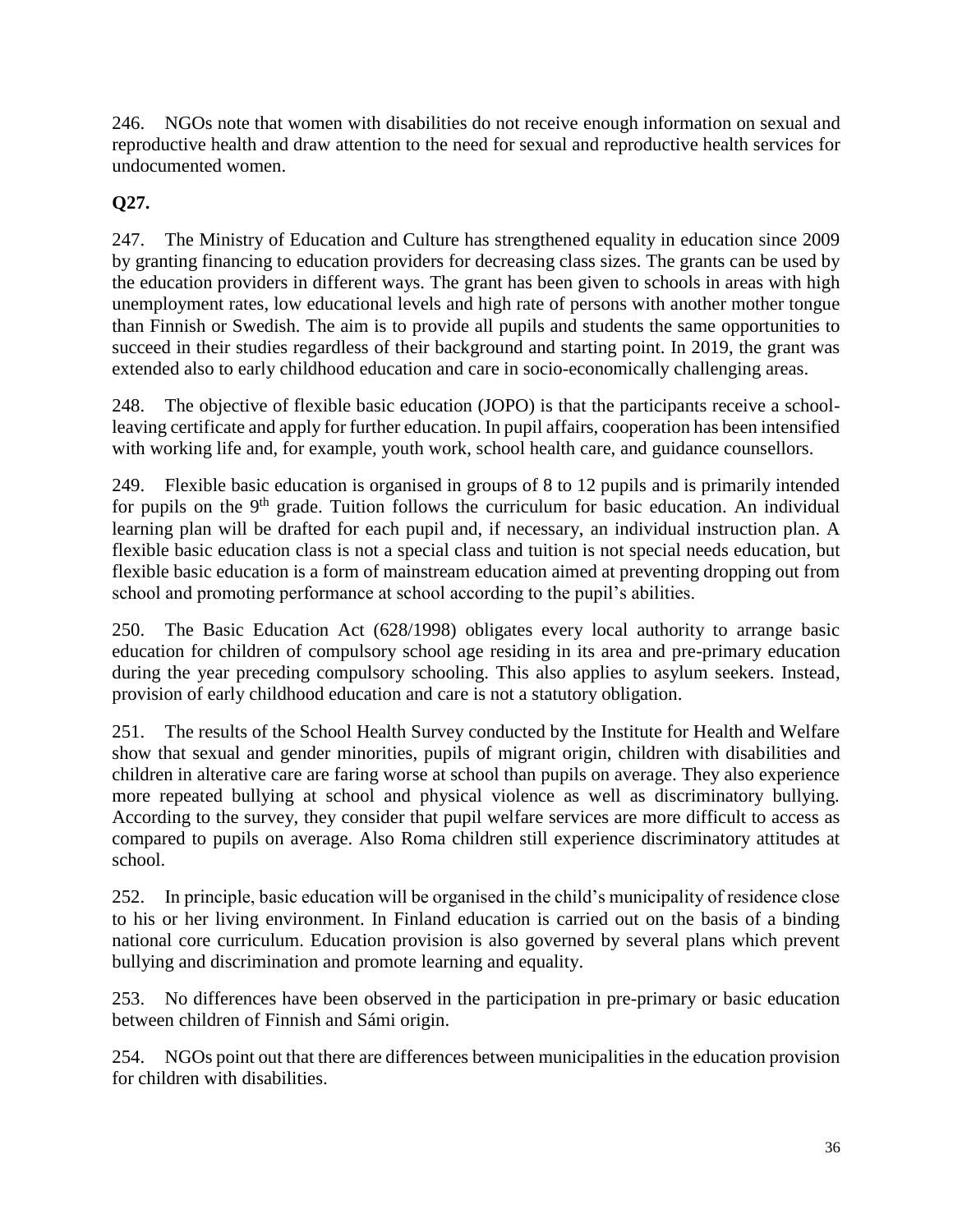### **Q28.**

255. In May 2018, the Ministry of Education and Culture granted funding to the municipality of Utsjoki for a Sámi languages distance teaching project until the end of 2020. With distance teaching, students are able to study Inari Sámi, Skolt Sámi and North Sámi regardless of where they live.

256. Distance teaching is being developed to ensure the teaching of Sámi languages, especially outside the Sámi Homeland. Distance teaching of Sámi languages is provided in municipalities that lack the conditions to arrange face-to-face teaching. Remote connections are also utilised in the early childhood education and care provided in the Sámi languages, as applicable. The objective of the project is to create practices that would establish the teaching of Sámi languages as a permanent activity throughout the country. In the 2018-2019 academic year, 52 students in comprehensive school education studied 2 weekly hours of Sámi languages as subjects complementary to comprehensive school education, and the number of students will increase in the 2019-2020 academic year. Seven new education providers will participate in the project.

257. At the moment, the main problem of Sámi-language instruction is the inadequacy of teachers. A project called Agile University provides studies required for teacher qualification for persons who teach or want to teach the Sámi languages or in the Sámi languages in the future. The project provides basic and intermediate studies in the Inari, Skolt and North Sámi languages, basic studies in literature, and pedagogical studies for teachers. This joint project of the Giellagas Institute and the Faculty of Education at the University of Oulu cooperates with the Sámi Education Institute, the Office on Education and Instruction Material in the Sámi Parliament and municipalities in the Sámi Homeland.

258. The Regional State Administrative Agency of Lapland has given in-service training to teachers in the region in accommodating diversity and promoting mutual respect between cultures at educational establishments. The University of Lapland has also taken the Sámi culture into account in the basic and in-service training of teachers.

259. The Sámi Parliament is responsible for designing, producing and distributing Sámilanguage learning material in Finland. The Sámi Parliament receives an annual allocation of EUR 500,000 for this work. The allocation is used for producing material in all three Sámi languages for all education levels and both for mother-tongue speakers and for pupils reviving their language skills as well as for pupils learning Sámi as a foreign language.

260. The Sámi Parliament notes that the resources are inadequate. The Sámi Parliament considers that the revival work is progressing too slowly, considering the endangered situation of Sámi languages.

261. According to a report produced by the Finnish Education Evaluation Centre in 2016, Sámi languages, especially Inari Sámi and Skolt Sámi, are endangered. This is indicated by the small number of pupils. After this the situation has slightly improved, at least in respect of Inari Sámi as there are now more Inari Sámi-speaking pupils participating in education funded by the Finnish National Agency for Education than in the 2015-2016 academic year.

262. A discretionary government transfer of EUR 240,000 was allocated in 2018 and 2019 to implementing Sámi-language early childhood education and care in the Sámi Homeland. The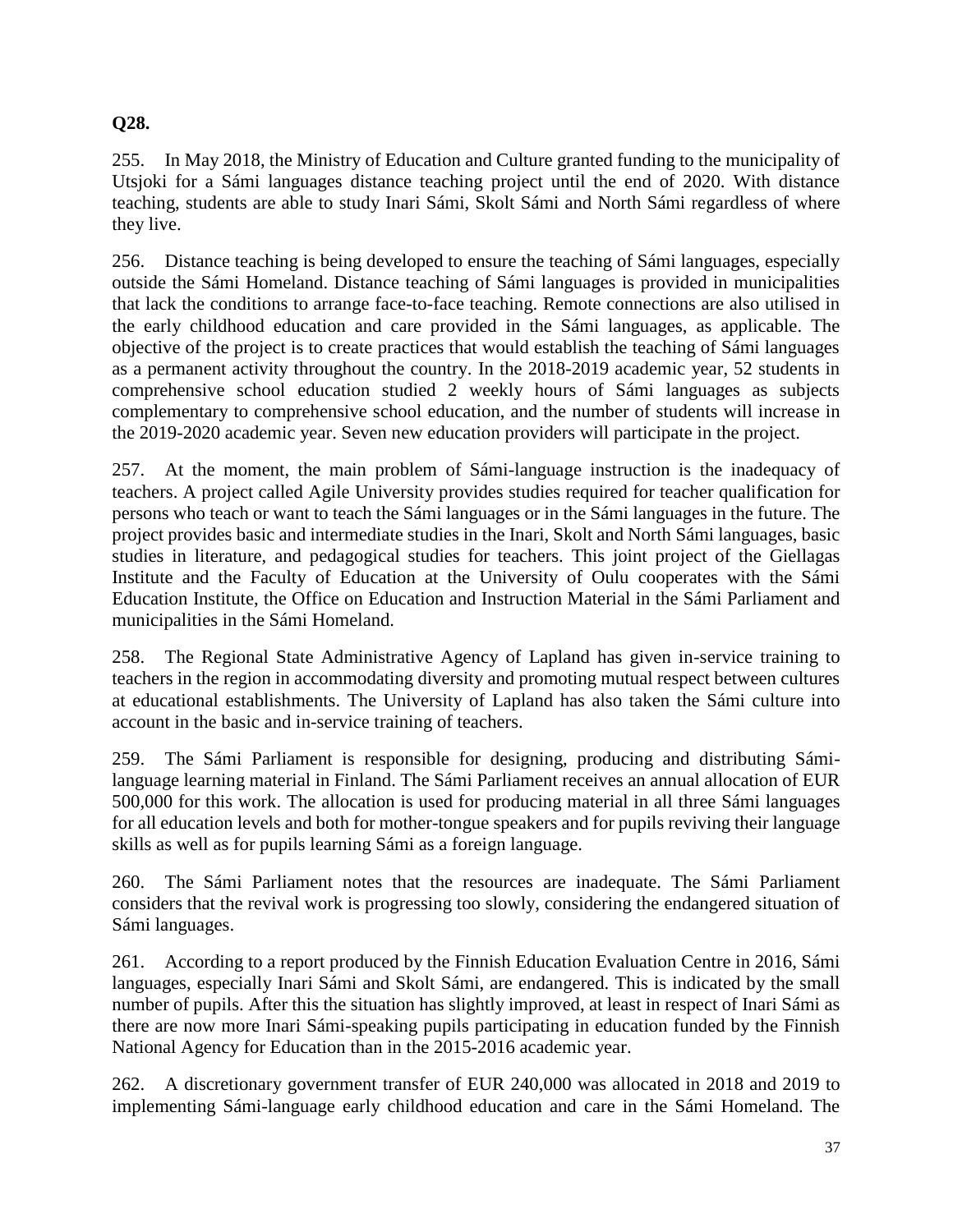amount of funding is larger than during the previous years. The Sámi Parliament divides the amount between the municipalities in the Sámi Homeland to ensure Sámi-language early childhood education and care.

263. In addition, the Ministry of Education and Culture grants separate funding for language nest activities to the Sámi Parliament, which distributes it further directly to municipalities. Language nests revive and support language learning mainly among children in families which have lost their language. At the moment, there are language nests operating in Sodankylä, Rovaniemi, Helsinki and Inari.

264. The Ministry of Education and Culture appointed a working group for developing the teaching of and in Sámi languages on 6 February 2020. The working group is tasked to examine the situation of Sámi-language early childhood education and care, Sámi-language cultural and language nest activities, and Sámi instruction and education as well as to make necessary proposals. The working group should make proposals for, for example, developing the teaching of and in Sámi languages, education, early childhood education and care and Sámi cultural and language nest activities and for improving their availability as well as for the availability of teaching and early childhood education and care personnel. In addition, it should make proposals for the availability of Sámi-language learning material, for raising awareness of the Sámi languages as well as of Sámi history and culture and for strengthening Nordic education cooperation in Sámi instruction. The working group will also make proposals on the training needs of Sámi-speaking social and health care personnel. The term of the working group will run until the end of 2020.

265. The Regional State Administrative Agency of Lapland has between 2017 and 2019 annually granted a discretionary government transfer of approximately EUR 2.3 million to the provision of teaching of and in the Sámi language in the Sámi Homeland. The volume of teaching provided and the number of instruction hours have slightly increased as compared to previous years. During spring term 2019, there were a total of 568 pupils studying in the Sámi language or studying Sámi as an optional subject.

266. The lack of qualified Sámi-speaking personnel is also a challenge in Sámi-language early childhood education and care. The Faculty of Education at the University of Oulu has organised kindergarten teacher training accommodating the special needs associated with the Sámi language and culture together with the Sámi Education Institute. The Sámi Parliament, the Giellagas Institute at the University of Oulu and the Sámi University College participated in organising the training. The training started in December 2016 and finished in May 2019. Around 10 kindergarten teachers graduated from the training programme, which improved the situation.

### **Q29.**

267. Under section 17 of the Constitution of Finland, the national languages are Finnish and Swedish. In December 2012 the Government adopted a resolution on a Strategy for the National Languages of Finland. This was the first Government language strategy which expressed the Government's wish to preserve two vital national languages, Finnish and Swedish, far into the future and collected necessary concrete measures for achieving this objective.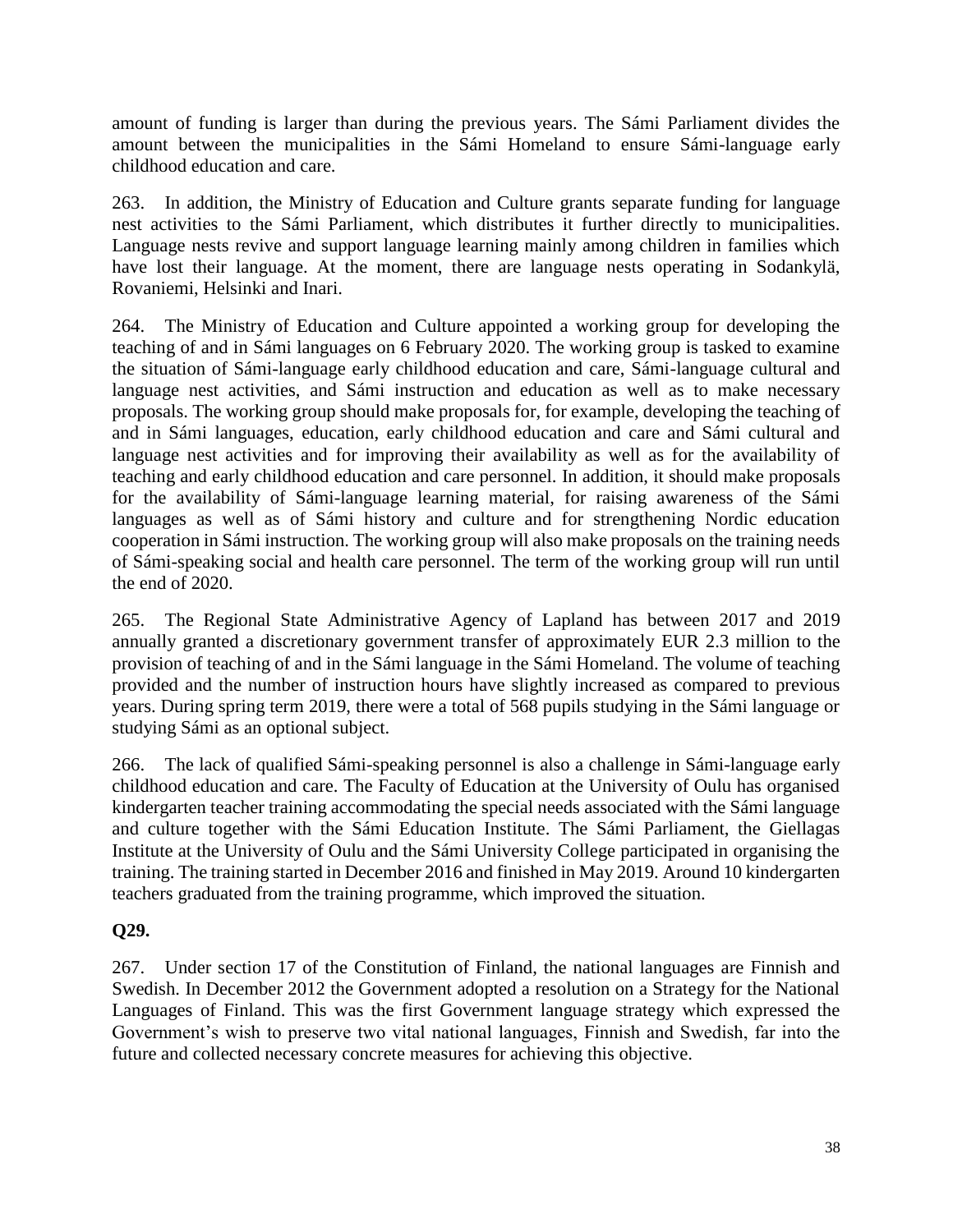268. In November 2015, a national languages network was appointed and tasked to draft an Action Plan for the Strategy for the National Languages of Finland to implement long-term measures. The measures sought, for example, to improve awareness of linguistic rights and the related obligations among the authorities, improve consideration of linguistic rights in legislative drafting and promote the availability of services in Swedish as well as the consideration of linguistic rights in the provision of services. A final report on the Action Plan for the Strategy for the National Languages of Finland was published in May 2019, including brief descriptions by the responsible ministries of how objectives and measures have been implemented.

269. According to the new Government Programme, a revised Strategy for the National Languages will be drawn up to ensure that everyone has the right to receive services in the national languages and to improve the language climate. Furthermore, the Government will draw up a language policy programme that takes account of the other languages spoken in Finland, especially the Sámi languages, the Romani language, the Karelian language and sign languages.

270. The Government submits once during a government term a report to Parliament on the application of language legislation, which discusses the realisation of linguistic rights, the language relations in the country, as well as the development of Finnish and Swedish. The report deals not only with Finnish and Swedish but also with at least Sámi, Romani and sign language. The Government report of 2017 discussed, for example, the prevailing linguistic conditions in Finland, linguistic climate and realisation of linguistic rights in social welfare and health care and made key observations on each topic, highlighting development proposals and key challenges. Efforts have also been made to put the observations into practice in different administrative branches.

271. In October 2018, the Ministry of Justice also published a monitoring system for follow-up indicators of linguistic rights. The indicators are applied to Finnish, Swedish and Sámi speakers, sign language users and, as appropriate, to other language groups. The indicators will be used for monitoring linguistic rights and the national language policy and as a tool in language policy decision-making by different actors. The Ministry of Justice will publish on its website an electronic platform with updated information on the follow-up indicators of linguistic rights in respect of different language groups.

272. The Ministry of Justice has also published brochures and YouTube videos on linguistic rights and tried to increase the authorities' awareness of linguistic rights.

273. According to section 17, subsection 3 of the Constitution of Finland, the rights of persons using sign language and of persons in need of interpretation or translation aid owing to disability shall be guaranteed by an Act. A Sign Language Act (359/2015) entered into force in 2015, imposing an obligation on the authorities to promote the opportunities of sign language users to use their own language and receive information in their own language. The Sign Language Act also seeks to build the authorities' awareness of the sign languages and sign language users as a linguistic and cultural group. Further provisions concerning e.g. sign language users' right to interpretation services can still be found indifferent special acts.

274. Since 2015, the Ministry of Justice has appointed for a certain fixed period a sign language cooperation group tasked to handle topical issues related to sign language within the Government, ensure smooth flow of information between key actors and increase awareness of the Sign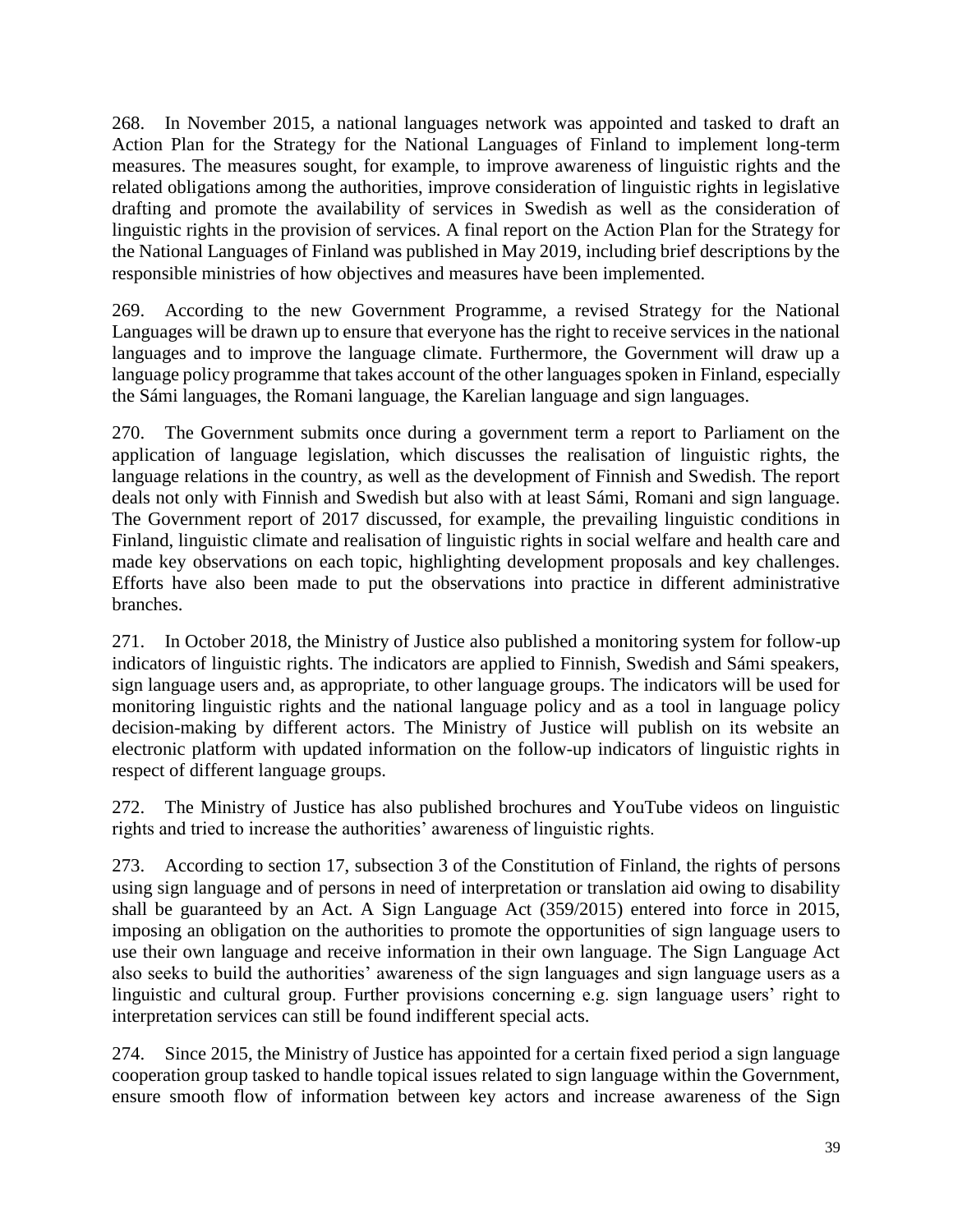Language Act among different actors and monitor its implementation. The term of the previous cooperation group expired at the end of 2018 and a new group was appointed in May until the end of 2020. In addition to key ministries, key organisations and the Association of Finnish Local and Regional Authorities are represented in the cooperation group.

275. A broad-based advisory board on sign language affairs will be appointed during the present government term to assess the implementation of the Sign Language Act and the realisation of the fundamental rights and non-discrimination of sign language users. In addition, the Government will investigate the need to amend the legislation on early childhood education and care and on basic education to make them compatible with the Sign Language Act and the UN Convention on the Rights of Persons with Disabilities and continue the programme to revive the Finnish-Swedish sign language. The Government Programme further states that the Government will launch a reconciliation process concerning the violations of the rights of the deaf.

276. Pursuant to the Government Programme, the Government will respect and promote the realisation of the linguistic and cultural rights of all Sámi people and Sámi groups in a way that takes the relevant international conventions into account. As part of this work, the Government will examine the possible ratification of the ILO Convention No. 169 and continue the work to reform the Act on the Sámi Parliament. The Act on the Sámi Parliament is already outdated in some respects. The reform work needs to consider the developments in international law.

277. Prime Minister Juha Sipilä's Government (2015-2019) decided, in cooperation with the Sámi Parliament, to launch a reconciliation process. The Government, the Sámi Parliament and the Skolt Councils of Nellim-Keväjärvi and Näätämö areas have approved a proposal for a Truth and Reconciliation Commission. The Commission will be appointed in spring 2020. The Government Programme also states that the support given to Sámi language nest activities will be reinforced to meet their increased needs.

278. The Regional State Administrative Agency of Lapland annually allocates a discretionary government transfer to recreational activities of Sámi-speaking children and young people. In addition to language, these projects pay attention to cultural characteristics, educational views of the Sámi and to the significance of traditional livelihoods to the growth and identity of young persons. At the moment, for example, there are two ongoing projects: a project on Sámi-language recreational activities and a project on Sámi-language digital youth work.

279. The Reindeer Husbandry Act lays down provisions on actions related to the special protection of Sámi reindeer herding. The provisions on reindeer grazing are less strict in the Sámi Homeland. The fencing obligation under the Reindeer Husbandry Act or the prohibition to allow reindeer to trespass on gardens, yards of permanent residences, or other areas that have been put to use for a special purpose do not apply in the Sámi Homeland.

280. In addition to the general obligation of authorities to negotiate in Sámi affairs, the Reindeer Husbandry Act provides that when planning measures concerning state land that will have a substantial effect on the practice of reindeer herding, the state authorities must consult the representatives of the reindeer herding co-operative in question.

281. The Act on Structural Support for Reindeer Economy and Natural Sources of Livelihood (986/2011) includes an obligation to pay particular attention to the opportunities of the Sámi as an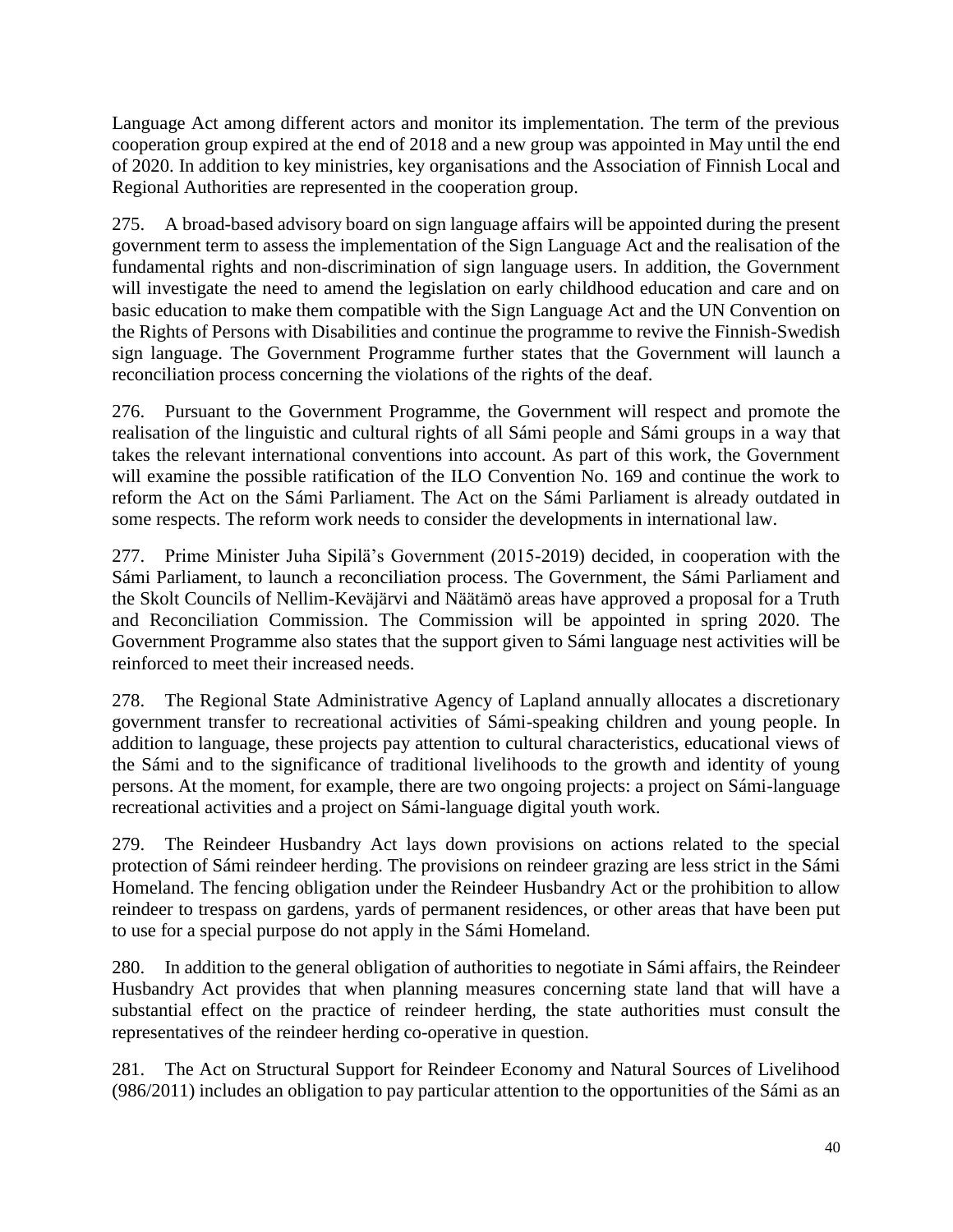indigenous people to maintain and develop livelihoods that are part of their culture in the Sámi Homeland. The Skolt Act (253/1995) lays down provisions on the promotion of Skolt Sámi culture and livelihoods.

282. According to the Sámi Parliament, there are still challenges in the realisation of the linguistic rights of the Sámi. Hate speech against the Sámi and the Sámi Parliament has recently increased, especially in the social media, which influences the willingness of the Sámi to express their identity. Despite several efforts by the Sámi Parliament, Sámi reindeer husbandry has not been adequately recognised in the Finnish legislation.

283. The Sámi Parliament regards the reconciliation process (see para 277) as a positive development. The Youth Council of the Sámi Parliament has tried to address bullying and discrimination experienced by young Sámi and to eliminate stereotypes by, for example, increasing awareness in Finnish society.

284. The Evangelical Lutheran Church of Finland and the Orthodox Church have translated literature into Sámi languages and organised activities in the Sámi and Romani languages, for example. The Orthodox Church provides an opportunity of completing basic studies in Skolt Sámi.

#### **Q30.**

285. Finland has actively advocated open science and research. Projects managed by the Ministry of Education and Culture have created a basis for multi-actor and multi-disciplinary cooperation in open science.

286. An external evaluation carried out on the impact of the Open Science and Research Initiative (ATT) concludes that the project was nationally and internationally a dynamic, multiactor and multi-level facilitator of the transformation towards open science and research. The impact was examined from the perspectives of interest stimulation, strategy development and daily practices. The evaluation concludes that the ATT Initiative applied a comprehensive, inclusive and practical approach to project work. According to the evaluation, Finland is seen as a forerunner in open science and research. International target groups have suggested that the ATT Initiative should be conceptualised and exported to Europe and globally to carry out national-level transformations.

287. Following the ATT Initiative, the scholarly community has continued to promote open science. In 2017, the Finnish Universities' Council of Rectors UNIFI implemented an Open Science and Data Action Plan serving the whole scholarly community. The national promotion of open science from the starting point of the scholarly community was coordinated by the Federation of Finnish Learned Societies.

288. The operating methods and standards used are compatible with those used internationally. Finland generally applies 'FAIR principles' which have been developed to specify the concept of transparency in terms of research and the metadata in particular; in other words, the citing of data. FAIR is an acronym that stands for findable, accessible, interoperable, and reusable.